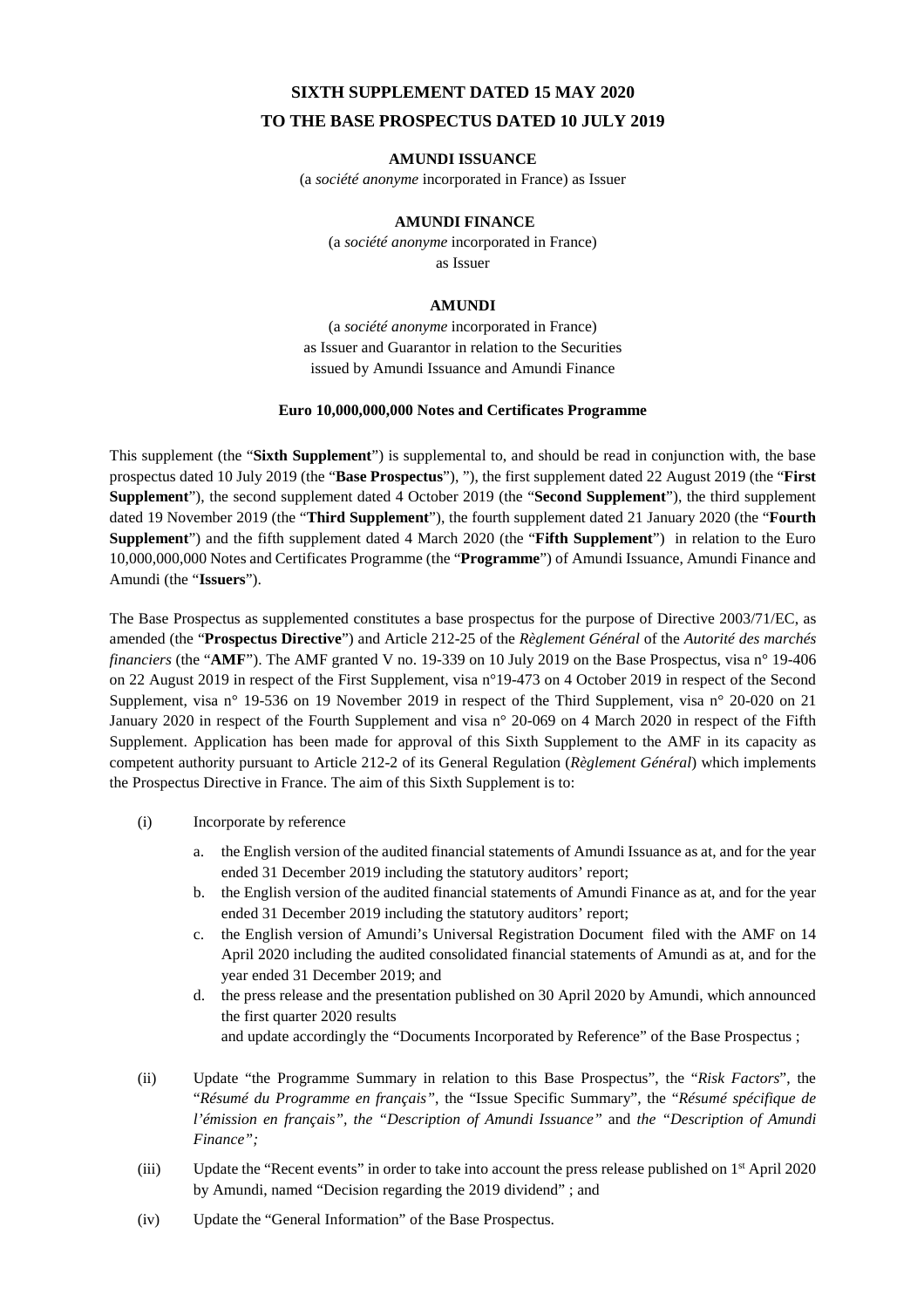Terms defined in the Base Prospectus shall have the same meaning when used in this Sixth Supplement.

To the extent that there is any inconsistency between any statement in this Sixth Supplement and any other statement in, or incorporated by reference in, the Base Prospectus, the statements in this Sixth Supplement will prevail.

The First Supplement, the Second Supplement, the Third Supplement, the Fourth Supplement, the Fifth Supplement and this Sixth Supplement to the Base Prospectus and any documents incorporated by reference herein and therein will be published on the website of the Issuers (www.amundi-issuance.com and www.amundi.com) and on the website of the AMF (www.amf-france.org).

Pursuant to Article 212-25, II of the AMF's General Regulations (*Règlement Général)* and Article 16 2. of the Prospectus Directive, as amended, in the context of a public offer of Securities, investors who have already accepted to purchase or subscribe for any Securities to be issued under the Programme before this Sixth Supplement is published, shall have the right, exercisable until 20 May 2020 included, to withdraw their acceptances.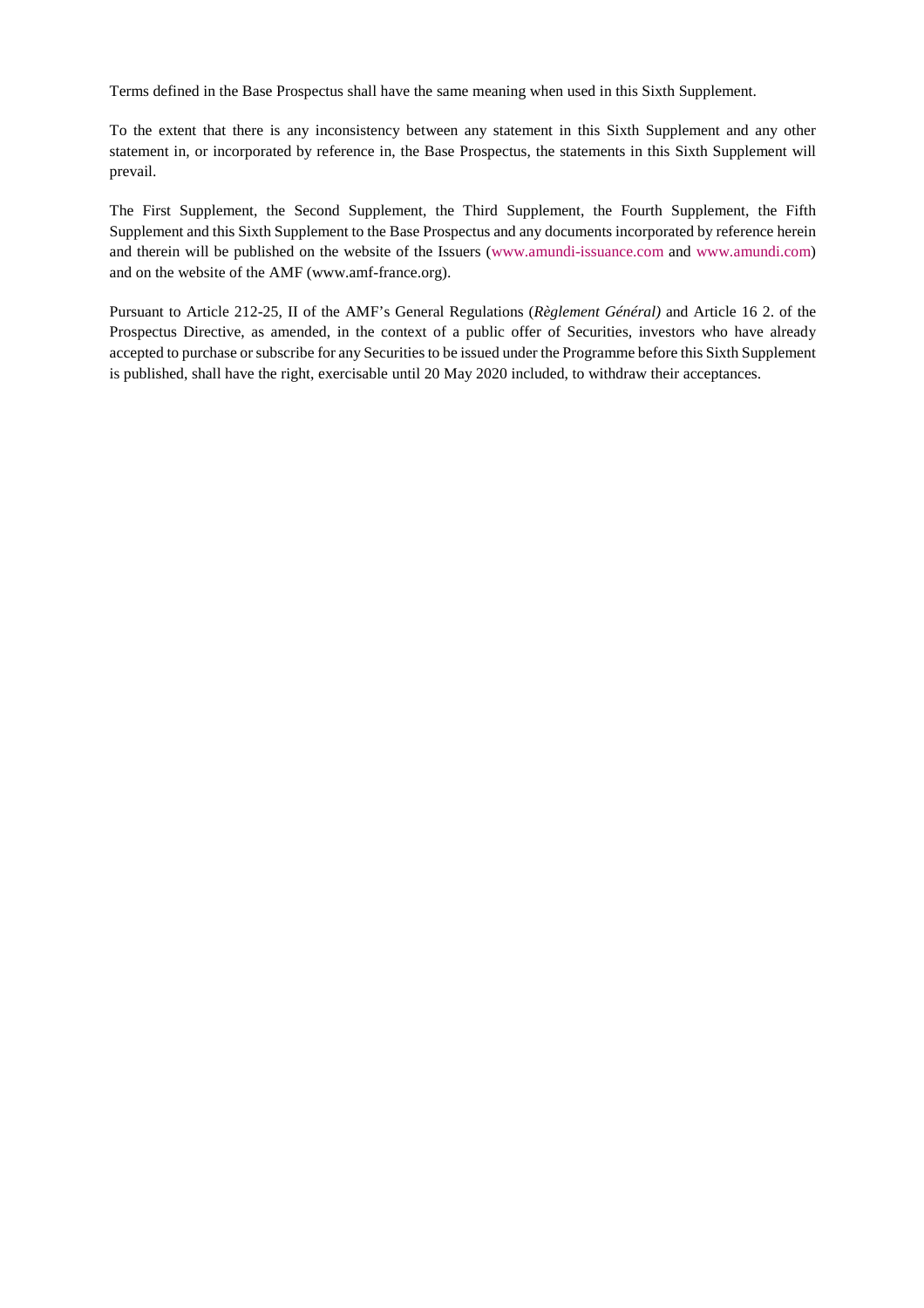

In accordance with Articles L. 412-1 and L. 621-8 of the French *Code monétaire et financier* and with the General Regulations (*Règlement Général*) of the *Autorité des marchés financiers* (the "**AMF**"), in particular Articles 212- 31 to 212-33, the AMF has granted to this Sixth Supplement the visa no. 20-201 on 15 May 2020. The Base Prospectus, as supplemented by this Sixth Supplement, was prepared by the Issuers and its signatories assume responsibility for it. In accordance with Article L. 621-8-1-I of the French *Code monétaire et financier*, the visa was granted following an examination by the AMF of whether the document is complete and comprehensible and whether the information it contains is coherent. It does not imply an approval by the AMF of the opportunity of the transactions contemplated hereby nor that the AMF has verified the accounting and financial data set out in it. In accordance with Article 212-32 of the AMF's General Regulations, any issuance or admission to trading of securities on the basis of the Base Prospectus, as supplemented by this Sixth Supplement, shall be subject to the publication of Final Terms, as the case may be, setting out the terms of the securities being issued.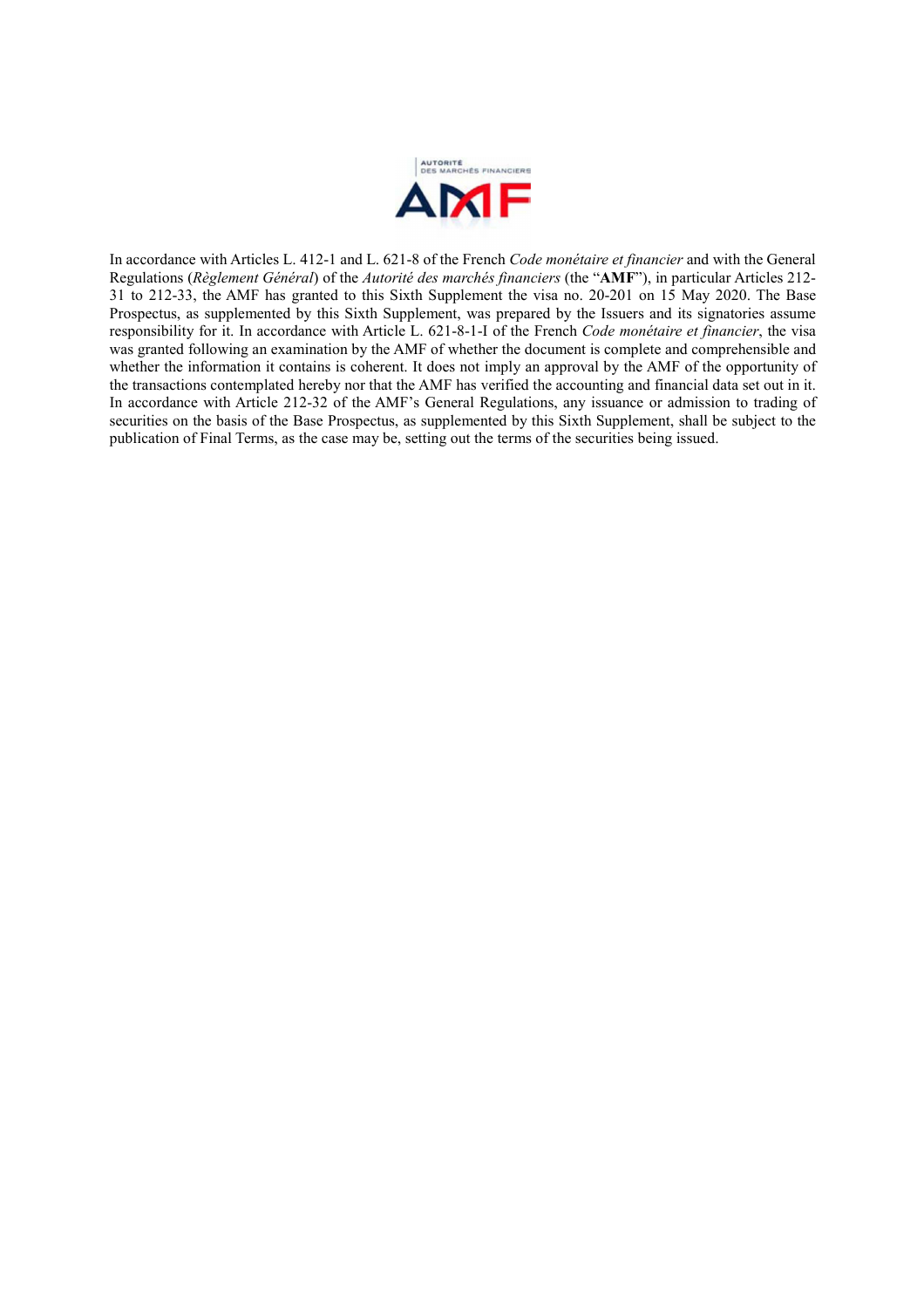# **Table of Contents**

| RESUME DU PROGRAMME EN FRANÇAIS (PROGRAMME SUMMARY IN FRENCH) 15                   |  |
|------------------------------------------------------------------------------------|--|
|                                                                                    |  |
|                                                                                    |  |
|                                                                                    |  |
| RESUME SPECIFIQUE DE L'EMISSION EN FRANÇAIS (ISSUE SPECIFIC SUMMARY IN FRENCH)  45 |  |
|                                                                                    |  |
|                                                                                    |  |
|                                                                                    |  |
|                                                                                    |  |
|                                                                                    |  |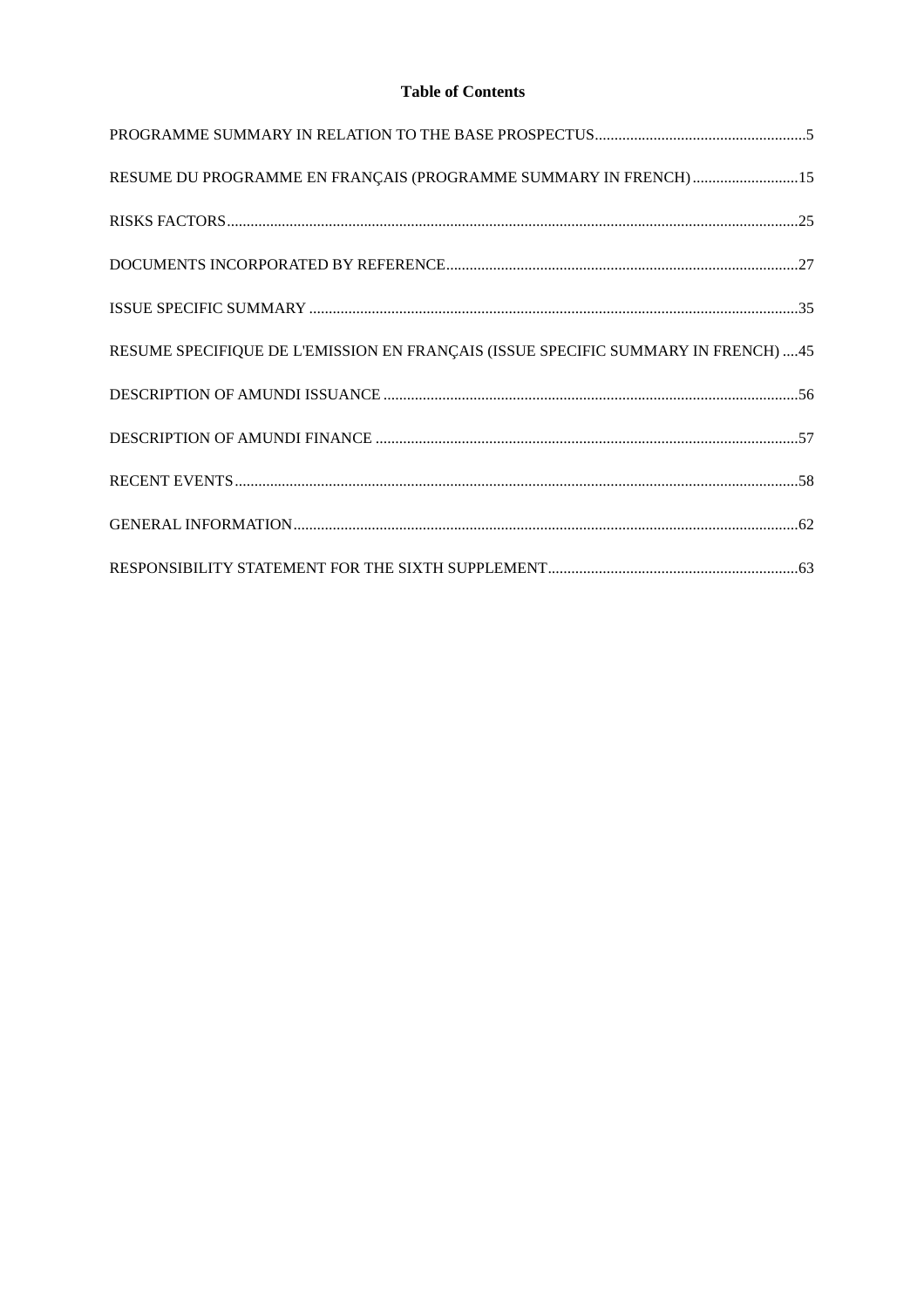# **PROGRAMME SUMMARY IN RELATION TO THE BASE PROSPECTUS**

The "Programme Summary in relation to this Base Prospectus" on pages 8 to 37 of the Base Prospectus is amended as follows:

1. The Element B.4b is deleted and replaced by the following :

| <b>B.4b</b> | <b>Trend</b> | Macro-economic and financial environment in 2019                                                                                                                                                                                                                                                                                                                                                                                                                                                                                                                                                                                                                                                                                                                                                                                                                                                                                                                                                                                                                                                                                                                                                                                                                                                                                                                                                                                                                                                                                                                                                                                                                                                                                                                                                                                                                                                                                      |
|-------------|--------------|---------------------------------------------------------------------------------------------------------------------------------------------------------------------------------------------------------------------------------------------------------------------------------------------------------------------------------------------------------------------------------------------------------------------------------------------------------------------------------------------------------------------------------------------------------------------------------------------------------------------------------------------------------------------------------------------------------------------------------------------------------------------------------------------------------------------------------------------------------------------------------------------------------------------------------------------------------------------------------------------------------------------------------------------------------------------------------------------------------------------------------------------------------------------------------------------------------------------------------------------------------------------------------------------------------------------------------------------------------------------------------------------------------------------------------------------------------------------------------------------------------------------------------------------------------------------------------------------------------------------------------------------------------------------------------------------------------------------------------------------------------------------------------------------------------------------------------------------------------------------------------------------------------------------------------------|
|             | information: | Economic growth slowed in 2019, whether in the United States, the euro zone or<br>China. However, it remained strongly positive. In addition to specific difficulties<br>in the automotive sector, the uncertainties generated by the China-United States<br>trade war and the lack of clarity regarding Brexit have played an important role in<br>this slowdown. However, as of the end of the year, a decline in these risks has<br>nevertheless brought some kind of hope. Central banks implemented new<br>monetary easing measures, which was very positive for equity markets. Bond<br>yields fell sharply until the autumn when they regained some of their lost ground.                                                                                                                                                                                                                                                                                                                                                                                                                                                                                                                                                                                                                                                                                                                                                                                                                                                                                                                                                                                                                                                                                                                                                                                                                                                      |
|             |              | <b>United States</b><br>The US economy slowed gradually in 2019. After a beginning of the year marked<br>by the longest shutdown in history (partial closure of government services due to<br>the lack of an agreement on their financing), the focus then moved on to the<br>developing trade wars between the United States and other countries. The Federal<br>Reserve, concerned about the risks associated with these tensions, changed its<br>attitude and adopted a more conciliatory tone and then lowered its benchmark rate<br>three times. As the year progressed, the economy slowed from its peak in $Q2$ 2018<br>$(3.2\%$ year on year) to a rate of only 2.1% in Q3 2019, as the effects of the<br>budgetary stimulus of 2018 wore off and there were uncertainties on the<br>commercial front and a fall in investment. However, the labour market remained<br>strong, the unemployment rate continued to fall, and wage growth continued at a<br>moderate pace. Consumer sentiment remained at a good level despite a little more<br>caution about the future. As a result, personal consumption has not lost its vigour<br>and has supported growth. On the production side, however, the manufacturing<br>sector decelerated then fell into recession, whereas the slowdown in the services<br>sector remained much more limited. In fact, the business climate deteriorated in<br>industry, causing a slowdown in non-residential investment which stunted growth.<br>On the contrary, residential investment has gradually improved thanks to the easing<br>of monetary policy. Inflation improved slightly to reach 2.3% (underlying index) as<br>of the end of the year and 1.6% (the "Core PCE" index followed by the Fed). Finally,<br>the year ended on a positive note due to the announcement of a trade agreement<br>reached between the United States and China, expected to be signed in January 2020. |
|             |              | <b>Euro</b> zone<br>After a fairly good start to the year (GDP rise of $0.4\%$ in Q1), the euro zone's<br>economic growth then weakened (0.2% in Q2 and Q3). The main causes of this<br>slowdown were international trade tensions, Brexit-related fears and sector-<br>specific difficulties in the automotive sector (particularly in Germany). The<br>European Central Bank responded to the downturn in business and the increasing<br>risks with new monetary accommodation measures (drop in the deposit interest rate<br>and a new asset purchase programme). At the end of $Q_4$ , however, the environment<br>improved as a result of the positive developments with regard to Brexit, the<br>agreement on the outlines of a United States-China trade agreement and the<br>stabilisation or rebound of most of the short-term economic indicators. Overall, the<br>difficulties of the year remained concentrated in the industrial sector, with the<br>spread to services remaining limited. The pace of job creation slowed, but without<br>preventing the ongoing fall in the unemployment rate (7.5% in October compared<br>with 8% twelve months earlier). Overall inflation declined due to the base effects<br>of the oil price, while underlying inflation rose slightly $(1.3\%$ over one year, in<br>November). From the political point of view, the main events, in addition to those<br>concerning Brexit, were a change of government in Italy (the consequence of which<br>was a decline in tensions between this country and the rest of the EU); the arrival<br>in office of a new European Commission (after elections to the European<br>Parliament, which led to the loss by the Social Democrats and Christian Democrats<br>of the majority they had held since 1979) and new inconclusive elections in Spain<br><b>Emerging Countries</b>                                                             |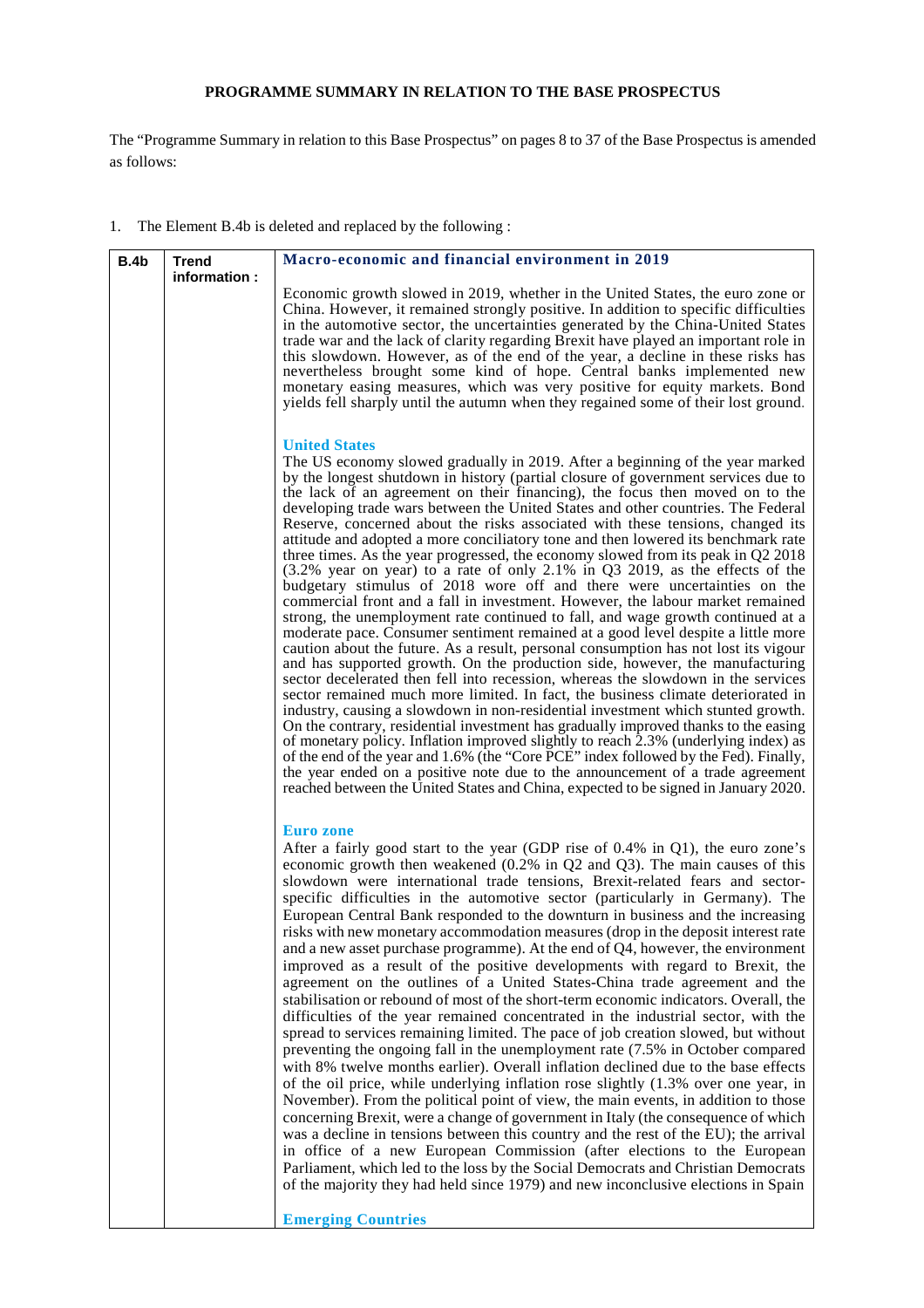|  | GDP growth in emerging economies was slower in 2019 although significant<br>differences between countries remained. In terms of geographical regions, the<br>situation was quite similar. The persistence of trade tensions between the United<br>States and China and the slowdown in global trade have contributed to the<br>weakening business climate and the reduction in investment and exports from<br>emerging countries. The growth of GDP in emerging countries was estimated at<br>4.2% in 2019 compared to 4.9% in 2018. Part of the economic slowdown is<br>attributable to lower growth in some major emerging economies such as China,<br>India and Mexico, as well as recession in a few others such as Turkey and<br>Argentina, which are two distinct cases. Faced with this situation, the central<br>banks of the emerging countries and the Fed have taken a more accommodating<br>stance in an environment characterised by relatively low inflationary pressures.<br>The overall budgetary direction of the various countries was more mixed, with<br>some emerging countries adopting a more expansionary policy than others. |
|--|-------------------------------------------------------------------------------------------------------------------------------------------------------------------------------------------------------------------------------------------------------------------------------------------------------------------------------------------------------------------------------------------------------------------------------------------------------------------------------------------------------------------------------------------------------------------------------------------------------------------------------------------------------------------------------------------------------------------------------------------------------------------------------------------------------------------------------------------------------------------------------------------------------------------------------------------------------------------------------------------------------------------------------------------------------------------------------------------------------------------------------------------------------|
|  | <b>Equity</b><br>Equity markets rose sharply in 2019. At $+27\%$ (local currencies and reinvested<br>dividends), the MSCI ACWI fully reversed its downturn of 2018 (-7%). In addition,<br>this increase was widely shared between Emerging Countries (+19%), Japan<br>$(+19\%)$ , Europe $(+25\%)$ and in the United States $(+32\%)$ with increases ranging<br>from $+19\%$ to $+32\%$ . This surge took place in three stages. Firstly, from January to<br>April, the market only caught up with its fall of 2018; a catch-up linked to the<br>change of course by the major central banks who suspended their monetary<br>normalisation projects in view of threats to the global economy. Then from May to<br>mid-October, in between the intensification of monetary accommodation policies<br>and new, exaggerated protectionism, the market developed along a horizontal<br>plane. It was not until mid-October that the market really took off; investors having<br>welcomed the easing of geopolitical tensions, the pursuit of accommodation<br>policies and economic indicators proving to be more resilient than forecast.                |
|  | <b>Rates</b>                                                                                                                                                                                                                                                                                                                                                                                                                                                                                                                                                                                                                                                                                                                                                                                                                                                                                                                                                                                                                                                                                                                                          |
|  | The year 2019 was divided into two stages for the interest rate market. Initially,<br>rates fell sharply to reach a low point at the end of August. The US 10-year rate<br>was 2.7% as of the start of the year and reached a low of 1.5%. The German 10-<br>year rate fell from 0.2% to -0.7%, a historic low. This fall is due to the<br>simultaneous slowdown in the global economy and the about turn of the central<br>banks. The Fed has lowered its rates three times this year while the central bank's<br>own expectations suggested three interest rate increases. Global growth for the<br>year 2019 was revised downwards to 3%. This is the slowest pace since the great<br>financial crisis. Two years ago, 75% of the economy was accelerating. Secondly,<br>long-term rates began to rebound, driven by more positive prospects for global<br>economic growth. The likelihood of a short-term recession fell sharply. The US<br>and German 10-year rates ended the year at levels close to 1.9% and -0.2%.                                                                                                                            |
|  | <b>Recent events and outlook</b>                                                                                                                                                                                                                                                                                                                                                                                                                                                                                                                                                                                                                                                                                                                                                                                                                                                                                                                                                                                                                                                                                                                      |
|  | The COVID-19 pandemic is an intense crisis whose size and duration are difficult to<br>predict. This health crisis has become an economic crisis; this is reflected in the sharp<br>drops and increased volatility on financial markets. As far as Amundi is concerned,<br>the main impact comes from the sensitivity of the managed assets to this fall in<br>financial market (equity, rates, etc.), with the resultant effect on their valuation and<br>on net asset management revenues.                                                                                                                                                                                                                                                                                                                                                                                                                                                                                                                                                                                                                                                          |

2. The Element B.5 in respect of Amundi is deleted and replaced by the following: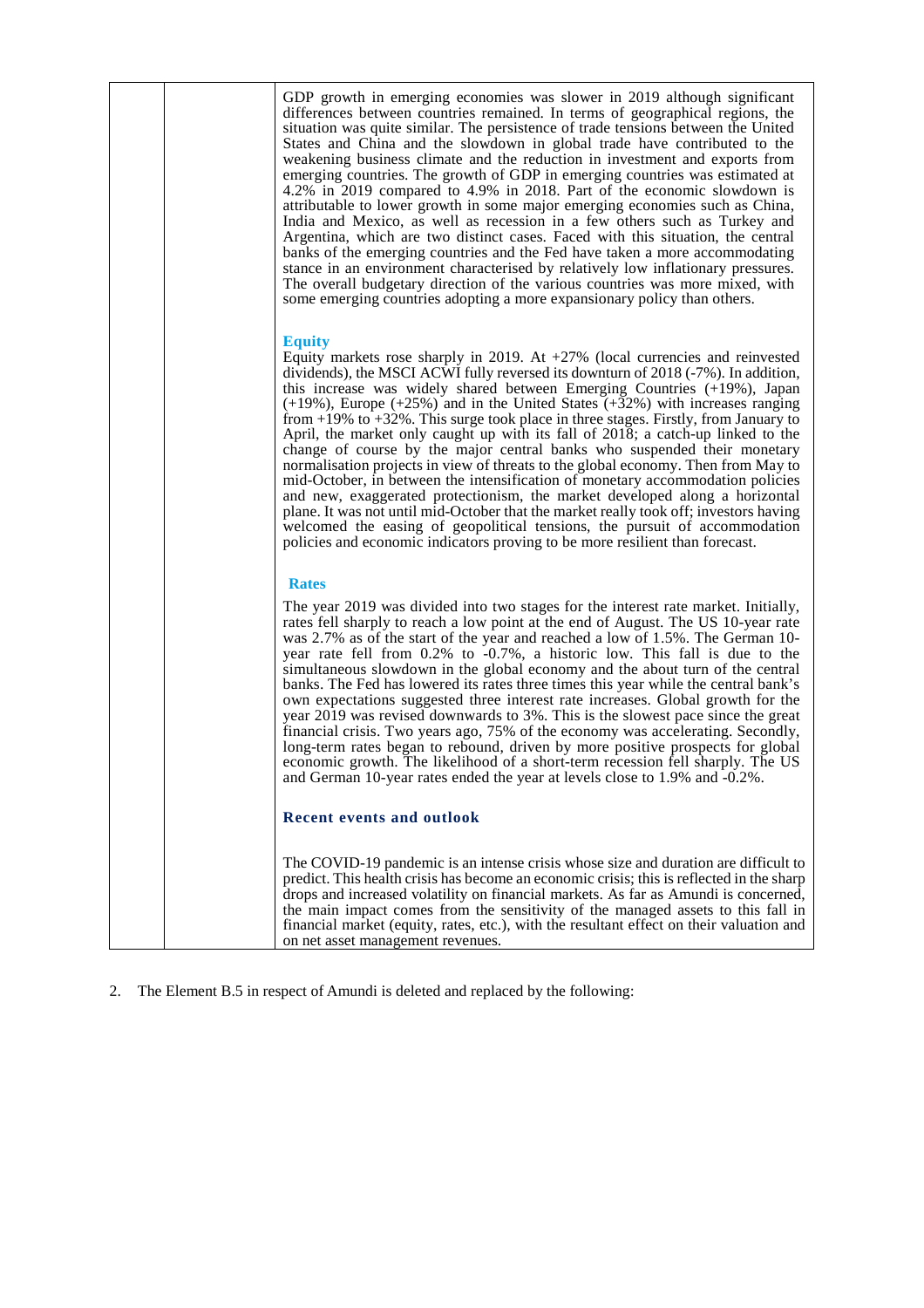

# 3. The Element B.9 is deleted and replaced by the following :

| <b>Profit</b><br>B.9<br><b>Estimate:</b> | Not applicable. None of the Issuers provides profit forecast or<br>estimate. |
|------------------------------------------|------------------------------------------------------------------------------|
|------------------------------------------|------------------------------------------------------------------------------|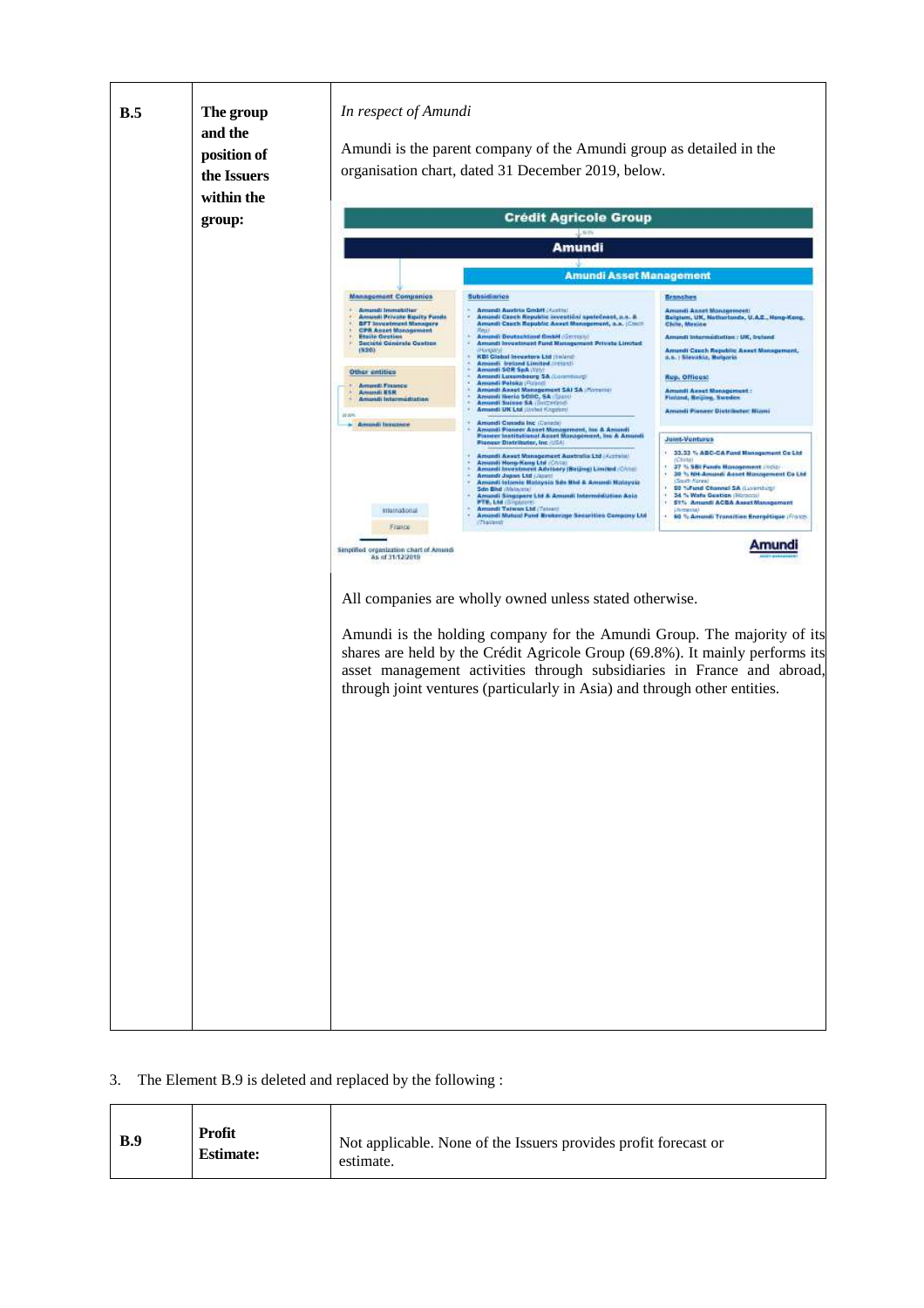4. The Element B.12 is deleted and replaced by the following :

| B.12 | <b>Selected historical</b><br>financial<br>key<br>information: | Selected historical key financial information:<br><b>In respect of Amundi Issuance</b>                                                                                                                                             |                         |                         |  |
|------|----------------------------------------------------------------|------------------------------------------------------------------------------------------------------------------------------------------------------------------------------------------------------------------------------------|-------------------------|-------------------------|--|
|      |                                                                | Comparative financial data for the 12 month period ended 31 December<br>2019                                                                                                                                                       |                         |                         |  |
|      |                                                                | Data in thousands<br>of euros                                                                                                                                                                                                      | 31/12/2018<br>(audited) | 31/12/2019<br>(audited) |  |
|      |                                                                | Balance sheet total                                                                                                                                                                                                                | 26,905                  | 24,835                  |  |
|      |                                                                | Debts                                                                                                                                                                                                                              | 41                      | 48                      |  |
|      |                                                                | Equity capital total                                                                                                                                                                                                               | 1,969                   | 1,957                   |  |
|      |                                                                | Net result                                                                                                                                                                                                                         | $-3$                    | $-12$                   |  |
|      |                                                                | Statements of no significant or material adverse change                                                                                                                                                                            |                         |                         |  |
|      |                                                                | Except as disclosed in section D.2 "Risks Factors relating to Amundi<br>Issuance" mentioning the Covid-19, there has been no significant change in<br>the financial or trading position of Amundi Issuance since 31 December 2019. |                         |                         |  |
|      |                                                                | Except as disclosed in section D.2 "Risks Factors relating to Amundi<br>Issuance" mentioning the Covid-19, there has been no material adverse<br>change in the prospects of Amundi Issuance since 31 December 2019.                |                         |                         |  |
|      |                                                                | <b>In respect of Amundi Finance</b><br>Comparative financial data for the 12 month period ended 31 December<br>2019                                                                                                                |                         |                         |  |
|      |                                                                | Data in thousands of<br>euros                                                                                                                                                                                                      | 31/12/2018<br>(audited) | 31/12/2019<br>(audited) |  |
|      |                                                                | Balance sheet total                                                                                                                                                                                                                | 3,329,147               | 3,816,499               |  |
|      |                                                                | deferred<br>Accruals,<br>sundry<br>income<br>and<br>liabilities                                                                                                                                                                    | 1,622,420               | 1,916,132               |  |
|      |                                                                | Equity capital total                                                                                                                                                                                                               | 670,532                 | 727,864                 |  |
|      |                                                                | Net result                                                                                                                                                                                                                         | 86,488                  | 139,480                 |  |
|      |                                                                | Statements of no significant or material adverse change                                                                                                                                                                            |                         |                         |  |
|      |                                                                | Except as disclosed in section D.2 "Risks Factors relating to Amundi Finance"                                                                                                                                                      |                         |                         |  |
|      |                                                                | mentioning the Covid-19, there has been no significant change in the financial<br>or trading position of Amundi Finance since 31 December 2019.                                                                                    |                         |                         |  |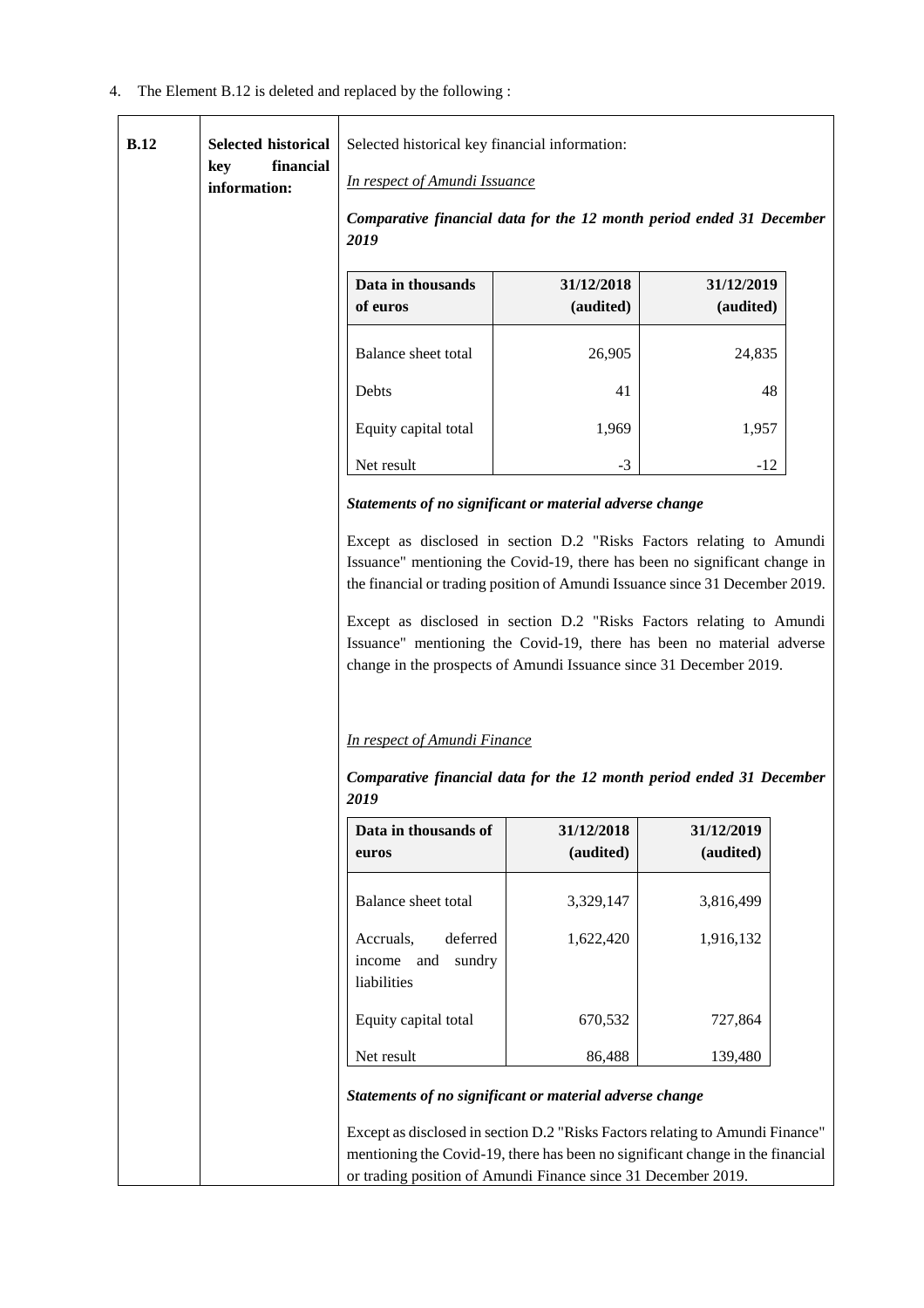|  | Except as disclosed in section D.2 "Risks Factors relating to Amundi Finance"<br>mentioning the Covid-19, there has been no material adverse change in the<br>prospects of Amundi Finance since 31 December 2019. |                         |                         |     |
|--|-------------------------------------------------------------------------------------------------------------------------------------------------------------------------------------------------------------------|-------------------------|-------------------------|-----|
|  | In respect of Amundi                                                                                                                                                                                              |                         |                         |     |
|  | Comparative financial data for the 12 month period ended 31 December<br>2019                                                                                                                                      |                         |                         |     |
|  | Combined financial statements <sup>1</sup>                                                                                                                                                                        |                         |                         |     |
|  | Data in millions of euros                                                                                                                                                                                         | 31/12/2018<br>(audited) | 31/12/2019<br>(audited) |     |
|  | Balance sheet total                                                                                                                                                                                               | 20,937                  | 24,261                  |     |
|  | <b>Total Debt</b>                                                                                                                                                                                                 | 12,409                  | 15,361                  |     |
|  | Equity (Group Share)                                                                                                                                                                                              | 8,528                   | 8,900                   |     |
|  | Net Revenue                                                                                                                                                                                                       | 2,510                   | 2,636                   |     |
|  | Gross Operating Income                                                                                                                                                                                            | 1,123                   | 1,259                   |     |
|  | Net Income - Group Share                                                                                                                                                                                          | 855                     | 959                     |     |
|  | Cost income ratio (in $\%$ )                                                                                                                                                                                      | $51.5\%^2$              | 50.9%3                  |     |
|  | including<br>AuM<br>joint<br>ventures (in $\epsilon$ billion)                                                                                                                                                     | 1,425 <sup>4</sup>      | $1,653^7$               |     |
|  | Net inflows including joint<br>ventures (in $\in$ billion)                                                                                                                                                        | $+42.0^4$               | $+107,\!7^{567}$        |     |
|  | Comparative interim financial data for the 3 month period ended 31 March<br>2020                                                                                                                                  |                         |                         |     |
|  | Data in millions of euros                                                                                                                                                                                         | 3M 2019<br>(unaudited)  | 3M 2020<br>(unaudited)  |     |
|  | Adjusted Net Revenue <sup>8</sup>                                                                                                                                                                                 | 659                     |                         | 612 |

- 4 Inflows and assets include assets under management, under advisory and assets sold, and take into account 100% of the Asian joint-ventures' inflows and assets under management. For Wafa in Morocco, assets are reported on a proportional consolidation basis
- $<sup>5</sup>$  Including the reinternalisation of an Italian institutional mandate for -€6.3 billion as of Q1 2019</sup>
- <sup>6</sup> Including new mandates in the Indian joint venture of €14.6 billion in Q3 2019 and €59.6 billion in Q42019
- <sup>7</sup> Net inflows and assets include assets under management and under advisory and assets sold and take into account 100% of the Asian joint
- ventures' net inflows and asset under management. For Wafa in Morocco, assets are reported on a proportional consolidation basis.

 $^{1}$  In 2018, the information consists of combined data for Amundi (12 months of activity) and Pioneer Investments (12 months of activity)<br><sup>2</sup> Adjusted data, excluding the amortisation of distribution contracts and exclu

<sup>3</sup> Adjusted data : excluding amortisation of distribution contracts (UniCredit, Société Générale and Bawag)

<sup>8</sup> Excluding amortisation of distribution contracts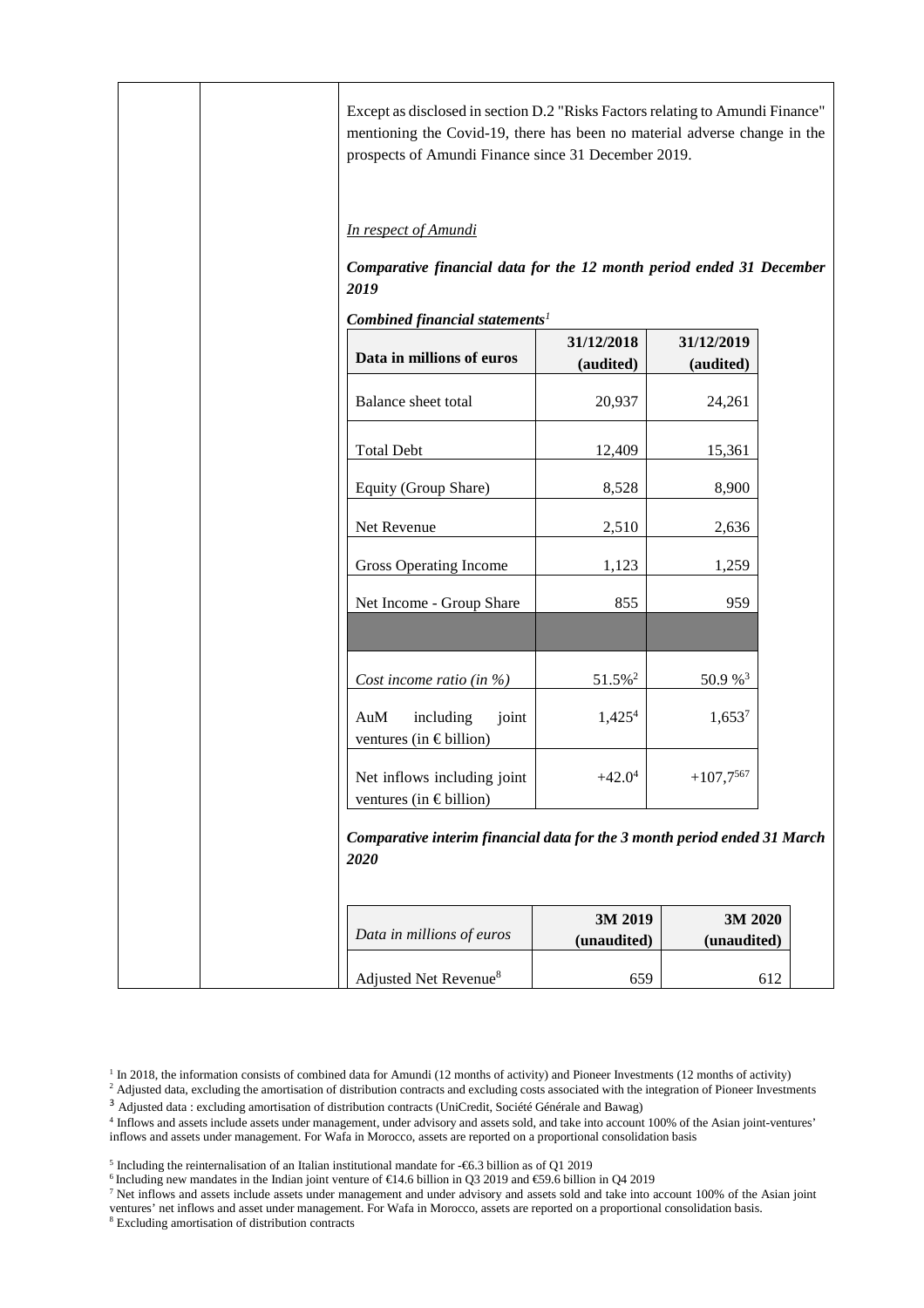|  | Adjusted Gross Operating<br>Income <sup>9</sup>                                                                                                                                                                                                         | 323    | 281          |  |
|--|---------------------------------------------------------------------------------------------------------------------------------------------------------------------------------------------------------------------------------------------------------|--------|--------------|--|
|  | Net Income - Group Share                                                                                                                                                                                                                                | 235    | 193          |  |
|  | AuM<br>including<br>joint<br>ventures (in $\in$ billion)                                                                                                                                                                                                | 1,476  | $1,527^{10}$ |  |
|  | Net inflows including joint<br>ventures (in $\in$ billion)                                                                                                                                                                                              | $-6.9$ | $-3.2$       |  |
|  | Statements of no significant or material adverse change<br>Except as disclosed in section D.2 "Risks Factors relating to Amundi"<br>mentioning the Covid-19, there has been no significant change in the financial                                      |        |              |  |
|  | or trading position of Amundi since 31 March 2020.<br>Except as disclosed in section D.2 "Risks Factors relating to Amundi"<br>mentioning the Covid-19, there has been no material adverse change in the<br>prospects of Amundi since 31 December 2019. |        |              |  |

5. Element B.13 is deleted and replaced as follows:

| <b>B.13</b> | Events impacting<br>Issuers'<br>the<br>solvency: | In respect of Amundi Issuance<br>Not applicable. There have not been any recent events, which are to a material<br>extent relevant to the evaluation of Amundi Issuance's solvency since 31<br>December 2019. |
|-------------|--------------------------------------------------|---------------------------------------------------------------------------------------------------------------------------------------------------------------------------------------------------------------|
|             |                                                  | In respect of Amundi Finance<br>Not applicable. There have not been any recent events, which are to a material<br>extent relevant to the evaluation of Amundi Finance's solvency since 31<br>December 2019.   |
|             |                                                  | In respect of Amundi<br>Not applicable. There have not been any recent events, which are to a material<br>extent relevant to the evaluation of Amundi's solvency since 31 March 2020.                         |

<sup>&</sup>lt;sup>9</sup> Excluding financial income, the Q1 2020 adjusted gross operating income is €343m, a + 12.2% increasevs Q1 2019 adjusted gross operating income excluding financial income of €305m. Note : adjustments : excluding amortisation of distribution contracts with SG, Bawag and UniCredit.

<sup>&</sup>lt;sup>10</sup> Assets under management and net inflows include assets under advisory and assets sold and take into account 100% of the Asian JV's inflows and asset under management. For Wafa in Morocco, assets are reported on a proportional basis.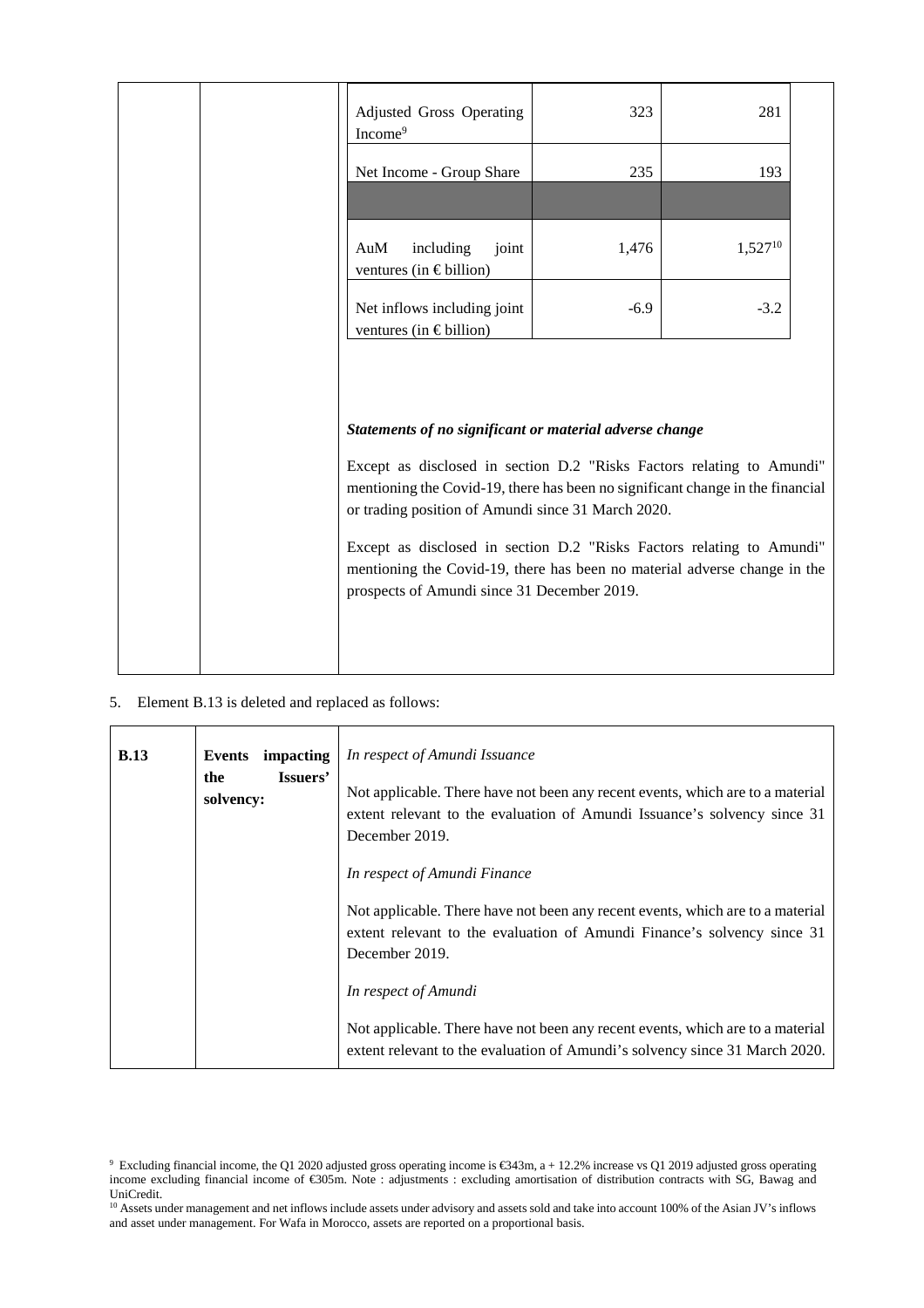| <b>B.15</b> |                                                | In respect of Amundi                                                                                                                                                                                                                                                                                                                                                                                                                                                                                                                                                                                                                                                                                                                                                                                         |
|-------------|------------------------------------------------|--------------------------------------------------------------------------------------------------------------------------------------------------------------------------------------------------------------------------------------------------------------------------------------------------------------------------------------------------------------------------------------------------------------------------------------------------------------------------------------------------------------------------------------------------------------------------------------------------------------------------------------------------------------------------------------------------------------------------------------------------------------------------------------------------------------|
|             | <b>Principal activities</b><br>of the Issuers: | Amundi is the holding company for the Amundi Group. The majority of its<br>shares are held by the Crédit Agricole Group $(69.8\%)$ . It mainly performs its<br>asset management activities through subsidiaries in Frances and abroad,<br>through joint ventures (particularly in Asia) and through other entities.                                                                                                                                                                                                                                                                                                                                                                                                                                                                                          |
|             |                                                | Amundi's corporate purpose is to carry out with individuals and legal entities,<br>both in France and abroad, for itself or for the account of third parties or<br>jointly (i) operations determined by the authorization of a credit institution<br>which has been issued by the French Autorité de contrôle prudentiel et de<br>résolution (former CECEI); (ii) all related transactions within the meaning of<br>the French monetary and financial code; (iii) the creation or acquisition of<br>interests in all companies or other French or foreign entities, including all<br>portfolio management companies, in all investment firms and credit<br>institutions; (iv) and more generally all operations related directly or<br>indirectly to this object or likely to facilitate its accomplishment. |
|             |                                                | On 6 June 2019, the Crédit Agricole Group presented its new group project<br>and new medium-term plan (2019-2022) (together, the 2022 Medium-Term<br>Plan). The objectives selected for Amundi within the 2022 Medium-Term<br>Plan follow on from its plan announced in February 2018.<br>Amundi's ambition remains unchanged: to be among the global leaders in the<br>asset management industry, thanks to:                                                                                                                                                                                                                                                                                                                                                                                                |
|             |                                                | the quality of the expertise and services it offers to its clients;<br>its strong growth and profitability trends;<br>its position as a committed financial player, in line with the three-<br>year action plan on Responsible Investment, announced in October<br>2018.                                                                                                                                                                                                                                                                                                                                                                                                                                                                                                                                     |
|             |                                                | Amundi's financial targets for the period of the 2022 Medium-Term Plan are<br>as follows:                                                                                                                                                                                                                                                                                                                                                                                                                                                                                                                                                                                                                                                                                                                    |
|             |                                                | An average annual adjusted net income growth target <sup>8</sup> of $+5\%$ <sup>9</sup><br>between 2018 and 2022;<br>A cost/income ratio of 53% <sup>8</sup> or less.                                                                                                                                                                                                                                                                                                                                                                                                                                                                                                                                                                                                                                        |
|             |                                                | As part of the 2022 Medium-Term Plan, Amundi is confirming its 2020<br>profitability targets <sup>10</sup> :                                                                                                                                                                                                                                                                                                                                                                                                                                                                                                                                                                                                                                                                                                 |
|             |                                                | accounting net income $\geq \epsilon$ 1bn,<br>adjusted net income $\geq \text{\textsterling}1.05$ bn.                                                                                                                                                                                                                                                                                                                                                                                                                                                                                                                                                                                                                                                                                                        |
|             |                                                | All of these objectives assume a neutral market effect over the period of 2018-<br>2022.                                                                                                                                                                                                                                                                                                                                                                                                                                                                                                                                                                                                                                                                                                                     |

<sup>&</sup>lt;sup>8</sup> Excluding amortisation of distribution contracts and, in 2018, excluding integration costs<br><sup>9</sup> Compared to 2018 adjusted net income, Group share, of €946m. This adjusted net income, Group share, excludes amortisation contracts and, in 2018, integration costs.

<sup>&</sup>lt;sup>10</sup> Press release of 9 February 2018.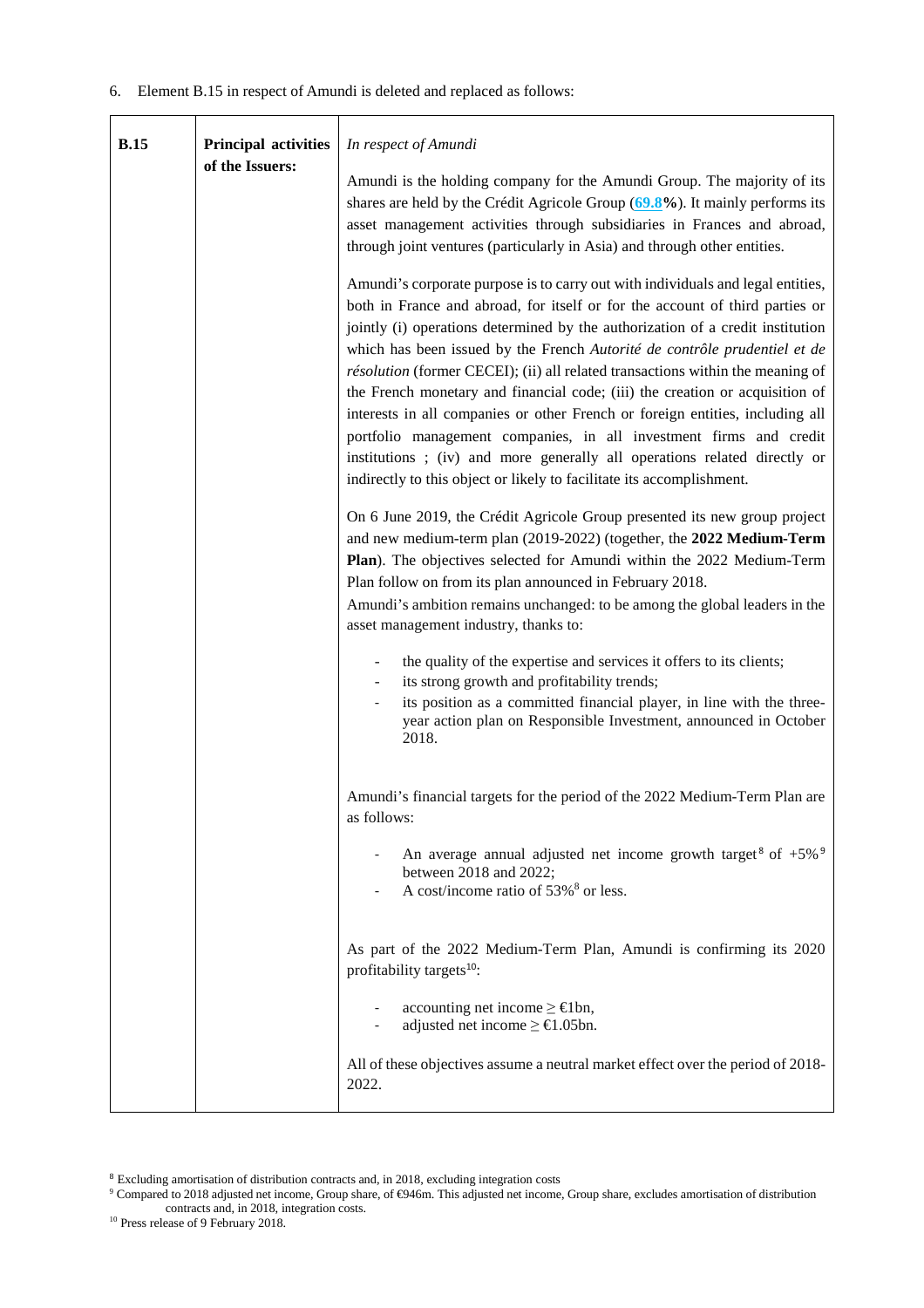|  | In addition, the dividend payout ratio will continue to be at $65\%$ <sup>11</sup> . |
|--|--------------------------------------------------------------------------------------|
|--|--------------------------------------------------------------------------------------|

## **7.** The Element D.2 is amended as follows :

In the risk factors relating to Amundi Issuance the following paragraph is added " after "an interruption in or breach of Amundi Issuance's information systems may result in lost business and other losses" and before "Risk factors relating to Amundi Finance ":

| D.2 | Key                   | risks | - Risks relating to the environment in which Amundi Issuance operates: Covid-         |
|-----|-----------------------|-------|---------------------------------------------------------------------------------------|
|     | regarding             | the   | 19 is likely to inflict severe damage on the global economy, damage that will be      |
|     | <b>Issuers</b><br>and | the   | even worse if the epidemic is not contained soon. This will include a sharp           |
|     | Guarantor:            |       | slowdown in economic activity, due to the impact of the lockdown on                   |
|     |                       |       | consumption, economic agents' lack of confidence, production obstacles, supply        |
|     |                       |       | chain disruptions in certain sectors, and a slowdown in investment. All this          |
|     |                       |       | would mean a considerable drop in economic growth and perhaps even technical          |
|     |                       |       | recessions in several countries. This is reflected in the sharp drops and increased   |
|     |                       |       | volatility on financial markets. The main immediate impact on Amundi Issuance         |
|     |                       |       | is the exposure of its assets and liabilities of its balance sheet to the drop of the |
|     |                       |       | financial markets. The negative impacts on Amundi Issuance's revenues,                |
|     |                       |       | earnings and financial situation are impossible to measure at this stage.             |
|     |                       |       |                                                                                       |

In the risk factors relating to Amundi Finance the following paragraph is added " after "regulatory and legal risks: Amundi Finance is regulated as credit institution and thus is subject to regulation by bank supervisory authorities. All banking reforms that modify the regulatory rules applicable to Amundi Finance's transactions and products may have a material adverse effect on Amundi Finance's revenues, results and financial conditions." and before "Risk factors relating to Amundi" :

| D.2 | <b>Key</b>            | risks | - Risks relating to the environment in which Amundi Finance operates : the     |
|-----|-----------------------|-------|--------------------------------------------------------------------------------|
|     | regarding             | the   | COVID-19 epidemic is set to have significant negative impacts on the           |
|     | <b>Issuers</b><br>and | the   | global economy, which would be exacerbated if the outbreak is not rapidly      |
|     | Guarantor:            |       | contained, leading to a pronounced slowdown in activity due to the impact      |
|     |                       |       | of the lockdown measures on consumption and the wariness of economic           |
|     |                       |       | agents, as well as production difficulties, supply chain disruptions in        |
|     |                       |       | certain sectors, and a slowdown in investment. This would result in a          |
|     |                       |       | significant decline in growth, and even technical recessions in several        |
|     |                       |       | countries, which is reflected in the sharp fall in the financial markets and   |
|     |                       |       | higher volatility. The main immediate impact on Amundi Finance is the          |
|     |                       |       | exposure of its assets and liabilities of its balance sheet to the drop of the |
|     |                       |       | financial markets. The negative impact on the revenues, earnings and           |
|     |                       |       | financial position of Amundi Finance is impossible to measure at this stage.   |
|     |                       |       |                                                                                |

In the risk factors relating to Amundi the paragraph "Amundi is exposed to certain risk factors that may affect its capacity to fulfil its obligations under the Securities or the Guarantee. These risk factors related to Amundi, its operations and its industry include, without limitation:" is deleted and replaced with the following paragraph: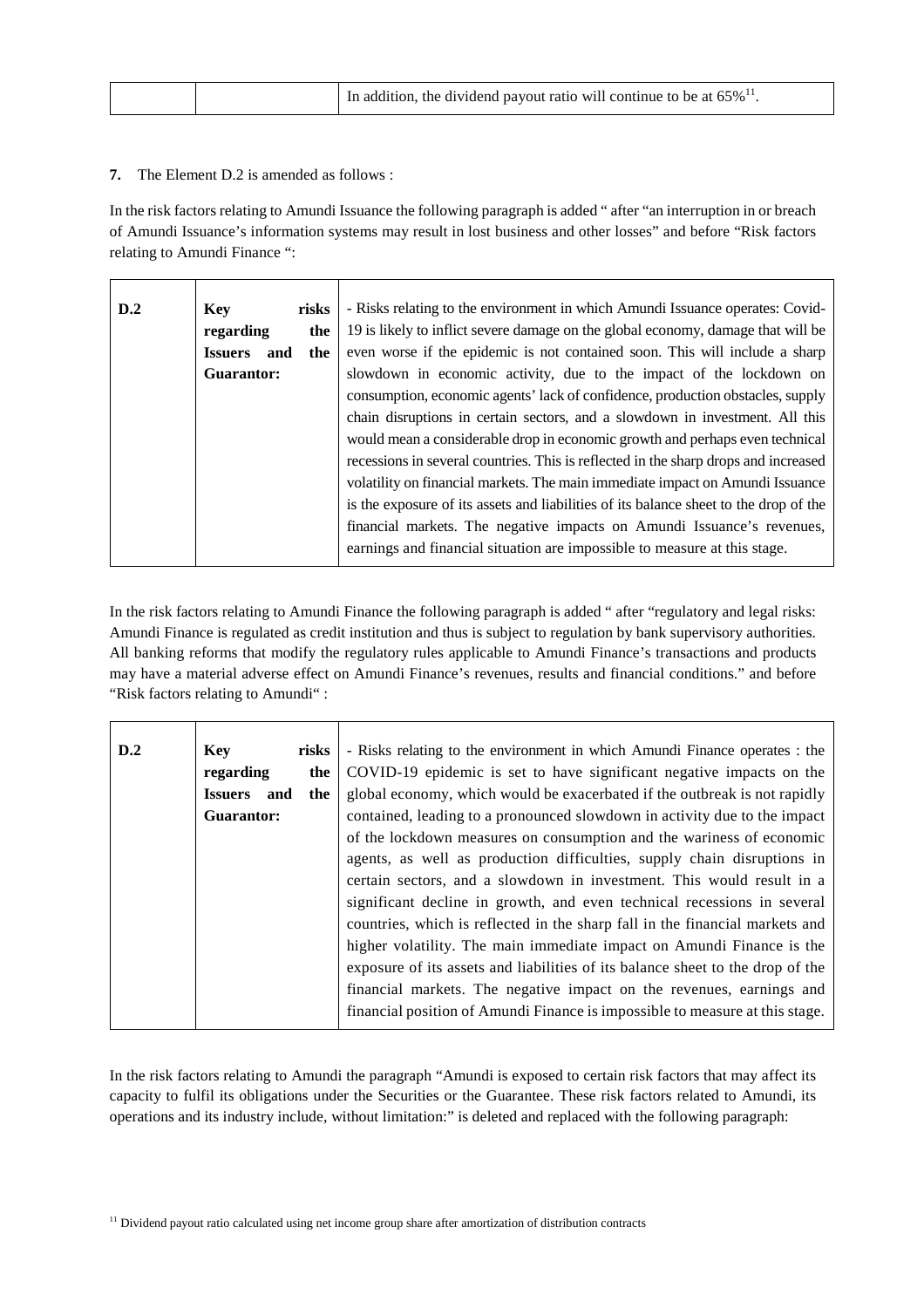| D.2 | <b>Key</b><br>risks                                         | <b>Risk factors relating to Amundi</b>                                                                                                                                                                                                                                                                                                                                                                                                                                                                                                                                                                                                                                                                                                                                                               |
|-----|-------------------------------------------------------------|------------------------------------------------------------------------------------------------------------------------------------------------------------------------------------------------------------------------------------------------------------------------------------------------------------------------------------------------------------------------------------------------------------------------------------------------------------------------------------------------------------------------------------------------------------------------------------------------------------------------------------------------------------------------------------------------------------------------------------------------------------------------------------------------------|
|     | regarding<br>the<br>the<br><b>Issuers</b> and<br>Guarantor: | Amundi is exposed to certain risk factors that may affect its capacity to fulfil<br>its obligations under the Securities or the Guarantee.                                                                                                                                                                                                                                                                                                                                                                                                                                                                                                                                                                                                                                                           |
|     |                                                             | It should be noted that the COVID-19 pandemic is an intense crisis whose<br>size and duration are difficult to predict. This health crisis has become an<br>economic crisis; this is reflected in the sharp drops and increased volatility<br>on financial markets. As far as Amundi is concerned, the main impact comes<br>from the sensitivity of the managed assets to this fall in financial market<br>(equity, rates, etc.) and the resultant effect on their valuation and on net asset<br>management revenues.<br>It is difficult to predict the scope and duration of this crisis. Amundi has<br>quickly adapted its operating structure, with two goals: protecting the health<br>of its employees and maintaining a high degree of operational efficiency and<br>customer service quality. |
|     |                                                             | The company is operating normally now thanks to:                                                                                                                                                                                                                                                                                                                                                                                                                                                                                                                                                                                                                                                                                                                                                     |
|     |                                                             | Its robust IT infrastructure:<br>Its effective business continuity plans (BCPs), clearly defined in<br>advance.<br>In addition, managing this crisis has been possible thanks to staff<br>commitment, helped by the company's strong social cohesion.                                                                                                                                                                                                                                                                                                                                                                                                                                                                                                                                                |
|     |                                                             | In accordance with government guidelines in each of the countries where<br>Amundi operates, the Group has set up a plan allowing for a gradual return<br>to a normal state of operations, while keeping strict sanitary rules aimed at<br>protecting the health of our staff.                                                                                                                                                                                                                                                                                                                                                                                                                                                                                                                        |
|     |                                                             | Finally, Amundi's investment policy has also been adapted to the context of<br>the financial crisis (lower equity markets, widening of spreads, and tensions<br>over liquidity in the credit market). Amundi has maintained a solid<br>investment performance with over 70% of AuM in the top two quartiles over<br>five years <sup>12</sup> .                                                                                                                                                                                                                                                                                                                                                                                                                                                       |

 $\overline{\phantom{0}}$ 

In the risk factors relating to Amundi the paragraph "risks borne by Amundi related to own account activities, including" is deleted and replaced with the following paragraph:

| D.2 | <b>Key</b><br>risks<br>regarding<br>the           | risks borne by Amundi related to own account activities, including:                                                                                                                                                                           |
|-----|---------------------------------------------------|-----------------------------------------------------------------------------------------------------------------------------------------------------------------------------------------------------------------------------------------------|
|     | and<br><b>Issuers</b><br>the<br><b>Guarantor:</b> | risk associated with the investment portfolio, including<br>the risk of loss of value on investments made by Amundi<br>on its balance sheet for instance, at end-March 2020,<br>financial income $(-\epsilon 61m)$ was affected by the market |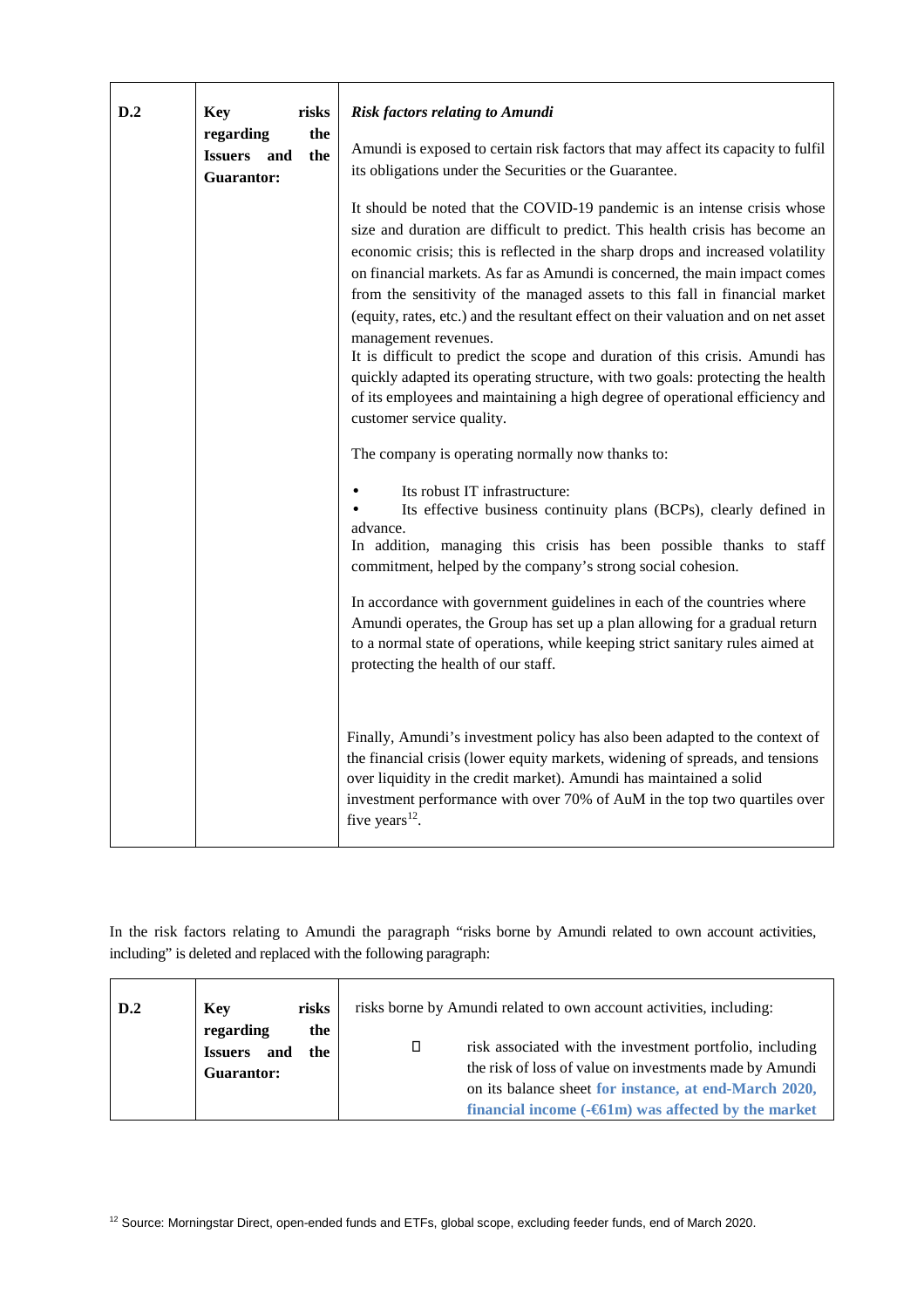| downturn in March (mark-to-market valuation of<br>the investment portfolio and seed money).;                                                                                                                                                                                                           |
|--------------------------------------------------------------------------------------------------------------------------------------------------------------------------------------------------------------------------------------------------------------------------------------------------------|
| liquidity risk, including the risk of margin calls on<br>collateralised OTC transactions;                                                                                                                                                                                                              |
| foreign exchange risk, including the risk that is primarily<br>linked to the structural positions resulting from stakes<br>acquired abroad;                                                                                                                                                            |
| interest rate risk, including the risk that is primarily<br>generated by the investment portfolio; and                                                                                                                                                                                                 |
| credit risk, including the risk from securities that are held<br>directly or by guaranteed funds,                                                                                                                                                                                                      |
| such risks may result in a discrepancy between the asset<br>versus liability structure, a drop in investment value<br>(obligation to retain shares, negative Mark to Market), a<br>negative market effect on assets on balance sheet, not offset<br>by changes in liabilities, or in financial losses. |
|                                                                                                                                                                                                                                                                                                        |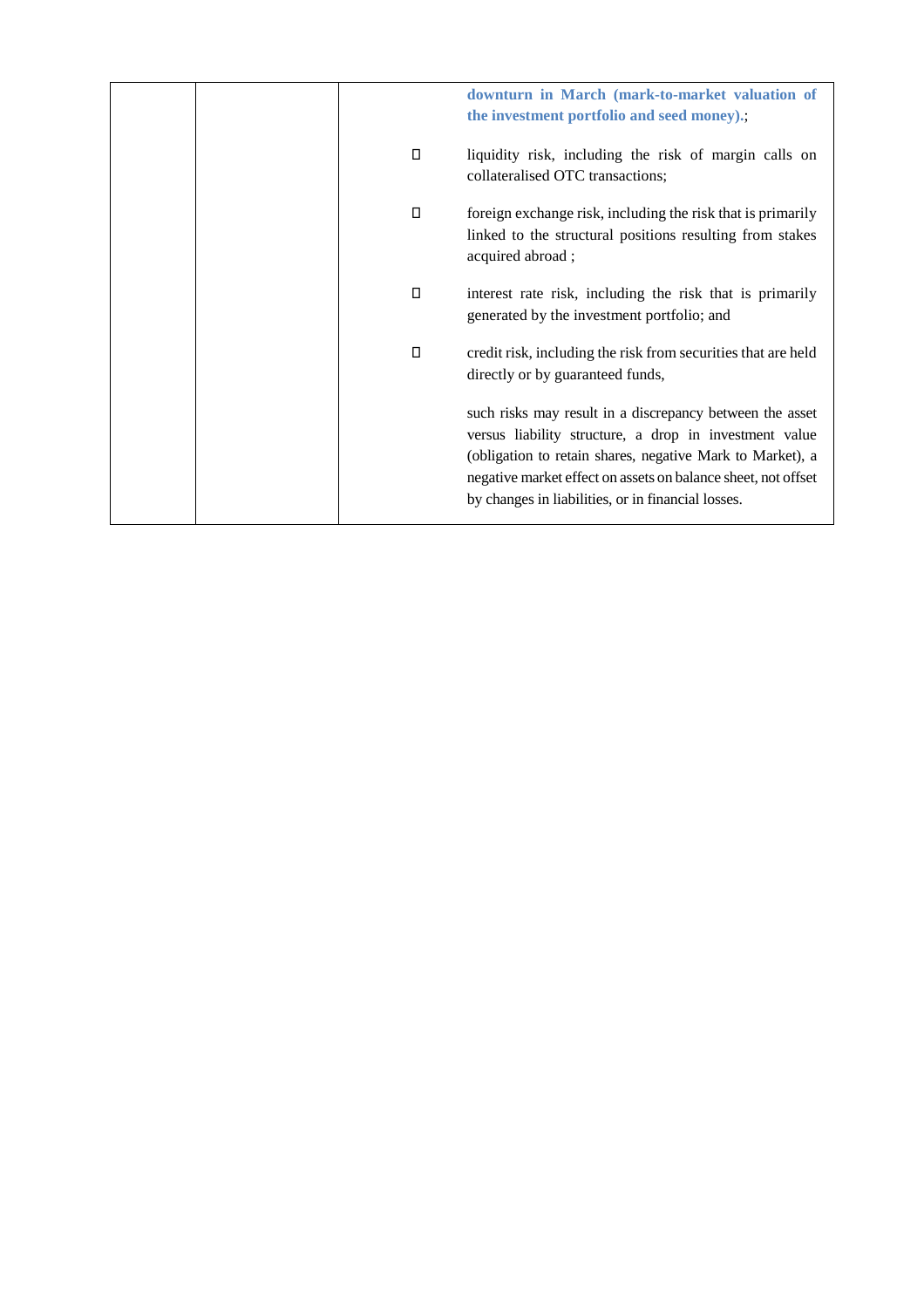# **RESUME DU PROGRAMME EN FRANÇAIS (PROGRAMME SUMMARY IN FRENCH)**

Le "Résumé du Programme en Français" figurant pages 38 à 70 du Prospectus de Base est modifié comme suit :

1. L'Elément B.4b est supprimé et remplacé comme suit :

| <b>B.4b</b> | <b>Tendances</b> | Environnement macroéconomique et financier en 2019                                                                                                                                                                                                                                                                                                                                                                                                                                                                                                                                                                                                                                                                                                                                                                                                                                                                                                                                                                                                                                                                                                                                                                                                                                                                                                                                                                                                                                                                                                                                                                                                                                                                                                                                                                                                                                                                                                                                                                                                                                                                                                                                      |
|-------------|------------------|-----------------------------------------------------------------------------------------------------------------------------------------------------------------------------------------------------------------------------------------------------------------------------------------------------------------------------------------------------------------------------------------------------------------------------------------------------------------------------------------------------------------------------------------------------------------------------------------------------------------------------------------------------------------------------------------------------------------------------------------------------------------------------------------------------------------------------------------------------------------------------------------------------------------------------------------------------------------------------------------------------------------------------------------------------------------------------------------------------------------------------------------------------------------------------------------------------------------------------------------------------------------------------------------------------------------------------------------------------------------------------------------------------------------------------------------------------------------------------------------------------------------------------------------------------------------------------------------------------------------------------------------------------------------------------------------------------------------------------------------------------------------------------------------------------------------------------------------------------------------------------------------------------------------------------------------------------------------------------------------------------------------------------------------------------------------------------------------------------------------------------------------------------------------------------------------|
|             |                  | La croissance économique a ralenti en 2019, que ce soit aux États-Unis, en zone euro<br>ou en Chine. Elle est cependant restée nettement positive. En plus de difficultés<br>spécifiques dans le secteur automobile, les incertitudes générées par le conflit<br>commercial sino-américain et le manque de visibilité concernant le Brexit ont joué<br>un rôle important dans ce ralentissement. En fin d'année, un reflux de ces risques a<br>toutefois apporté une note d'espoir. Les banques centrales ont mis en œuvre de<br>nouvelles mesures d'assouplissement monétaire, ce qui a été très positif pour les<br>marchés d'actions. Les rendements obligataires ont fortement baissé jusqu'à<br>l'automne avant de regagner une partie du terrain perdu.                                                                                                                                                                                                                                                                                                                                                                                                                                                                                                                                                                                                                                                                                                                                                                                                                                                                                                                                                                                                                                                                                                                                                                                                                                                                                                                                                                                                                           |
|             |                  | <b>États-Unis</b><br>L'économie américaine a progressivement décéléré en 2019. Après un début d'année<br>marqué par le plus long shutdown (fermeture partielle des services du gouvernement,<br>faute d'accord sur son financement) de l'Histoire, c'est l'évolution des conflits<br>commerciaux opposant les États-Unis aux autres pays qui a occupé le devant de la<br>scène. La Réserve fédérale, préoccupée par les risques liés à ces tensions, a modifié<br>son attitude, adoptant un ton plus accommodant puis baissant trois fois son principal<br>taux directeur. Au fur et à mesure que l'année avançait, l'économie a ralenti, passant<br>du pic observé au T2 2018 (3,2 % a/a) à un rythme de seulement 2,1 % au T3 2019,<br>dans un contexte d'érosion des effets de la relance budgétaire de 2018, d'incertitudes<br>sur le front commercial et de baisse de l'investissement. Cependant, le marché du<br>travail est resté solide, le taux de chômage a poursuivi sa baisse et la croissance des<br>salaires s'est poursuivie à un rythme modéré. Le sentiment des consommateurs s'est<br>maintenu à un bon niveau, malgré un peu plus de prudence concernant les<br>perspectives. Par conséquent, la consommation personnelle n'a pas perdu sa vigueur<br>et a soutenu la croissance. Du côté de la production, cependant, le secteur<br>manufacturier a décéléré puis est tombé en récession, alors que le ralentissement du<br>secteur des services est resté beaucoup plus limité. En effet, le climat des affaires<br>s'est dégradé dans l'industrie, causant un ralentissement des investissements non<br>résidentiels qui a pesé sur la croissance. L'investissement résidentiel s'est, au<br>contraire, progressivement amélioré grâce à l'assouplissement de la politique<br>monétaire. L'inflation s'est légèrement redressée pour atteindre en fin d'année 2,3 %<br>(indice sous-jacent) et 1,6 % (indice « Cord PCE » suivi par la Fed). Enfin, l'année<br>s'est terminée sur une note positive en raison de l'annonce d'un accord conclu sur le<br>front commercial entre les États-Unis et la Chine, dont la signature devrait avoir lieu<br>janvier 2020. |
|             |                  | <b>Zone euro</b><br>Après un assez bon début d'année (progression du PIB de 0,4 % au T1), la<br>croissance économique de la zone euro s'est ensuite affaiblie (0,2 % au T2 et au<br>T3). Les principales causes de ce ralentissement ont été les tensions commerciales<br>internationales, les craintes liées au Brexit et des difficultés sectorielles spécifiques<br>au secteur automobile (surtout en Allemagne). La Banque Centrale Européenne a<br>réagi à la dégradation de l'activité et à la montée des risques par de nouvelles<br>mesures d'accommodation monétaire (baisse du taux de rémunération des dépôts<br>et nouveau programme d'achats d'actifs). À la fin du T4, l'environnement s'est<br>toutefois amélioré en raison de l'évolution positive du dossier du Brexit, de<br>l'entente sur les contours d'un accord commercial sino-américain et de la<br>stabilisation ou du rebond de la plupart des indicateurs économiques de court<br>terme. Dans l'ensemble, les difficultés de l'année sont restées concentrées dans le<br>secteur industriel, la contagion aux services restant limitée. Le rythme des créations<br>d'emploi a décéléré mais sans empêcher la poursuite de la baisse du taux de<br>chômage (7,5 % en octobre, contre $\bar{8}$ % douze mois plus tôt). L'inflation générale<br>a reflué du fait des effets de base du cours du pétrole, tandis que l'inflation sous-<br>jacente a légèrement progressé (1,3 %, sur un an, en novembre). Du point de vue<br>politique, les principaux événements, en plus de ceux concernant le Brexit, ont été<br>un changement de gouvernement en Italie (dont la conséquence a été une baisse<br>des tensions entre ce pays et le reste de l'UE), l'arrivée aux affaires d'une nouvelle<br>Commission Européenne (après des élections au Parlement Européen ayant<br>entraîné la perte, par les groupes socio-démocrates et démocrates-chrétiens, de la                                                                                                                                                                                                                                                     |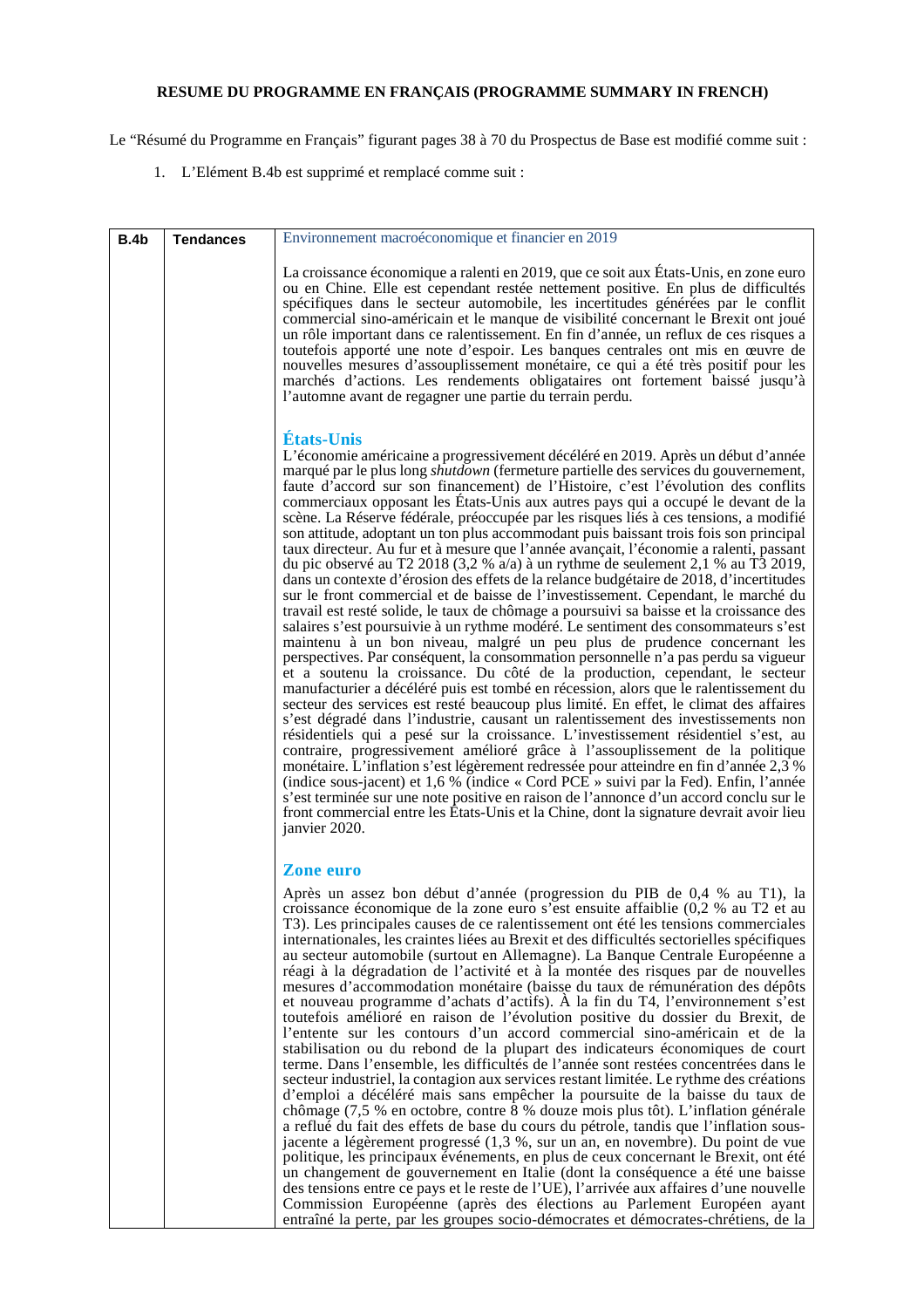| majorité qu'ils y formaient depuis 1979) et de nouvelles élections indécises en<br>Espagne.                                                                                                                                                                                                                                                                                                                                                                                                                                                                                                                                                                                                                                                                                                                                                                                                                                                                                                                                                                                                                                                                                                                                                                                              |
|------------------------------------------------------------------------------------------------------------------------------------------------------------------------------------------------------------------------------------------------------------------------------------------------------------------------------------------------------------------------------------------------------------------------------------------------------------------------------------------------------------------------------------------------------------------------------------------------------------------------------------------------------------------------------------------------------------------------------------------------------------------------------------------------------------------------------------------------------------------------------------------------------------------------------------------------------------------------------------------------------------------------------------------------------------------------------------------------------------------------------------------------------------------------------------------------------------------------------------------------------------------------------------------|
| <b>Pays Émergents</b>                                                                                                                                                                                                                                                                                                                                                                                                                                                                                                                                                                                                                                                                                                                                                                                                                                                                                                                                                                                                                                                                                                                                                                                                                                                                    |
| La croissance du PIB dans les économies émergentes a été plus lente en 2019, alors<br>qu'il subsistait d'importantes divergences entre les pays. En termes de régions<br>géographiques, la situation était assez généralisée. La persistance des tensions<br>commerciales entre les États-Unis et la Chine et le ralentissement du commerce<br>mondial ont contribué à l'affaiblissement du climat des affaires, à la réduction des<br>investissements et des exportations des pays émergents. La croissance du PIB des<br>pays émergents est estimée à 4,2 % en 2019 contre 4,9 % en 2018. Une partie du<br>ralentissement économique est attribuable à une croissance plus faible de certaines<br>grandes économies émergentes comme la Chine, l'Inde et le Mexique, et à la<br>récession dans quelques autres, comme La Turquie et l'Argentine, deux cas<br>idiosyncratiques. Face à cette situation, les banques centrales des pays émergents<br>ainsi que la Fed ont adopté une position plus accommodante, dans un environnement<br>caractérisé par des pressions inflationnistes relativement faibles. L'orientation<br>budgétaire globale des différents pays a été plus mitigée, certains pays émergents<br>adoptant une politique budgétaire plus expansionniste que d'autres. |
| <b>Actions</b><br>Les marchés d'actions ont fortement progressé en 2019. Avec $+27$ % (monnaies<br>locales et dividendes réinvestis), le MSCI Word AC efface amplement son repli de<br>2018 (- 7 %). De plus, cette hausse a été largement partagée que ce soit parmi les<br>Emergents (+ 19 %), au Japon (+ 19 %), en Europe (+ $25\%$ ) ou aux États-Unis (+<br>32 %) avec des hausses s'échelonnant de $+$ 19 % à 32 %. Cette envolée s'est<br>déroulée en trois temps. Tout d'abord, de janvier à avril, le marché n'a fait que<br>rattraper sa chute de 2018 ; un rattrapage lié au changement de cap des grandes<br>banques centrales qui, au vu des menaces sur la conjoncture mondiale, ont<br>suspendu leurs projets de normalisation monétaire. Puis de mai à mi-octobre, entre<br>l'intensification des politiques monétaires accommodantes et de nouvelles<br>surenchères protectionnistes, le marché a évolué dans un canal horizontal. Ce n'est<br>finalement qu'à la mi-octobre que le marché a franchement accéléré ; les<br>investisseurs ayant salué l'apaisement des tensions géopolitiques, la poursuite des<br>politiques accommodantes et des indicateurs économiques plus résilients que<br>prévus.                                                               |
| <b>Taux</b>                                                                                                                                                                                                                                                                                                                                                                                                                                                                                                                                                                                                                                                                                                                                                                                                                                                                                                                                                                                                                                                                                                                                                                                                                                                                              |
| L'année 2019 s'est divisée en deux phases sur le marché des taux. Dans un premier<br>temps, les taux ont fortement baissé pour atteindre un point bas fin août. Le taux<br>américain à 10 ans était de 2,7 % au début de l'année et a atteint un creux à 1,5 %.<br>Le taux 10 ans allemand a baissé de $0.2$ % à - $0.7$ %, un plus bas historique. Cette<br>baisse s'explique par le ralentissement synchronisé de l'économie mondiale et par<br>le revirement des banques centrales. La Fed a baissé ses taux à trois reprises cette<br>année alors que les propres anticipations de la banque centrale laissaient présager<br>de trois hausses de taux. La croissance mondiale pour l'année 2019 a été revue à la<br>baisse à 3 %. Il s'agit du rythme le plus lent depuis la grande crise financière. Il y a<br>deux ans, 75 % de l'économie accélérait. Dans un deuxième temps, les taux longs<br>ont amorcé un rebond sous l'impulsion de perspectives plus positives quant à la<br>croissance économique mondiale. La probabilité d'une récession à court terme a<br>fortement baissé. Les taux 10 ans US et allemand terminent l'année sur des niveaux<br>proches de $1,9%$ et - 0,2 %.                                                                                          |
| Evénements récents et perspective                                                                                                                                                                                                                                                                                                                                                                                                                                                                                                                                                                                                                                                                                                                                                                                                                                                                                                                                                                                                                                                                                                                                                                                                                                                        |
| L'épidémie de Covid-19 constitue une crise intense dont l'ampleur et la durée ne<br>sont pas connues. Cette crise sanitaire est devenue une crise économique, ce qui a<br>entraîné une baisse significative des marchés financiers et une volatilité accrue.                                                                                                                                                                                                                                                                                                                                                                                                                                                                                                                                                                                                                                                                                                                                                                                                                                                                                                                                                                                                                             |

Concernant Amundi, le principal impact résulte de la sensibilité immédiate des actifs sous gestion à cette baisse des marchés financiers (actions, taux…) en terme de valorisation et donc de revenus de gestion.

2. L'Elément B.5 concernant Amundi est supprimé et remplacé comme suit :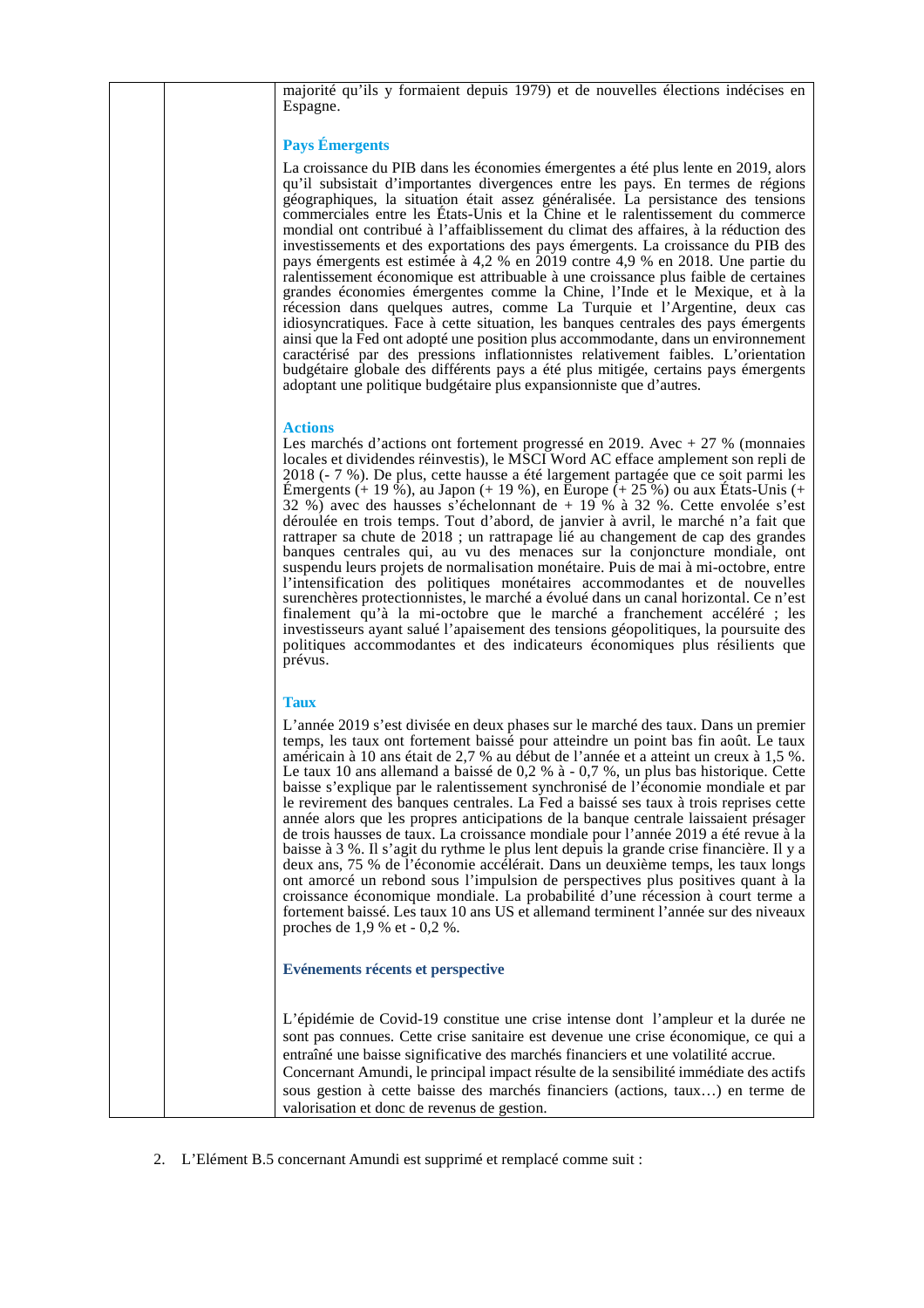

3. L'Elément B.9 est supprimé et remplacé comme suit :

| <b>Estimation du</b><br><b>B.9</b><br>hénéfice : | Sans objet. Aucun des Emetteurs ne communiquent de prévisions ou<br>d'estimations du bénéfice. |
|--------------------------------------------------|------------------------------------------------------------------------------------------------|
|--------------------------------------------------|------------------------------------------------------------------------------------------------|

## 4. L'Elément B.12 est supprimé et remplacé comme suit :

| <b>B.12</b> | <b>Informations</b><br>financières<br>historiques clés | Informations financières historiques clés sélectionnées :<br>Concernant Amundi Issuance      |
|-------------|--------------------------------------------------------|----------------------------------------------------------------------------------------------|
|             | sélectionnées :                                        | Données Financières Comparées pour la période de 12 mois se terminant le<br>31 décembre 2019 |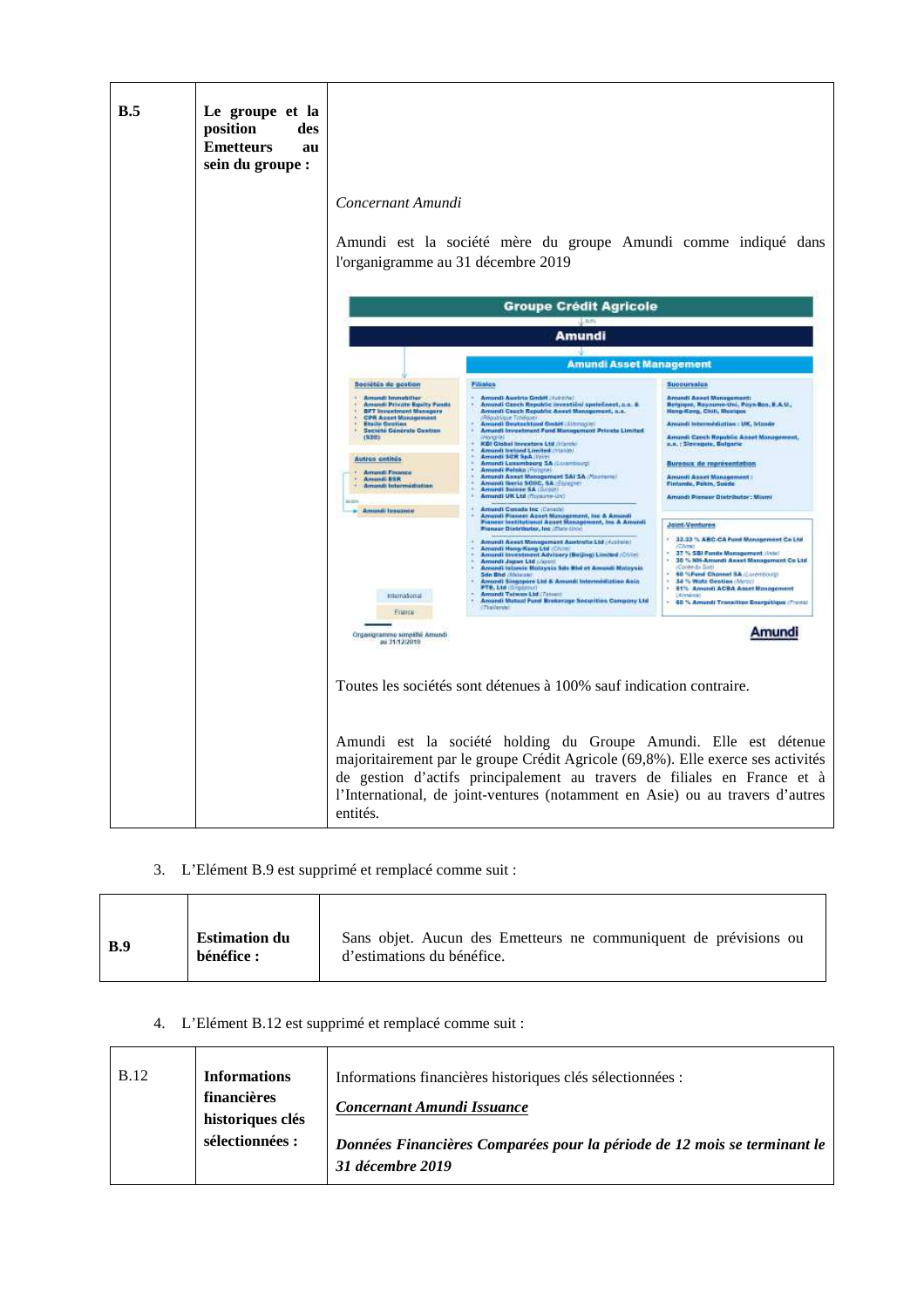| Données en<br>milliers d'euros                                                                                                                                                                                                                                                                                                                                             | 31/12/2018<br>(auditées) | 31/12/2019<br>(auditées) |
|----------------------------------------------------------------------------------------------------------------------------------------------------------------------------------------------------------------------------------------------------------------------------------------------------------------------------------------------------------------------------|--------------------------|--------------------------|
| Total du bilan                                                                                                                                                                                                                                                                                                                                                             | 26,905                   | 24,835                   |
| Dettes<br>d'exploitation                                                                                                                                                                                                                                                                                                                                                   | 41                       | 48                       |
| Capitaux propres<br>totaux                                                                                                                                                                                                                                                                                                                                                 | 1,969                    | 1,957                    |
| Résultat net                                                                                                                                                                                                                                                                                                                                                               | $-3$                     | $-12$                    |
| significatif dans la situation financière ou commerciale d'Amundi Issuance<br>depuis le 31 décembre 2019.<br>À l'exception de la section D.2 « Facteurs de Risques liés à Amundi Issuance »<br>mentionnant l'épidémie de Covid-19, il ne s'est produit aucun changement<br>défavorable significatif dans les perspectives d'Amundi Issuance depuis le 31<br>décembre 2019. |                          |                          |
|                                                                                                                                                                                                                                                                                                                                                                            |                          |                          |
| <b>Concernant Amundi Finance</b>                                                                                                                                                                                                                                                                                                                                           |                          |                          |
| Données Financières Comparées pour la période de 12 mois se terminant le<br>31 décembre 2019                                                                                                                                                                                                                                                                               |                          |                          |

| Données en milliers<br>d'euros                          | 31/12/2018<br>(auditées) | 31/12/2019<br>(auditées) |
|---------------------------------------------------------|--------------------------|--------------------------|
| Total du bilan                                          | 3,329,147                | 3,816,499                |
| de<br>Comptes<br>régularisation<br>et<br>passifs divers | 1,622,420                | 1,916,132                |
| Capitaux<br>propres<br>totaux                           | 670,532                  | 727,864                  |
| Résultat net                                            | 86,488                   | 139,480                  |

*Déclarations relatives à l'absence de changement significatif ou de changement défavorable significatif* 

À l'exception de la section D.2 « Facteurs de Risques liés à Amundi Finance » mentionnant l'épidémie de Covid-19, il ne s'est produit aucun changement significatif dans la situation financière ou commerciale d'Amundi Finance depuis le 31 décembre 2019.

À l'exception de la section D.2 « Facteurs de Risques liés à Amundi Finance » À mentionnant l'épidémie de Covid-19, il ne s'est produit aucun changement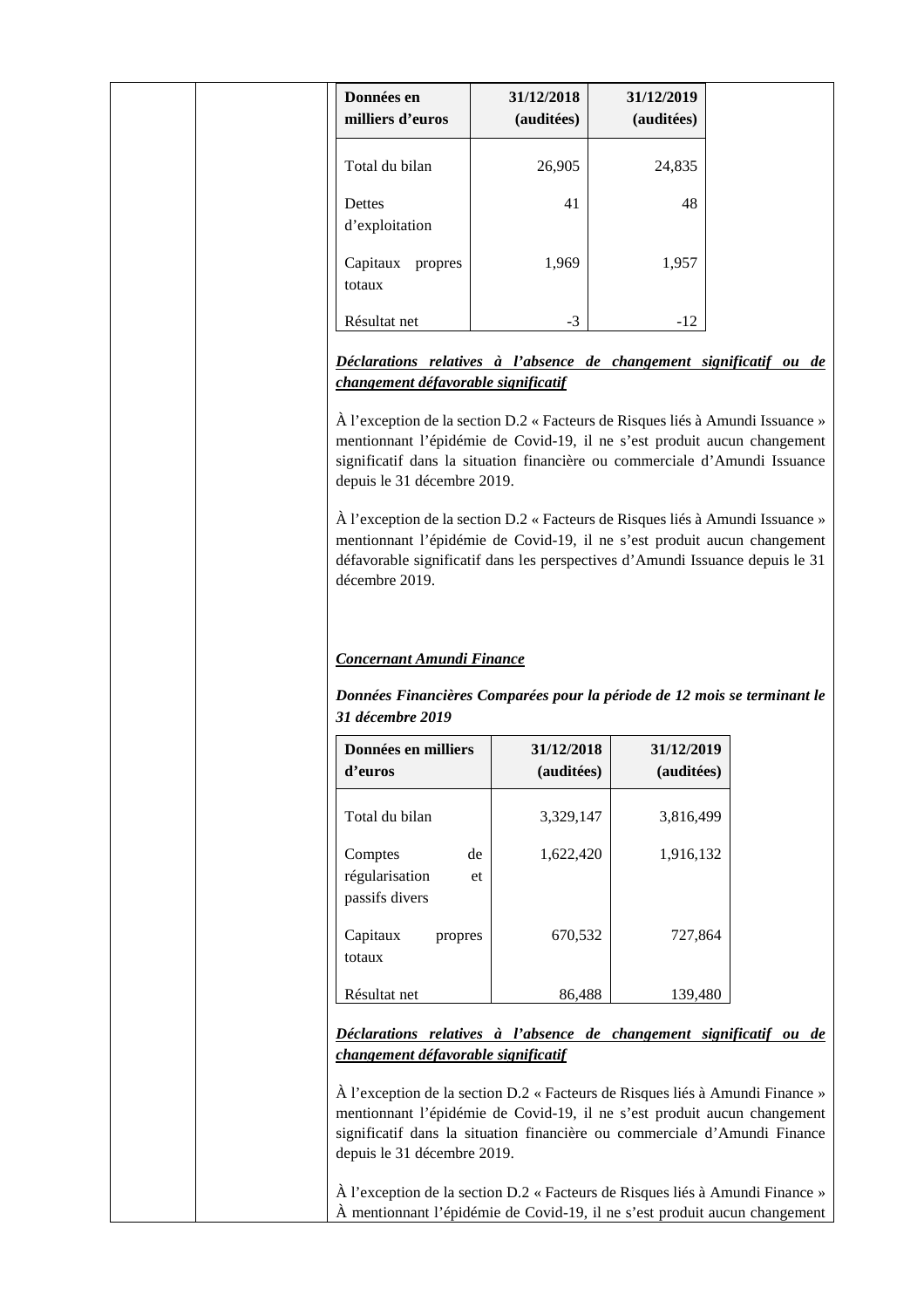| décembre 2019.                                                    |               |                          | défavorable significatif dans les perspectives d'Amundi Finance depuis le 31 |  |
|-------------------------------------------------------------------|---------------|--------------------------|------------------------------------------------------------------------------|--|
| <b>Concernant Amundi</b><br>31 décembre 2019                      |               |                          | Données Financières Comparées pour la période de 12 mois se terminant le     |  |
| Etats financiers consolidés <sup>1</sup>                          |               |                          |                                                                              |  |
| Données en millions<br>d'euros                                    |               | 31/12/2018<br>(auditées) | 31/12/2019<br>(audited)                                                      |  |
| Total du bilan                                                    |               | 20,937                   | 24,261                                                                       |  |
| Total dettes                                                      |               | 12,409                   | 15,361                                                                       |  |
| Capitaux propres (Part du<br>Groupe)                              |               | 8,528                    | 8,900                                                                        |  |
| Revenus nets                                                      |               | 2,510                    | 2,636                                                                        |  |
| Résultat<br>d'Exploitation                                        | <b>Brut</b>   | 1,123                    | 1,259                                                                        |  |
| Résultat<br>net<br>Groupe                                         | Part<br>du    | 855                      | 959                                                                          |  |
|                                                                   |               |                          |                                                                              |  |
| Coefficient d'exploitation<br>$(en\% )$                           |               | 51.5% <sup>2</sup>       | 50,9 % <sup>3</sup>                                                          |  |
| Encours sous gestion y.c.<br>Joint-Ventures<br>milliards d'euros) | (en           | $1,425^{4}$              | $1,653^{7}$                                                                  |  |
| Collecte nette y.c. Joint-<br>Ventures<br>d'euros)                | (en milliards | $+42.0^4$                | $+107.7^{567}$                                                               |  |

1 En 2018, l'information correspond à l'addition des données Amundi (12 mois d'activité) et de Pioneer (12 mois d'activité)

<sup>2</sup> Données ajustées, hors amortissement des contrats de distribution et hors coûts d'intégration de Pioneer Investments.

<sup>3</sup> Données ajustées : hors amortissement des contrats de distribution (UniCredit, Société Générale et Bawag)

4 Collecte et encours incluant les actifs gérés, conseillés et commercialisés et comprenant 100% de la collecte et des encours gérés des jointventures asiatiques; pour Wafa au Maroc, les encours sont repris pour leur quote-part

<sup>5</sup> Y compris nouveaux mandats dans la JV indienne de €14,6 milliards d'euros au T3 2019 et de € 59,6 milliards d'euros au T4 2019

<sup>6</sup> Y compris la réinternalisation d'un mandat institutionnel italien pour - 6,3 milliards d'euros au T1 2019

<sup>7</sup> Les encours sous gestion comprennent les actifs conseillés et commercialisés et prennent en compte 100% des encours et de la collecte des JV asiatiques. Pour Wafa au Maroc, les encours sont repris pour leur quote-part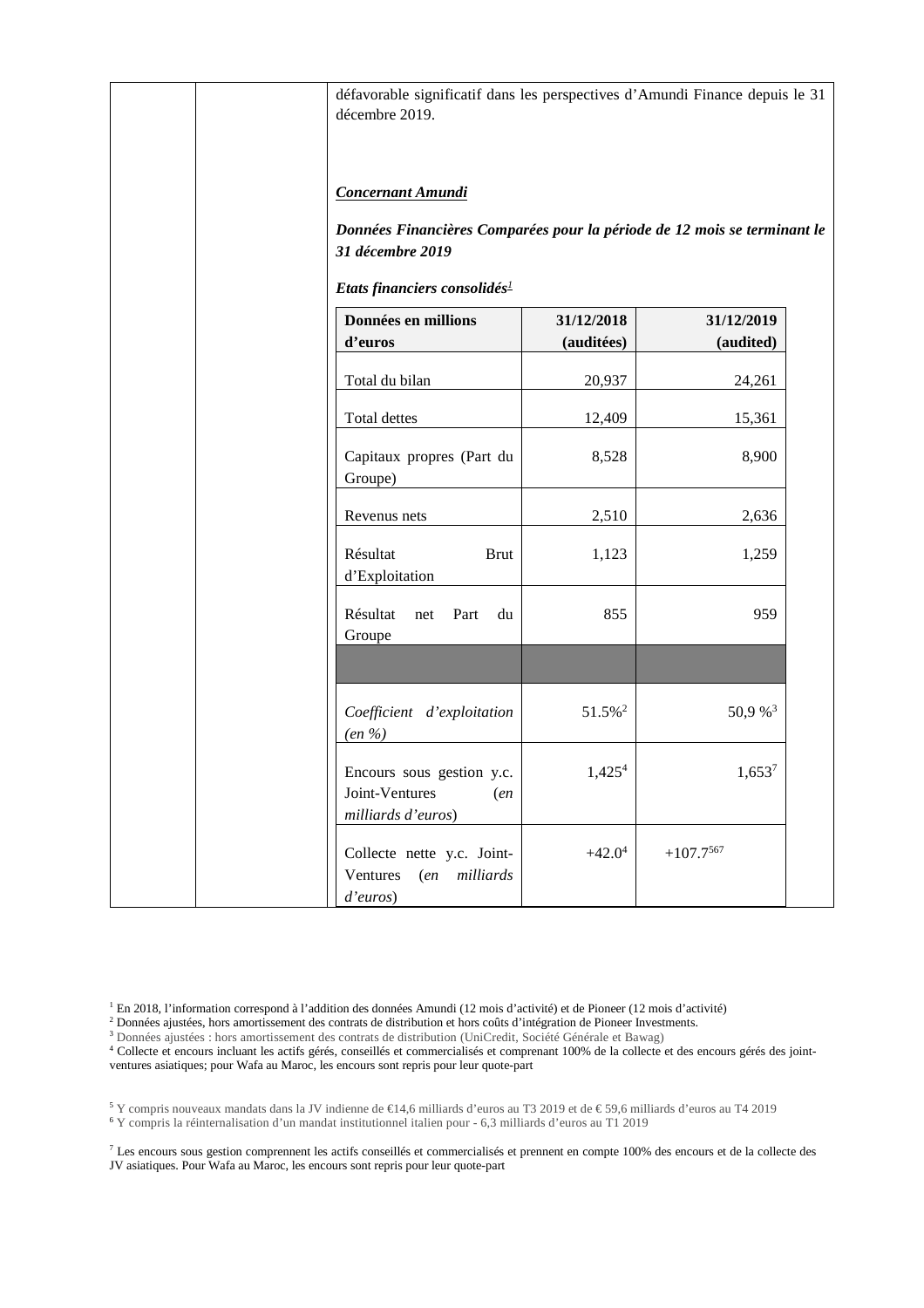| Données en millions                                                                                                                                                                                                                               | 3M 2019        | 3M 2020        |
|---------------------------------------------------------------------------------------------------------------------------------------------------------------------------------------------------------------------------------------------------|----------------|----------------|
| d'euros                                                                                                                                                                                                                                           | (non auditées) | (non auditées) |
| Revenus nets ajustés <sup>8</sup>                                                                                                                                                                                                                 | 659            | 612            |
| Résultat<br>Brut<br>d'Exploitation ajusté <sup>9</sup>                                                                                                                                                                                            | 323            | 281            |
| Résultat Net - Part du<br>Groupe                                                                                                                                                                                                                  | 235            | 193            |
|                                                                                                                                                                                                                                                   |                |                |
| Encours sous gestion y.c.<br>Joint-Ventures<br>(en<br>milliards d'euros)                                                                                                                                                                          | 1,476          | $1,527^{10}$   |
| Collecte Nette y.c. Joint-<br>milliards<br>Ventures<br>(en<br>d'euros)                                                                                                                                                                            | $-6.9$         | $-3.2$         |
| Déclarations relatives à l'absence de changement significatif ou de<br>changement défavorable significatif                                                                                                                                        |                |                |
| À l'exception de la section D.2 « Facteurs de Risques liés à Amundi »<br>mentionnant l'épidémie de Covid-19, il ne s'est produit aucun changement<br>significatif dans la situation financière ou commerciale d'Amundi depuis le<br>31 Mars 2020. |                |                |
| À l'exception de la section D.2 « Facteurs de Risques liés à Amundi<br>» mentionnant l'épidémie de Covid-19, il ne s'est produit aucun changement<br>défavorable significatif dans les perspectives d'Amundi depuis le 31 Décembre<br>2019.       |                |                |

5. L'Elément B.13 est supprimé et remplacé comme suit :

| <b>B.13</b> | <b>Evénements</b><br>impactant<br>la<br>solvabilité<br>des<br><b>Emetteurs:</b> | Concernant Amundi Issuance<br>Sans objet. Il ne s'est produit aucun évènement récent qui présente un intérêt<br>significatif pour l'évaluation de la solvabilité d'Amundi Issuance depuis le 31<br>décembre 2019.<br>Concernant Amundi Finance |
|-------------|---------------------------------------------------------------------------------|------------------------------------------------------------------------------------------------------------------------------------------------------------------------------------------------------------------------------------------------|
|-------------|---------------------------------------------------------------------------------|------------------------------------------------------------------------------------------------------------------------------------------------------------------------------------------------------------------------------------------------|

<sup>8</sup> Hors amortissement des contrats de distribution

<sup>&</sup>lt;sup>9</sup> Le Résultat brut d'exploitation ajusté hors résultat financier est de 343 M€, en hausse de +12,2 % vsle Résultat brut d'exploitation ajusté hors résultat financier du T1 2019 de 305 M€ Note : Données ajustées : hors amortissement des contrats de distribution de UniCredit, SG et Bawag <sup>10</sup> Les encours sous gestion comprennent les actifs conseillés et commercialisés et prennent en compte 100% des encours et de la collecte des JV asiatiques. Pour Wafa au Maroc, les encours sont repris pour leur quote-part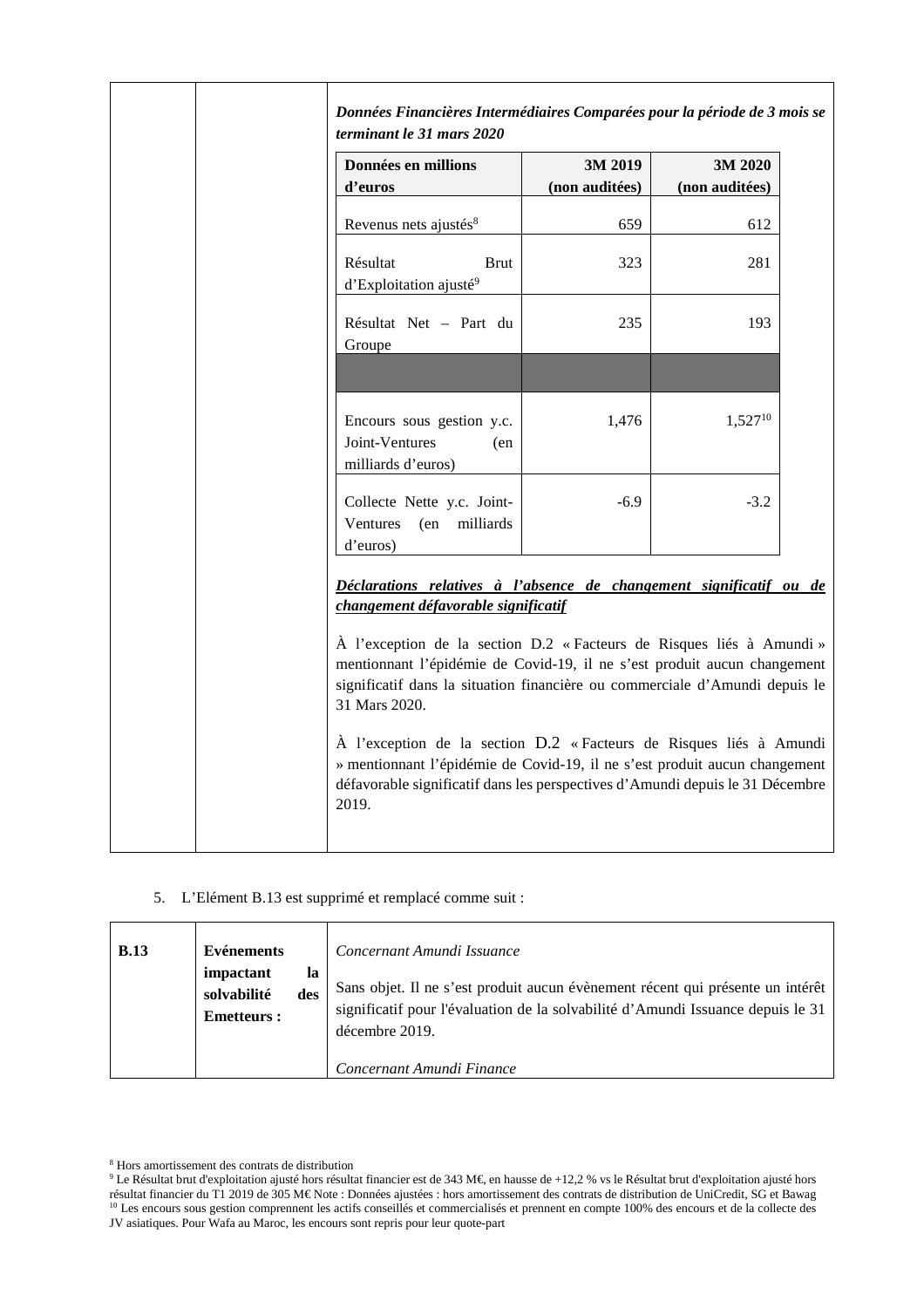|  | Sans objet. Il ne s'est produit aucun évènement récent qui présente un intérêt<br>significatif pour l'évaluation de la solvabilité d'Amundi Finance depuis le 31<br>décembre 2019. |
|--|------------------------------------------------------------------------------------------------------------------------------------------------------------------------------------|
|  | Concernant Amundi                                                                                                                                                                  |
|  | Sans objet. Il ne s'est produit aucun évènement récent qui présente un intérêt<br>significatif pour l'évaluation de la solvabilité d'Amundi depuis le 31 mars 2020.                |

6. L'Elément B.15 concernant Amundi est supprimé et remplacé comme suit :

| <b>B.15</b> | <b>Principales</b><br>activités<br>des<br><b>Emetteurs:</b> | Concernant Amundi<br>Amundi est la société holding du groupe Amundi. Elle est détenue<br>majoritairement par le groupe Crédit Agricole (69,8 %). Elle exerce ses activités<br>de gestion d'activités de gestion d'actifs principalement au travers de filiales en<br>France et à l'International, de joint-ventures (notamment en Asie) ou au travers<br>d'autres entités.                                                                                                                                                                                                                                                                                                                                                                                                                                                                                                                                                                                                                |
|-------------|-------------------------------------------------------------|-------------------------------------------------------------------------------------------------------------------------------------------------------------------------------------------------------------------------------------------------------------------------------------------------------------------------------------------------------------------------------------------------------------------------------------------------------------------------------------------------------------------------------------------------------------------------------------------------------------------------------------------------------------------------------------------------------------------------------------------------------------------------------------------------------------------------------------------------------------------------------------------------------------------------------------------------------------------------------------------|
|             |                                                             | Amundi a pour objet d'effectuer avec toutes personnes physiques ou morales,<br>tant en France qu'à l'étranger, pour elle-même, pour le compte de tiers ou en<br>participation, (i) les opérations déterminées par l'agrément d'établissement de<br>crédit qui lui a été délivré par l'Autorité de contrôle prudentiel et de résolution<br>(anciennement CECEI) ; (ii) toutes les opérations connexes, au sens du Code<br>monétaire et financier ; (iii) la constitution ou la prise de participations dans<br>toutes sociétés ou autres entités françaises ou étrangères, et notamment dans<br>toutes sociétés ou autres entités, françaises ou étrangères, et notamment dans<br>toutes sociétés de gestion de portefeuilles, dans toutes entreprises<br>d'investissement et dans tous établissements de crédit ; (iv) et d'une manière<br>générale, toutes opérations pouvant se rapporter directement ou indirectement<br>à cet objet ou susceptibles d'en faciliter l'accomplissement. |
|             |                                                             | Le 6 juin 2019, le Groupe Crédit Agricole a présenté son nouveau projet du<br>groupe et un nouveau plan à moyen terme (2019-2022) (ensemble, le Plan à<br>Moyen Terme 2022). Dans le cadre de ce plan, les objectifs retenus par<br>Amundi s'inscrivent dans la continuité des ambitions stratégiques d'Amundi<br>annoncées en février 2018.                                                                                                                                                                                                                                                                                                                                                                                                                                                                                                                                                                                                                                              |
|             |                                                             | L'objectif principal pour Amundi énoncé dans le Plan à Moyen Terme 2022<br>reste inchangé : figurer parmi les leaders de l'industrie de la gestion d'actifs<br>dans le monde, sur la base de :                                                                                                                                                                                                                                                                                                                                                                                                                                                                                                                                                                                                                                                                                                                                                                                            |
|             |                                                             | la qualité des expertises et services offerts à ses clients,                                                                                                                                                                                                                                                                                                                                                                                                                                                                                                                                                                                                                                                                                                                                                                                                                                                                                                                              |
|             |                                                             | sa dynamique de développement et de profitabilité,                                                                                                                                                                                                                                                                                                                                                                                                                                                                                                                                                                                                                                                                                                                                                                                                                                                                                                                                        |
|             |                                                             | son positionnement d'acteur financier engagé, conformément au plan<br>d'action à 3 ans en faveur de l'Investissement Responsable, annoncé<br>en octobre 2018.                                                                                                                                                                                                                                                                                                                                                                                                                                                                                                                                                                                                                                                                                                                                                                                                                             |
|             |                                                             | Par ailleurs, le Plan à Moyen Terme 2022 prévoit les objectifs financiers<br>suivants pour Amundi :                                                                                                                                                                                                                                                                                                                                                                                                                                                                                                                                                                                                                                                                                                                                                                                                                                                                                       |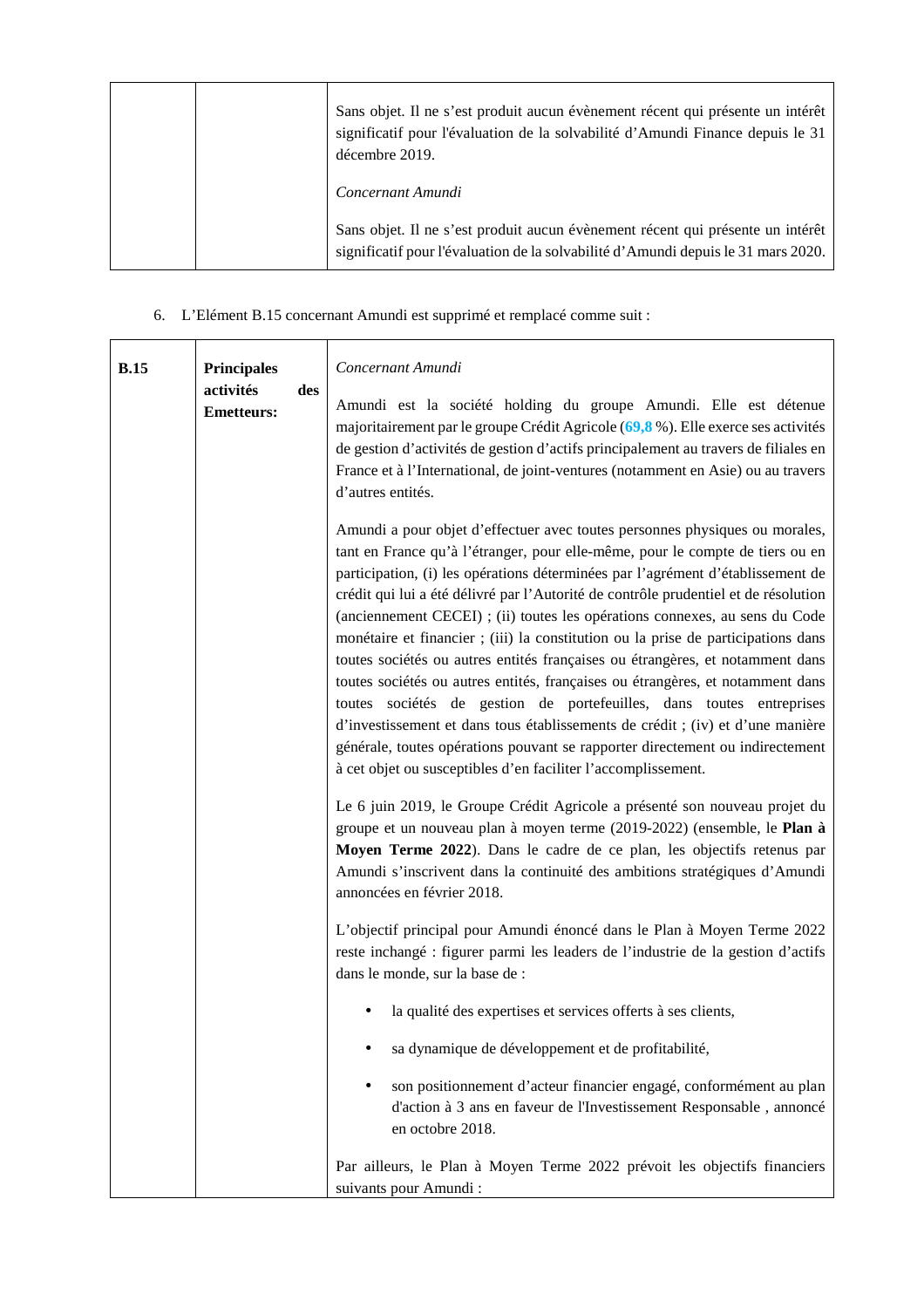|  | un objectif de croissance annuelle du résultat net ajusté <sup>18</sup> de $+5\%$ <sup>19</sup> en<br>$\bullet$<br>moyenne entre 2018 et 2022; |
|--|------------------------------------------------------------------------------------------------------------------------------------------------|
|  | un coefficient d'exploitation inférieur ou égal à 53% <sup>17</sup> .<br>$\bullet$                                                             |
|  | Ces objectifs <sup>20</sup> financiers permettent à Amundi de confirmer ses objectifs de<br>rentabilité à horizon 2020 <sup>21</sup> :         |
|  | un résultat net comptable ≥ à 1 Md€,<br>$\bullet$                                                                                              |
|  | un résultat net ajusté ≥ à 1,05 Md€.<br>$\bullet$                                                                                              |
|  | D'autre part, le taux de dividende demeurera à $65\%^{22}$ .                                                                                   |

7. L'Elément D.2 « Principaux Risques propres aux Emetteurs et au Garant » est modifié comme suit :

Dans les "Facteurs de risques liés à Amundi Issuance", le paragraphe suivant est ajouté après « une interruption ou une défaillance des systèmes d'information d 'Amundi Issuance peut entraîner une perte d 'activités ainsi que d'autres pertes" et avant " Facteurs de risques liés à Amundi Finance":

| D.2 | Principaux<br>Risques propres<br>aux Emetteurs et<br>au Garant | Risques liés à l'environnement dans lequel Amundi Issuance évolue :<br>A noter que l'épidémie de Covid-19 devrait avoir des impacts négatifs marqués<br>sur l'économie mondiale, qui s'aggraveraient si l'épidémie n'était pas contenue<br>rapidement. Celle-ci entraîne un ralentissement prononcé de l'activité, en raison<br>de l'impact des mesures de confinement sur la consommation et de la défiance<br>des agents économiques, ainsi que des difficultés de production, des                                                                                                    |
|-----|----------------------------------------------------------------|-----------------------------------------------------------------------------------------------------------------------------------------------------------------------------------------------------------------------------------------------------------------------------------------------------------------------------------------------------------------------------------------------------------------------------------------------------------------------------------------------------------------------------------------------------------------------------------------|
|     |                                                                | perturbations des chaînes d'approvisionnement dans certains secteurs, et un<br>ralentissement de l'investissement. Il en résulterait une baisse sensible de la<br>croissance, voire des récessions techniques dans plusieurs pays, ce qui est reflété<br>dans la baisse significative des marchés financiers et par une volatilité accrue.<br>Concernant Amundi Issuance, le principal impact immédiat résulte de la<br>sensibilité des actifs et passifs du bilan à cette baisse des marchés financiers.<br>L'impact négatif sur les revenus, les résultats et la situation financière |
|     |                                                                | d'Amundi Issuance est impossible à mesurer à ce stade.                                                                                                                                                                                                                                                                                                                                                                                                                                                                                                                                  |

Dans les "Facteurs de risques liés à Amundi Finance", le paragraphe suivant est ajouté après « les risques réglementaires et juridiques : Amundi Finance, entité agréée en tant qu'établissement de crédit est soumise au contrôle des autorités de supervision bancaire. Toutes les réformes bancaires qui modifient les règles réglementaires applicables aux transactions et produits d'Amundi Finance peuvent avoir un effet défavorable important sur les revenus d'Amundi Finance, ses résultats et sa situation financière. » et avant « Facteurs de risques liés à Amundi :

| <b>Principaux</b> | Risques liés à l'environnement dans lequel Amundi Finance évolue : |
|-------------------|--------------------------------------------------------------------|
| Risques propres   |                                                                    |

<sup>&</sup>lt;sup>18</sup> Hors amortissement des contrats de distribution et, en 2018, hors coûts d'intégration

<sup>21</sup> Communiqué de presse du 9 février 2018

<sup>&</sup>lt;sup>19</sup> Par rapport au résultat net part du Groupe ajusté 2018 de 946 M€. Ce résultat net part du Groupe ajusté n'inclut pas l'amortissement des contrats de distribution ni, en 2018, les coûts d'intégration

<sup>&</sup>lt;sup>20</sup> L'ensemble de ces objectifs prennent en compte une hypothèse d'effet de marché neutre sur la période 2018-2022

<sup>&</sup>lt;sup>22</sup> Le taux de distribution du dividende est calculé sur le résultat net part du groupe après amortissement des contrats de distribution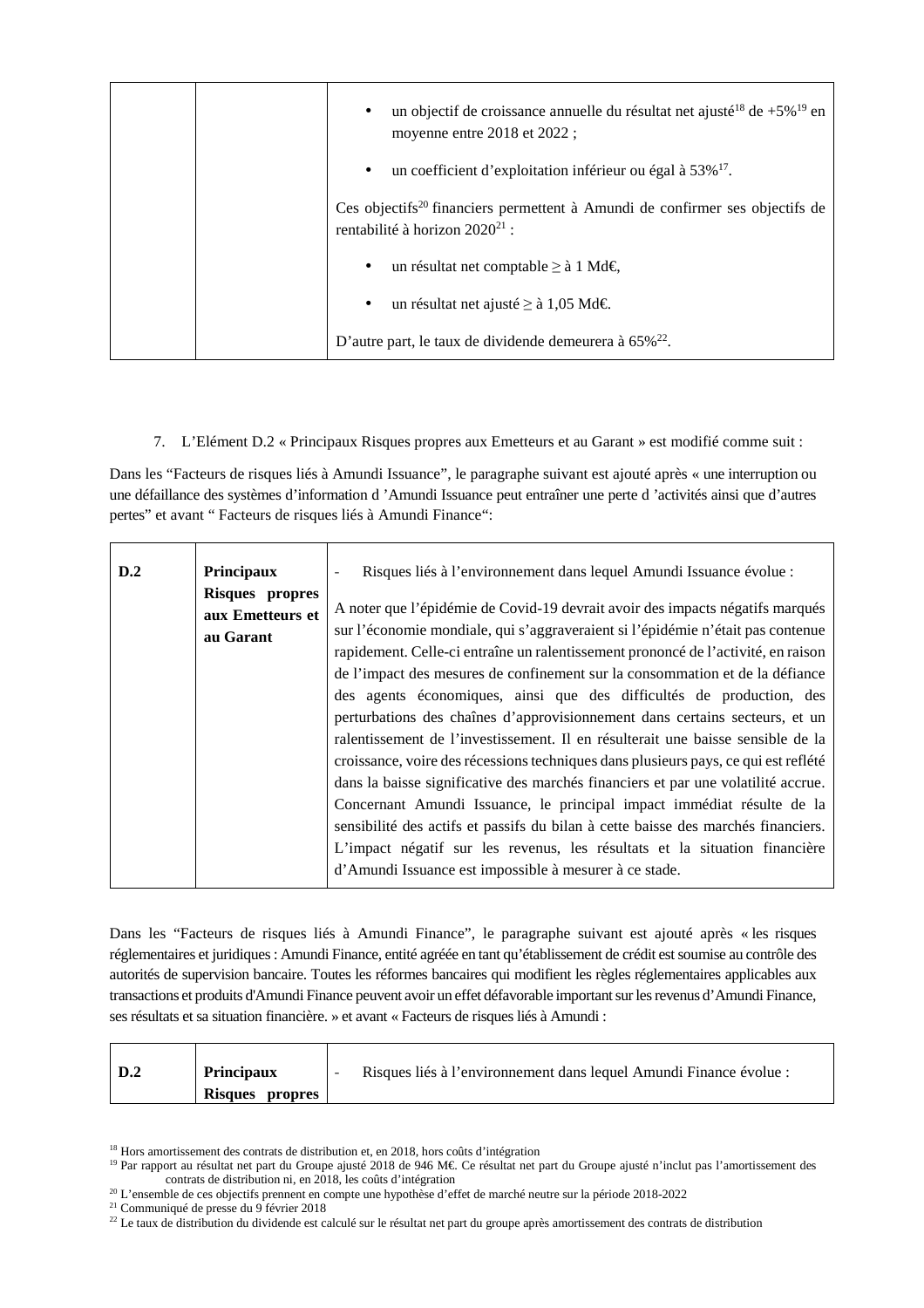| aux Emetteurs et<br>au Garant | A noter que l'épidémie de Covid-19 devrait avoir des impacts négatifs marqués<br>sur l'économie mondiale, qui s'aggraveraient si l'épidémie n'était pas contenue<br>rapidement. Celle-ci entraîne un ralentissement prononcé de l'activité, en raison<br>de l'impact des mesures de confinement sur la consommation et de la défiance<br>des agents économiques, ainsi que des difficultés de production, des<br>perturbations des chaînes d'approvisionnement dans certains secteurs, et un<br>ralentissement de l'investissement. Il en résulterait une baisse sensible de la<br>croissance, voire des récessions techniques dans plusieurs pays, ce qui est reflété<br>dans la baisse significative des marchés financiers et par une volatilité accrue.<br>Concernant Amundi Finance, le principal impact immédiat résulte de la<br>sensibilité des actifs et des passifs du bilan à cette baisse des marchés financiers. |
|-------------------------------|-------------------------------------------------------------------------------------------------------------------------------------------------------------------------------------------------------------------------------------------------------------------------------------------------------------------------------------------------------------------------------------------------------------------------------------------------------------------------------------------------------------------------------------------------------------------------------------------------------------------------------------------------------------------------------------------------------------------------------------------------------------------------------------------------------------------------------------------------------------------------------------------------------------------------------|
|                               | L'impact négatif sur les revenus, les résultats et la situation financière<br>d'Amundi Finance est impossible à mesurer à ce stade.                                                                                                                                                                                                                                                                                                                                                                                                                                                                                                                                                                                                                                                                                                                                                                                           |

Dans les "Facteurs de risques liés à Amundi ", le paragraphe « Il existe certains facteurs qui peuvent avoir une incidence sur la capacité d'Amundi à respecter ses engagements au titre des Titres ou de la Garantie. Ces facteurs de risque incluent notamment (de manière non-exhaustive) : » est remplacé par le paragraphe suivant :

| D.2<br>Principaux<br>Facteurs de risques liés à Amundi<br><b>Risques</b><br>propres<br>aux Emetteurs et<br>au Garant |  | Il existe certains facteurs qui peuvent avoir une incidence sur la capacité<br>d'Amundi à respecter ses engagements au titre des Titres ou de la Garantie.                                                                                                                                                                                                                                                                                                                                                                                                  |
|----------------------------------------------------------------------------------------------------------------------|--|-------------------------------------------------------------------------------------------------------------------------------------------------------------------------------------------------------------------------------------------------------------------------------------------------------------------------------------------------------------------------------------------------------------------------------------------------------------------------------------------------------------------------------------------------------------|
|                                                                                                                      |  | L'épidémie de Covid-19 constitue une crise intense dont l'ampleur et la durée<br>ne sont pas connues. Cette crise sanitaire est devenue une crise économique,<br>ce qui a entraîné une baisse significative des marchés financiers et une<br>volatilité accrue. Concernant Amundi, le principal impact résulte de la<br>sensibilité immédiate des actifs sous gestion à cette baisse des marchés<br>financiers (actions, taux) en terme de valorisation et donc de revenus de<br>gestion. L'ampleur et la durée de cette crise sont difficiles à anticiper. |
|                                                                                                                      |  | Amundi a adapté rapidement son dispositif opérationnel, avec deux objectifs :<br>la protection de la santé des salariés, et le maintien d'un haut niveau<br>d'efficacité opérationnelle et de qualité de service aux clients.                                                                                                                                                                                                                                                                                                                               |
|                                                                                                                      |  | Aujourd'hui, le fonctionnement normal de l'entreprise est assuré grâce à :                                                                                                                                                                                                                                                                                                                                                                                                                                                                                  |
|                                                                                                                      |  | La robustesse de l'infrastructure informatique<br>L'efficacité des Plans de Continuité d'Activité définis ex ante.                                                                                                                                                                                                                                                                                                                                                                                                                                          |
|                                                                                                                      |  | Par ailleurs la gestion de cette crise est permise par la mobilisation de<br>l'ensemble des collaborateurs qui repose sur une forte cohésion sociale dans<br>l'entreprise :                                                                                                                                                                                                                                                                                                                                                                                 |
|                                                                                                                      |  | Dans le cadre des orientations gouvernementales dans les pays où le Groupe<br>est présent, Amundi a élaboré un plan permettant un retour progressif à un                                                                                                                                                                                                                                                                                                                                                                                                    |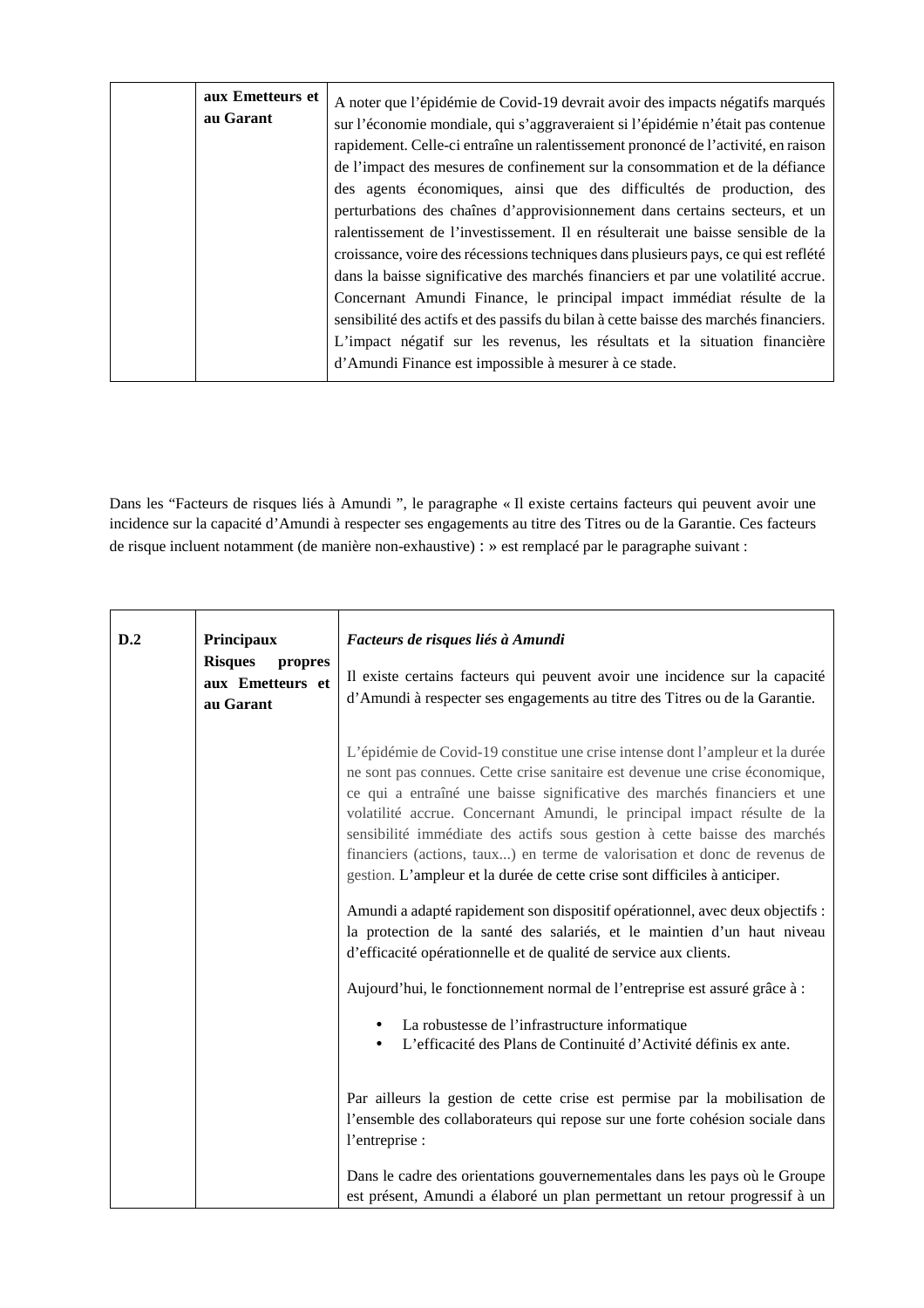| fonctionnement normal de l'entreprise, tout en respectant des conditions<br>sanitaires strictes afin de préserver la santé de ses collaborateurs.                                                                                                                                                                                                                            |
|------------------------------------------------------------------------------------------------------------------------------------------------------------------------------------------------------------------------------------------------------------------------------------------------------------------------------------------------------------------------------|
| Enfin, la politique d'investissement d'Amundi a elle aussi été adaptée au<br>contexte de crise financière (forte baisse des marchés actions, écartements des<br>spreads, tensions sur la liquidité sur le marché du crédit). Amundi a conservé<br>de solides performances de gestion avec plus de 70% des encours dans les 2<br>premiers quartiles sur $5 \text{ ans.}^{23}$ |

Dans les "Facteurs de risques liés à Amundi ", le paragraphe « des risques supportés par Amundi pour compte propre, et notamment » est remplacé par le paragraphe suivant :

| D.2 | Principaux<br><b>Risques</b><br>propres<br>aux Emetteurs et<br>au Garant | des risques supportés par Amundi pour compte propre, et notamment :<br>le risque associés au portefeuille de placement, et notamment le<br>$\circ$<br>risque de perte de valeur sur des investissements réalisés par Amundi<br>sur son bilan par exemple le résultat financier (-61 M€) a été<br>affecté par la baisse des marchés en mars (valorisation mark to<br>market du portefeuille de placements volontaires et de seed<br>$\mathbf{money}$ ). ; |
|-----|--------------------------------------------------------------------------|----------------------------------------------------------------------------------------------------------------------------------------------------------------------------------------------------------------------------------------------------------------------------------------------------------------------------------------------------------------------------------------------------------------------------------------------------------|
|     |                                                                          | le risque de liquidité, et notamment le risque lié aux appels de marge<br>$\circ$<br>sur opérations de gré à gré collatéralisées ;                                                                                                                                                                                                                                                                                                                       |
|     |                                                                          | le risque de change, et notamment le risque principalement lié aux<br>$\circ$<br>positions structurelles issues des participations à l'étranger ;                                                                                                                                                                                                                                                                                                        |
|     |                                                                          | le risque de taux d'intérêt, et notamment le risque principalement<br>$\circ$<br>issu du portefeuille de placement ; et                                                                                                                                                                                                                                                                                                                                  |
|     |                                                                          | le risque de crédit, et notamment le risque issu des titres détenus en<br>$\circ$<br>direct ou par les fonds garantis,                                                                                                                                                                                                                                                                                                                                   |
|     |                                                                          | ces risques pouvant entrainer un décalage entre la structure du bilan                                                                                                                                                                                                                                                                                                                                                                                    |
|     |                                                                          | d'Amundi, une dévalorisation des investissements (obligation de conserver                                                                                                                                                                                                                                                                                                                                                                                |
|     |                                                                          | les parts, Mark to Market négatif), un effet marché négatif sur les actifs au                                                                                                                                                                                                                                                                                                                                                                            |
|     |                                                                          | bilan, non compensé par l'évolution du passif, ou encore des pertes                                                                                                                                                                                                                                                                                                                                                                                      |
|     |                                                                          | financières.                                                                                                                                                                                                                                                                                                                                                                                                                                             |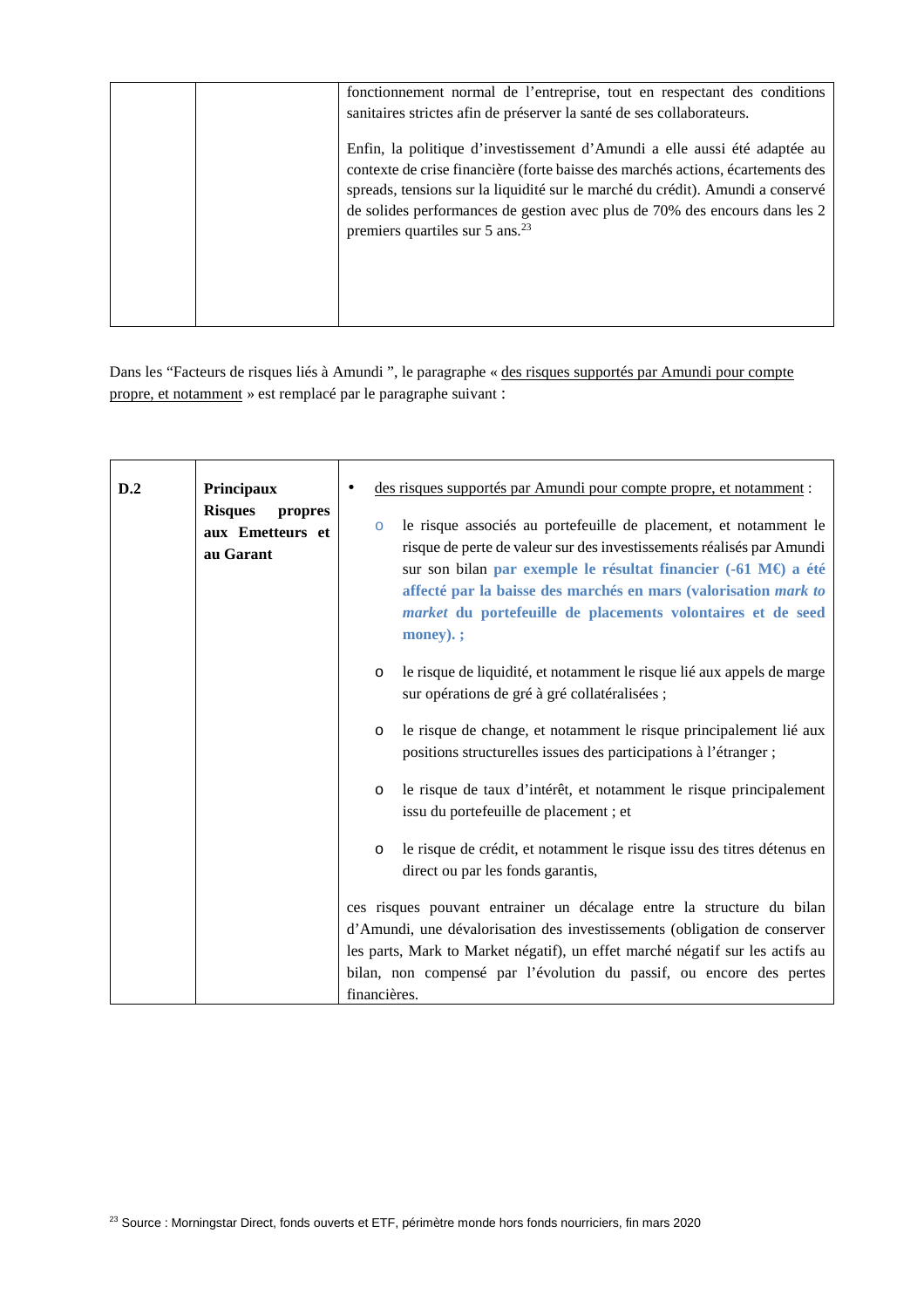# **RISKS FACTORS**

1. In section "1. Risks factors relating to Amundi Issuance" a new paragraph 1.7 is added p72 of the Base Prospectus as follows :

*1.7 Risks relating to the environment in which Amundi Issuance operates* 

 Covid-19 is likely to inflict severe damage on the global economy, damage that will be even worse if the epidemic is not contained soon. This will include a sharp slowdown in economic activity, due to the impact of the lockdown on consumption, economic agents' lack of confidence, production obstacles, supply chain disruptions in certain sectors, and a slowdown in investment. All this would mean a considerable drop in economic growth and perhaps even technical recessions in several countries. This is reflected in the sharp drops and increased volatility on financial markets. The main immediate impact on Amundi Issuance is the exposure of its assets and liabilities of its balance sheet to the drop of the financial markets. The negative impacts on Amundi Issuance's revenues, earnings and financial situation are impossible to measure at this stage.

2. In section "2. Risks factors relating to Amundi Finance" a new paragraph 2.4 is added p74 of the Base Prospectus as follows :

#### *2.4 Risks relating to the environment in which Amundi Finance operates*

 The COVID-19 epidemic is set to have significant negative impacts on the global economy, which would be exacerbated if the outbreak is not rapidly contained, leading to a pronounced slowdown in activity due to the impact of the lockdown measures on consumption and the wariness of economic agents, as well as production difficulties, supply chain disruptions in certain sectors, and a slowdown in investment. This would result in a significant decline in growth, and even technical recessions in several countries, which is reflected in the sharp fall in the financial markets and higher volatility. The main immediate impact on Amundi Finance is the exposure of its assets and liabilities of its balance sheet to the drop of the financial markets. The negative impact on the revenues, earnings and financial position of Amundi Finance is impossible to measure at this stage.

3. In. section "3. Risk Factors relating to Amundi" the first paragraph and the paragraph "3.1 Risks borne by Amundi related to own account activities, including" page 74 of the Base Prospectus are deleted and replaced as follows:

#### **3. RISKS FACTORS RELATING TO AMUNDI**

The main risk factors to which Amundi is exposed are set out in Chapter 5 "Risks Management and Capital Adequacy " on pages 149 to 160 of the Amundi 2019 Universal Registration Document (as defined below) which is incorporated by reference in the Base Prospectus. See also the chapter entitled "*Erreur ! Source du renvoi introuvable.*".

Amundi is exposed to certain risk factors that may affect its capacity to fulfil its obligations under the Securities or the Guarantee. These risk factors related to Amundi, its operations and its industry include, without limitation:

It should be noted that the COVID-19 pandemic is an intense crisis whose size and duration are difficult to predict. This health crisis has become an economic crisis; this is reflected in the sharp drops and increased volatility on financial markets. As far as Amundi is concerned, the main impact comes from the sensitivity of the managed assets to this fall in financial market (equity, rates, etc.) and the resultant effect on their valuation and on net asset management revenues.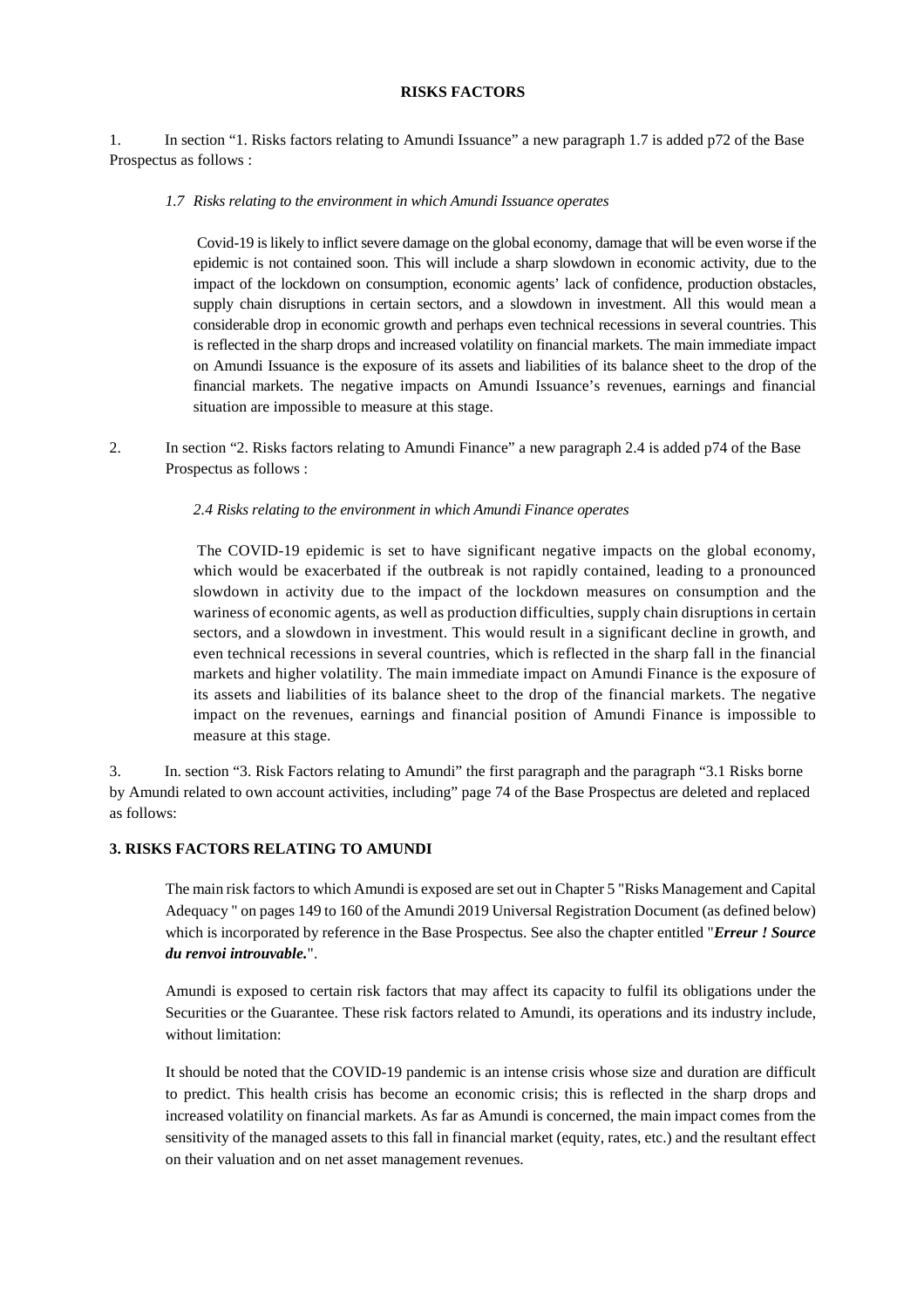It is difficult to predict the scope and duration of this crisis. Amundi has quickly adapted its operating structure, with two goals: protecting the health of its employees and maintaining a high degree of operational efficiency and customer service quality.

The company is operating normally now thanks to:

- Its robust IT infrastructure:
- Its effective business continuity plans (BCPs), clearly defined in advance.

In addition, managing this crisis has been possible thanks to staff commitment, helped by the company's strong social cohesion.

In accordance with government guidelines in each of the countries where Amundi operates, the Group has set up a plan allowing for a gradual return to a normal state of operations, while keeping strict sanitary rules aimed at protecting the health of our staff.

Finally, Amundi's investment policy has also been adapted to the context of the financial crisis (lower equity markets, widening of spreads, and tensions over liquidity in the credit market). Amundi has maintained a solid investment performance with over 70% of AuM in the top two quartiles over five years<sup>24</sup>.

3.1 *Risks borne by Amundi related to own account activities, including*

- risk associated with the investment portfolio, including the risk of loss of value on investments made by Amundi on its balance sheet; **for instance, at end-March 2020, financial income (-€61m) was affected by the market downturn in March (mark-to-market valuation of the investment portfolio and seed money).**
- liquidity risk, including the risk of margin calls on collateralised OTC transactions;
- foreign exchange risk, including risk primarily linked to the structural positions resulting from stakes acquired abroad;
- interest-rate risk, including the risk that is primarily generated by the investment portfolio; and
- credit risk, including risk from securities that are held directly or by guaranteed funds,

such risks may result in a discrepancy between the asset versus liability structure, a drop in investment value (obligation to retain shares, negative Mark to Market), a negative market effect on assets on balance sheet, not offset by changes in liabilities, or in financial losses.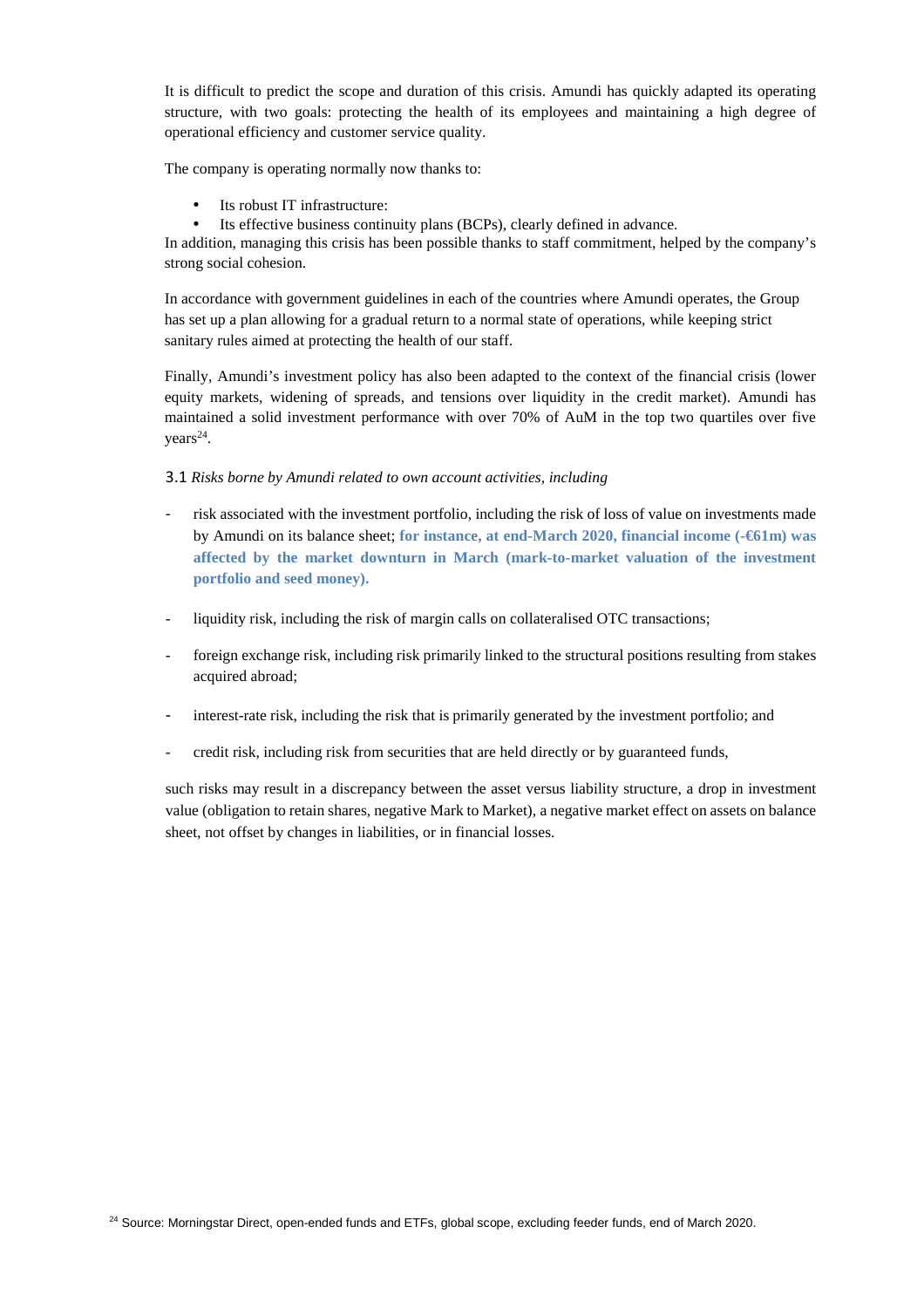# **DOCUMENTS INCORPORATED BY REFERENCE**

The chapter "*Documents incorporated by reference*" included on pages 103 to 109 of the Base Prospectus is amended and restated as follows:

"This Base Prospectus should be read and construed in conjunction with the following documents which have been previously published or are published simultaneously with this Base Prospectus and that have been filed with the AMF for the purpose of the Prospectus Directive, and shall be incorporated in, and form part of, this Base Prospectus:

- a. The terms and conditions of the Securities contained in the base prospectus of Amundi Issuance dated 18 May 2015 (as approved by the *Autorité des marchés financiers*) (the **2015 Conditions**);
- b. The terms and conditions of the Securities contained in the base prospectus of Amundi Issuance, Amundi Finance and Amundi dated 19 July 2016 (as approved by the *Autorité des marchés financiers*) (the **2016 Conditions**);
- c. The terms and conditions of the Securities contained in the base prospectus of Amundi Issuance, Amundi Finance and Amundi dated 13 July 2017 (as approved by the *Autorité des marchés financiers*) (the **2017 Conditions**);
- d. The terms and conditions of the Securities contained in the base prospectus of Amundi Issuance, Amundi Finance and Amundi dated 11 July 2018 (as approved by the *Autorité des marchés financiers*) (the **2018 Conditions**);
- e. The English version of the audited financial statements of Amundi Issuance as at, and for the year ended 31 December 2018 including the statutory auditors' report (the **Amundi Issuance 2018 FS**);
- f. **The English version of the audited financial statements of Amundi Issuance as at, and for the year ended 31 December 2019 including the statutory auditors' report (the Amundi Issuance 2019 FS);**
- g. The English version of the audited financial statements of Amundi Finance as at, and for the year ended 31 December 2018 including the statutory's auditors report (**the Amundi Finance 2018 FS**);
- h. **The English version of the audited financial statements of Amundi Finance as at, and for the year ended 31 December 2019 including the statutory auditors' report (the Amundi Finance 2019 FS);**
- **i.** The English version of Amundi's *Document de référence* 2018 filed with the AMF on 8 April 2019 under the AMF number D.19-0288 in accordance with Article 212-13 of the AMF's General Regulation including the audited consolidated financial statements of Amundi as at, and for the year ended 31 December 2018 and the statutory's joint auditors report (the **Amundi 2018 RD**);
- **j. The English version of Amundi's Universal Registration Document 2019 filed with the AMF on 14 April 2020 in accordance with Article 212-13 of the AMF's General Regulation including the audited consolidated financial statements of Amundi as at, and for the year ended 31 December 20189and the statutory's joint auditors (the Amundi 2019 URD);**
- k **The English version of the press release and the related presentation published on 30 April 2020 which announced the first quarter 2020 results of Amundi (the Amundi Q1 2020 Results**);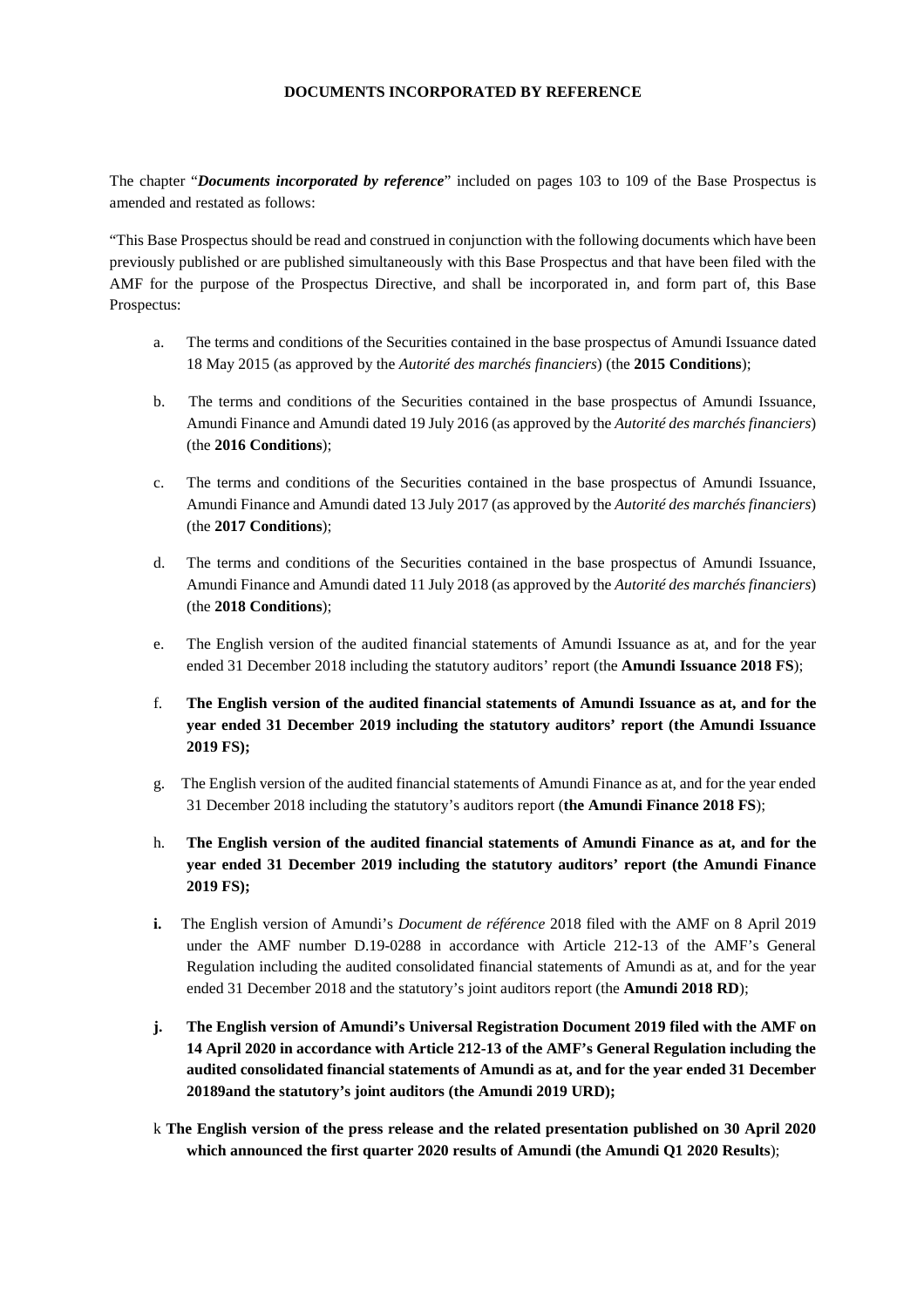save that any statement contained herein or in a document which is deemed to be incorporated by reference herein shall be deemed to be modified or superseded for the purpose of this Base Prospectus to the extent that such statement is inconsistent with a statement contained in this Base Prospectus or any supplement to this Base Prospectus.

*Any non-incorporated parts of a document referred to herein are either deemed not relevant for an investor or are otherwise covered elsewhere in this Base Prospectus.* 

The information incorporated by reference above is available as follows:

| <b>Previous Conditions</b> |                                             |  |  |
|----------------------------|---------------------------------------------|--|--|
| 2015 Conditions            | Pages 72 to 206 of the 2015 Base Prospectus |  |  |
| 2016 Conditions            | Pages 87 to 225 of the 2016 Base Prospectus |  |  |
| 2017 Conditions            | Pages 87 to 253 of the 2017 Base Prospectus |  |  |
| 2018 Conditions            | Pages 92 to 282 of the 2018 Base Prospectus |  |  |

| <b>AMUNDI ISSUANCE</b>                                                                                                                                                                                                                                                      |                                                                         |
|-----------------------------------------------------------------------------------------------------------------------------------------------------------------------------------------------------------------------------------------------------------------------------|-------------------------------------------------------------------------|
| Extract of the Annex IV of the European Regulation 809/2004/EC                                                                                                                                                                                                              |                                                                         |
| Financial Information concerning the Issuer's assets and liabilities, financial position and profits and<br>losses                                                                                                                                                          |                                                                         |
| Audited historical financial information covering the latest 2 financial years (or such<br>shorter period that the issuer has been in operation), and the audit report in respect of<br>each year. Such financial information must be prepared according to Regulation (EC) | Pages<br>21-34<br>of<br>Amundi<br>Issuance<br>2018 FS                   |
| No 1606/2002, or if not applicable to a Member States national accounting standards for<br>issuers from the Community.                                                                                                                                                      | Pages<br>$22 - 36$<br>-of<br>Amundi Issuance<br><b>2019 FS</b>          |
| Financial statements<br>If the issuer prepares both own and consolidated financial statements, include at least                                                                                                                                                             | Pages<br>21-34<br>of<br>Amundi<br>Issuance<br>2018 FS                   |
| the consolidated financial statements in the registration document.                                                                                                                                                                                                         | Pages<br>$22 - 36$<br>of<br>Amundi<br><b>Issuance</b><br><b>2019 FS</b> |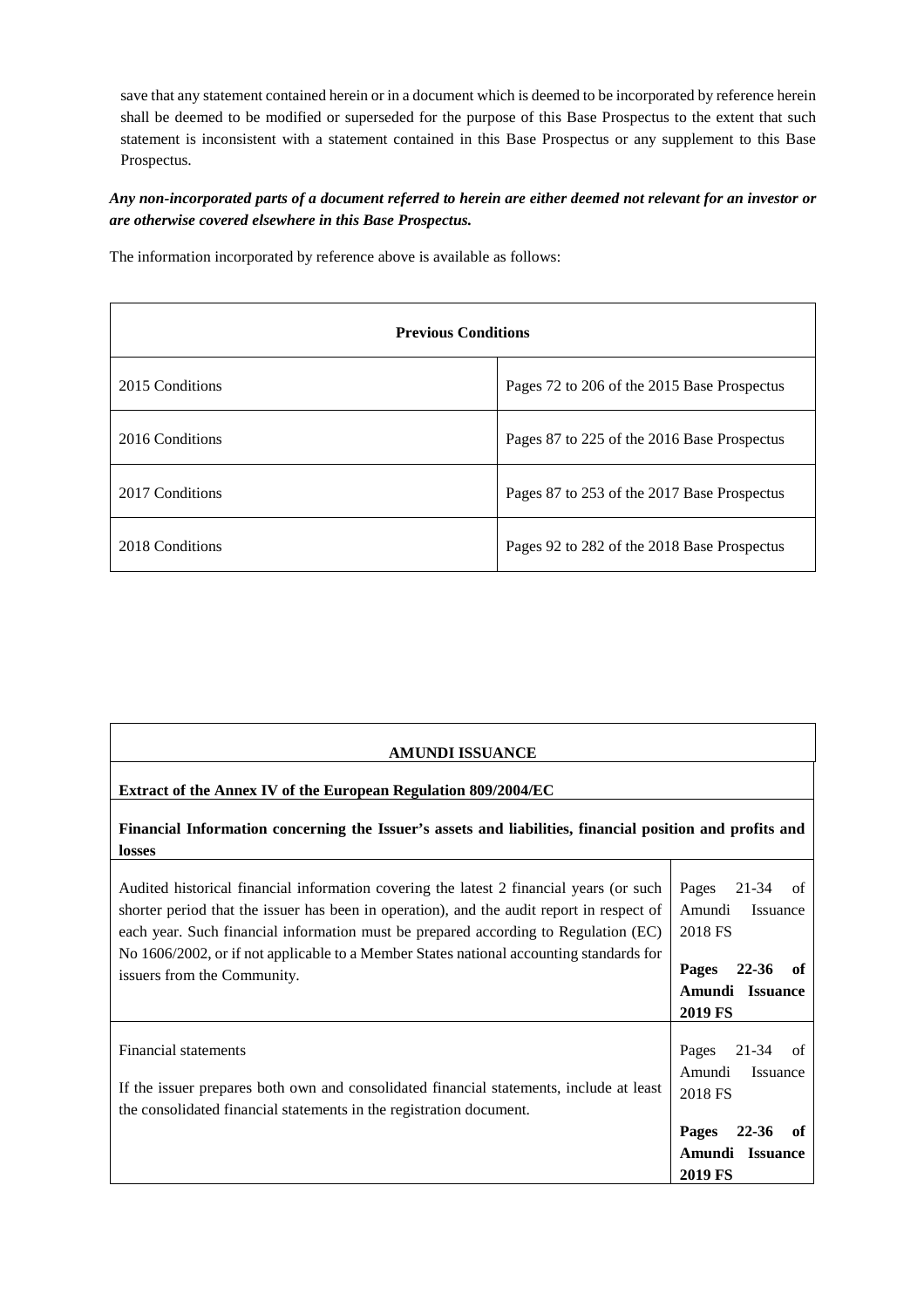|                                                                                                                                                                                                                 | Auditing of historical annual financial information                                                                                                                                                                                                                                                                                             | Pages<br>$16-20$<br>οf<br>Amundi<br>Issuance<br>2018 FS<br>$16-21$<br>Pages<br>of<br>Amundi Issuance      |
|-----------------------------------------------------------------------------------------------------------------------------------------------------------------------------------------------------------------|-------------------------------------------------------------------------------------------------------------------------------------------------------------------------------------------------------------------------------------------------------------------------------------------------------------------------------------------------|-----------------------------------------------------------------------------------------------------------|
| Age of latest financial information<br>The last year of audited financial information may not be older than 18 months from the<br>date of the registration document.<br>Interim and other financial information | 2019 FS<br>Page 21 of Amundi<br>Issuance 2018 FS<br>Page 16 of Amundi<br><b>Issuance 2019 FS</b><br>N/A                                                                                                                                                                                                                                         |                                                                                                           |
|                                                                                                                                                                                                                 | <b>AMUNDI FINANCE</b>                                                                                                                                                                                                                                                                                                                           |                                                                                                           |
| 11.                                                                                                                                                                                                             | Extract of the Annex XI of the European Regulation 809/2004/EC<br>Financial Information concerning the Issuer's assets and liabilities, financial position and<br>profits and losses                                                                                                                                                            |                                                                                                           |
| 11.1                                                                                                                                                                                                            | Historical Financial Information<br>Audited historical financial information covering the latest 2 financial years (or<br>such shorter period that the Issuer has been in operation), and the audit report<br>in respect of each year.                                                                                                          | 27-68<br>Pages<br>οf<br>Amundi<br>Finance<br>2018 FS<br>Pages 23-68<br>of<br>Amundi Finance<br>2019 FS    |
| 11.2                                                                                                                                                                                                            | <b>Financial statements</b><br>If the Issuer prepares both own and consolidated financial statements, include<br>at least the consolidated financial statements in the registration document.                                                                                                                                                   | $31 - 68$<br>Pages<br>οf<br>Amundi<br>Finance<br>2018 FS<br>29-68<br><b>Pages</b><br>оť<br>Amundi Finance |
| 11.3                                                                                                                                                                                                            | Auditing of historical annual financial information                                                                                                                                                                                                                                                                                             | <b>2019 FS</b>                                                                                            |
| 11.3.1                                                                                                                                                                                                          | A statement that the historical financial information has been audited. If audit<br>reports on the historical financial information have been refused by the<br>statutory auditors or if they contain qualifications or disclaimers, such refusal<br>or such qualifications or disclaimers must be reproduced in full and the reasons<br>given. | 26-32<br>Pages<br>οf<br>Amundi<br>Finance<br>2018 FS                                                      |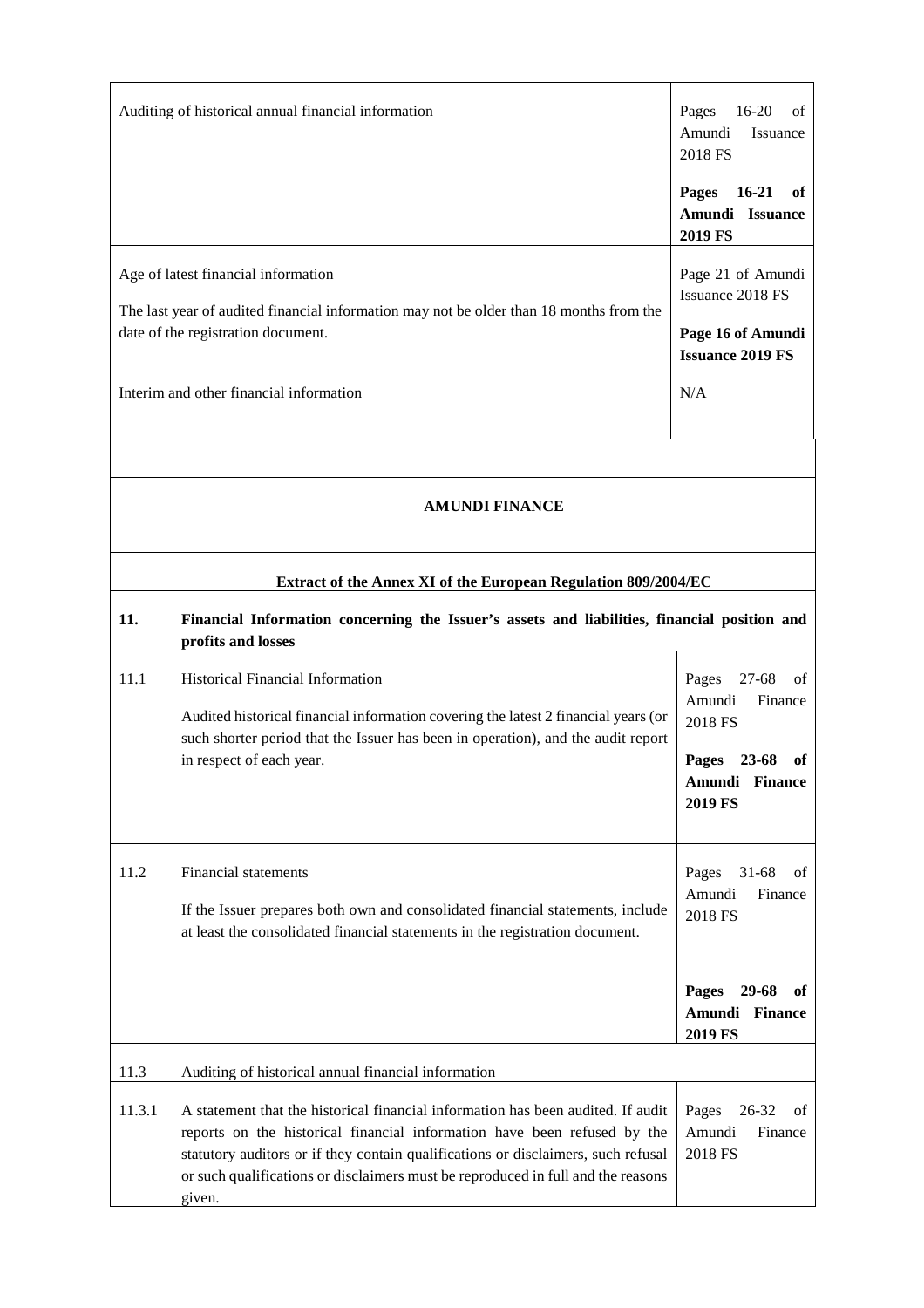|        |                                                                                                                                                                                                                                                                                                                                                                                                                                                           | Pages<br>25-28<br>of<br>Amundi Finance<br><b>2019 FS</b>                                        |
|--------|-----------------------------------------------------------------------------------------------------------------------------------------------------------------------------------------------------------------------------------------------------------------------------------------------------------------------------------------------------------------------------------------------------------------------------------------------------------|-------------------------------------------------------------------------------------------------|
| 11.4   | Age of latest financial information                                                                                                                                                                                                                                                                                                                                                                                                                       |                                                                                                 |
| 11.4.1 | The last year of audited financial information may not be older than 18 months<br>from the date of the registration document.                                                                                                                                                                                                                                                                                                                             | Page 33 of Amundi<br>Finance 2018 FS<br>Page<br>23<br>of<br>Amundi<br><b>Finance</b><br>2019 FS |
| 11.5   | Interim and other financial information                                                                                                                                                                                                                                                                                                                                                                                                                   |                                                                                                 |
| 11.5.1 | If the Issuer has published quarterly or half yearly financial information since<br>the date of its last audited financial statements, these must be included in the<br>registration document. If the quarterly or half yearly financial information has<br>been reviewed or audited the audit or review report must also be included. If the<br>quarterly or half yearly financial information is unaudited or has not been<br>reviewed state that fact. | N/A                                                                                             |

|       | <b>AMUNDI</b>                                                                                                                                                                             |                                                     |  |
|-------|-------------------------------------------------------------------------------------------------------------------------------------------------------------------------------------------|-----------------------------------------------------|--|
|       | Extract of the Annex XI of the European Regulation 809/2004/EC                                                                                                                            |                                                     |  |
| 3.    | <b>Risk Factors</b>                                                                                                                                                                       |                                                     |  |
| 3.1   | Prominent disclosure of risk factors that may affect the Issuer/Guarantor's<br>ability to fulfil its obligations under the securities to investors in a section<br>headed "Risk Factors". | Pages 149-160<br>оf<br>Amundi<br>2019<br><b>URD</b> |  |
| 4.    | <b>Information about the Issuer/Guarantor</b>                                                                                                                                             |                                                     |  |
| 4.1   | History and development of the Issuer/Guarantor:                                                                                                                                          |                                                     |  |
| 4.1.1 | the legal and commercial name of the Issuer/Guarantor;                                                                                                                                    | Pages 174; 295 of<br>Amundi<br>2019<br><b>URD</b>   |  |
| 4.1.2 | the place of registration of the Issuer/Guarantor and its registration number;                                                                                                            | Pages 174; 295 of<br>Amundi<br>2019<br><b>URD</b>   |  |
| 4.1.3 | the date of incorporation and the length of life of the issuer, except where<br>indefinite;                                                                                               | Page<br>295<br>of<br>Amundi<br>2019<br><b>URD</b>   |  |
| 4.1.4 | the domicile and legal form of the issuer, the legislation under which the issuer<br>operates, its country of incorporation, and the address and telephone number of                      | Pages 174; 295 of<br>Amundi<br>2019<br><b>URD</b>   |  |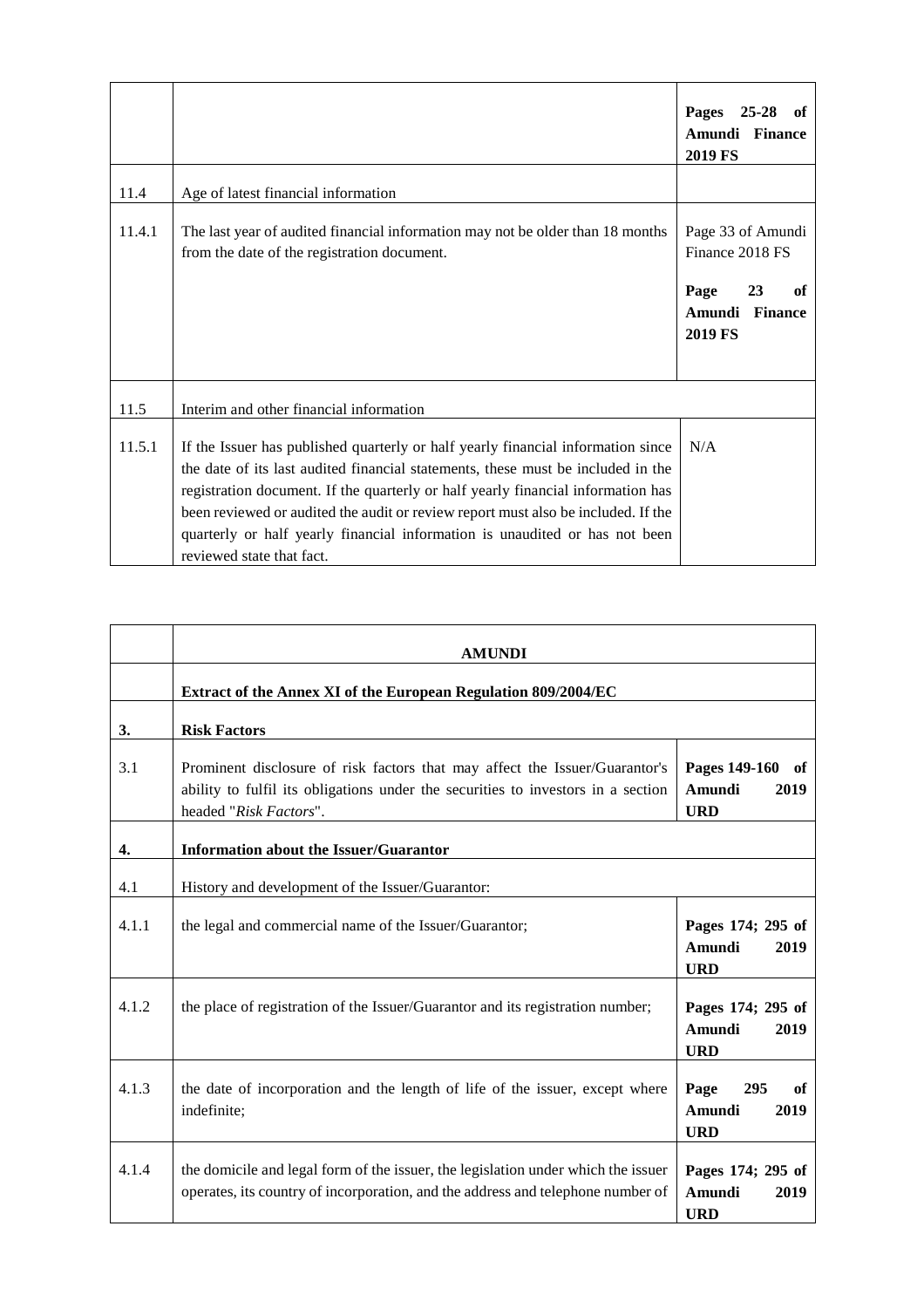|       | its registered office (or principal place of business if different from its<br>registered office);                                                                                                                                                                                                                                                                                                                                                                             |                                                                                         |
|-------|--------------------------------------------------------------------------------------------------------------------------------------------------------------------------------------------------------------------------------------------------------------------------------------------------------------------------------------------------------------------------------------------------------------------------------------------------------------------------------|-----------------------------------------------------------------------------------------|
| 4.1.5 | Any recent events particular to the Issuer/Guarantor which are to a material<br>extent relevant to the evaluation of the Issuer/Guarantor's solvency.                                                                                                                                                                                                                                                                                                                          | N/A                                                                                     |
| 5.    | <b>Business Overview</b>                                                                                                                                                                                                                                                                                                                                                                                                                                                       |                                                                                         |
| 5.1   | Principal activities                                                                                                                                                                                                                                                                                                                                                                                                                                                           |                                                                                         |
| 5.1.1 | A brief description of the issuer's principal activities stating the main categories<br>of products sold and/or services performed                                                                                                                                                                                                                                                                                                                                             | Pages 6-7 ; 14-19<br>of Amundi 2019<br><b>URD</b>                                       |
| 5.1.2 | An indication of any significant new products and/or activities.                                                                                                                                                                                                                                                                                                                                                                                                               | N/A                                                                                     |
| 5.1.3 | Principal markets                                                                                                                                                                                                                                                                                                                                                                                                                                                              | Pages 14-19; 31;<br>130-133<br>оf<br>2019<br>Amundi<br><b>URD</b>                       |
| 6.    | <b>Organisational Structure</b>                                                                                                                                                                                                                                                                                                                                                                                                                                                |                                                                                         |
| 6.1   | If the Issuer/Guarantor is part of a group, a brief description of the group and<br>of the Issuer/Guarantor's position within it.                                                                                                                                                                                                                                                                                                                                              | Page<br>31<br>of<br>Amundi<br>2019<br><b>URD</b>                                        |
| 6.2   | If the Issuer/Guarantor is dependent upon other entities within the group, this<br>must be clearly stated together with an explanation of this dependence.                                                                                                                                                                                                                                                                                                                     | Pages 31<br>228-<br>$\ddot{\cdot}$<br>231;<br>257<br>of<br>Amundi<br>2019<br><b>URD</b> |
| 8.    | <b>Profit Forecasts or Estimates</b>                                                                                                                                                                                                                                                                                                                                                                                                                                           |                                                                                         |
| 8.1   | A statement setting out the principal assumptions upon which the $N/A$<br>Issuer/Guarantor has based its forecast, or estimate.                                                                                                                                                                                                                                                                                                                                                |                                                                                         |
|       | There must be a clear distinction between assumptions about factors which the<br>members of the administrative, management or supervisory bodies can<br>influence and assumptions about factors which are exclusively outside the<br>influence of the members of the administrative, management or supervisory<br>bodies; be readily understandable by investors; be specific and precise; and not<br>relate to the general accuracy of the estimates underlying the forecast. |                                                                                         |
| 8.2   | A report prepared by independent accountants or auditors stating that in the<br>opinion of the independent accountants or auditors the forecast or estimate has<br>been properly compiled on the basis stated, and that the basis of accounting<br>used for the profit forecast or estimate is consistent with the accounting policies<br>of the Issuer/Guarantor.                                                                                                             | N/A                                                                                     |
|       | Where financial information relates to the previous financial year and only<br>contains non-misleading figures substantially consistent with the final figures<br>to be published in the next annual audited financial statements for the previous<br>financial year, and the explanatory information necessary to assess the figures,<br>a report shall not be required provided that the prospectus includes all of the<br>following statements:                             |                                                                                         |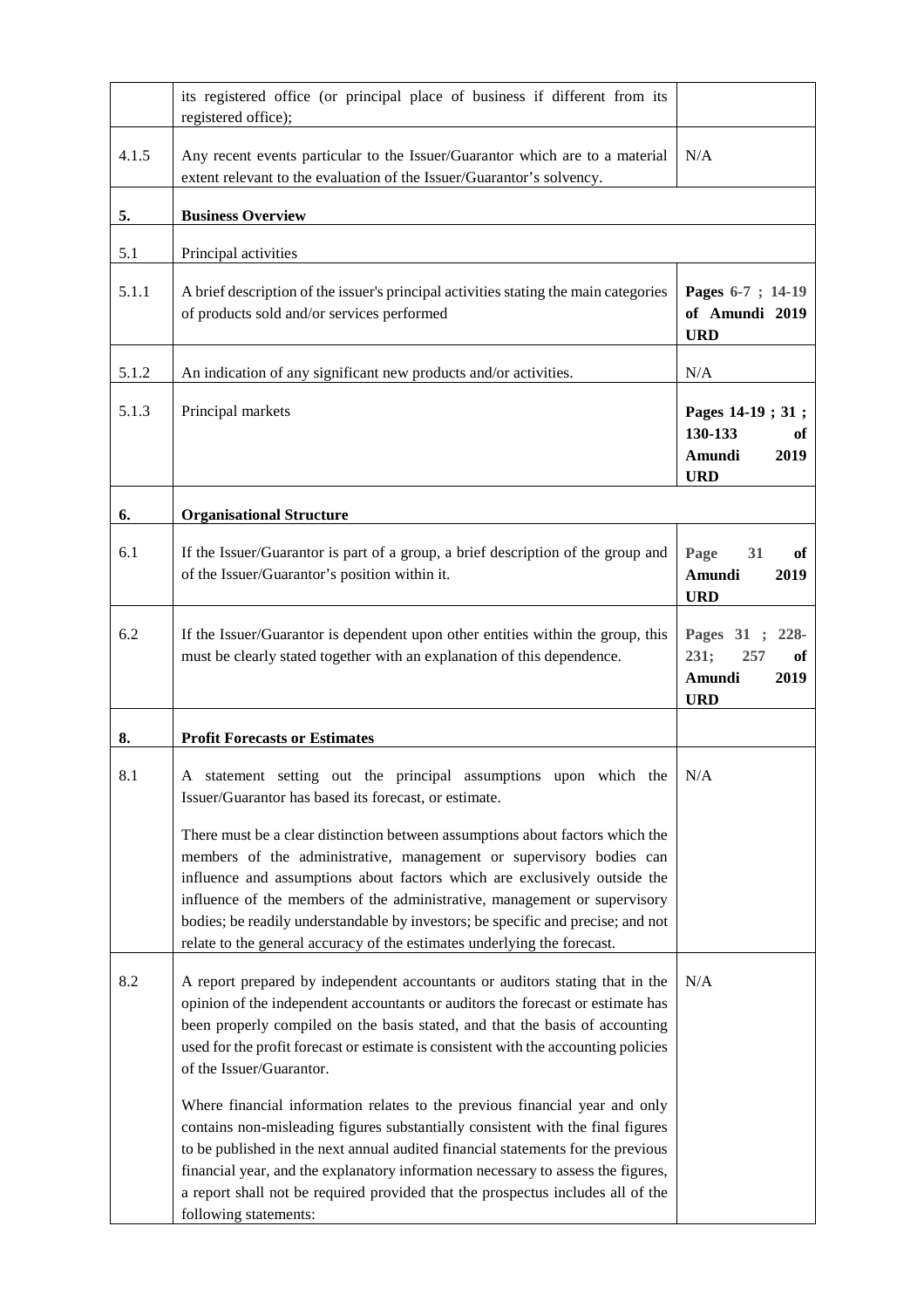|      | the person responsible for this financial information, if different from the one<br>which is responsible for the prospectus in general, approves that information;<br>independent accountants or auditors have agreed that this information is<br>substantially consistent with the final figures to be published in the next annual<br>audited financial statements;<br>this financial information has not been audited. |                                                                                                                                                 |
|------|---------------------------------------------------------------------------------------------------------------------------------------------------------------------------------------------------------------------------------------------------------------------------------------------------------------------------------------------------------------------------------------------------------------------------|-------------------------------------------------------------------------------------------------------------------------------------------------|
| 8.3  | The profit forecast or estimate must be prepared on a basis comparable with                                                                                                                                                                                                                                                                                                                                               | N/A                                                                                                                                             |
| 9.   | the historical financial information.<br><b>Administrative, Management, And Supervisory Bodies</b>                                                                                                                                                                                                                                                                                                                        |                                                                                                                                                 |
| 9.1  | Names, business addresses and functions in the issuer of the following persons,<br>and an indication of the principal activities performed by them outside the<br>issuer where these are significant with respect to that issuer:<br>members of the administrative, management or supervisory bodies;                                                                                                                     | Pages 34; 37-68 of<br>Amundi<br>2019<br><b>URD</b>                                                                                              |
|      | partners with unlimited liability, in the case of a limited partnership with a share<br>capital.                                                                                                                                                                                                                                                                                                                          |                                                                                                                                                 |
| 9.2  | Administrative, Management, and Supervisory bodies conflicts of interests.<br>Potential conflicts of interests between any duties to the issuing entity of the<br>persons referred to in item 9.1 and their private interests and or other duties<br>must be clearly stated. In the event that there are no such conflicts, make a<br>statement to that effect.                                                           | Pages<br>58-59<br>оf<br>Amundi<br>2019<br><b>URD</b>                                                                                            |
| 10.  | <b>Major Shareholders</b>                                                                                                                                                                                                                                                                                                                                                                                                 |                                                                                                                                                 |
| 10.1 | To the extent known to the Issuer/Guarantor, state whether<br>the<br>Issuer/Guarantor is directly or indirectly owned or controlled and by whom,<br>and describe the nature of such control, and describe the measures in place to<br>ensure that such control is not abused.                                                                                                                                             | Pages 23-24; 174;<br>245 of Amundi<br><b>2019 URD</b>                                                                                           |
| 10.2 | A description of any arrangements, known to the Issuer/Guarantor, the<br>operation of which may at a subsequent date result in a change in control of the<br>Issuer/Guarantor.                                                                                                                                                                                                                                            | Pages<br>$23 - 24$<br>оf<br>Amundi<br>2019<br><b>URD</b>                                                                                        |
| 11.  | Financial Information concerning the Issuer/Guarantor's assets and liabilities, financial<br>position and profits and losses                                                                                                                                                                                                                                                                                              |                                                                                                                                                 |
| 11.1 | Historical Financial Information<br>Audited historical financial information covering the latest 2 financial years (or<br>such shorter period that the Issuer/Guarantor has been in operation), and the<br>audit report in respect of each year.                                                                                                                                                                          | Pages 161-230<br>231-270<br>οf<br>Amundi 2018 RD<br>Pages 12-15 ; 21;<br>24-25; 175-233;<br>240<br>$-274$<br>оf<br>2019<br>Amundi<br><b>URD</b> |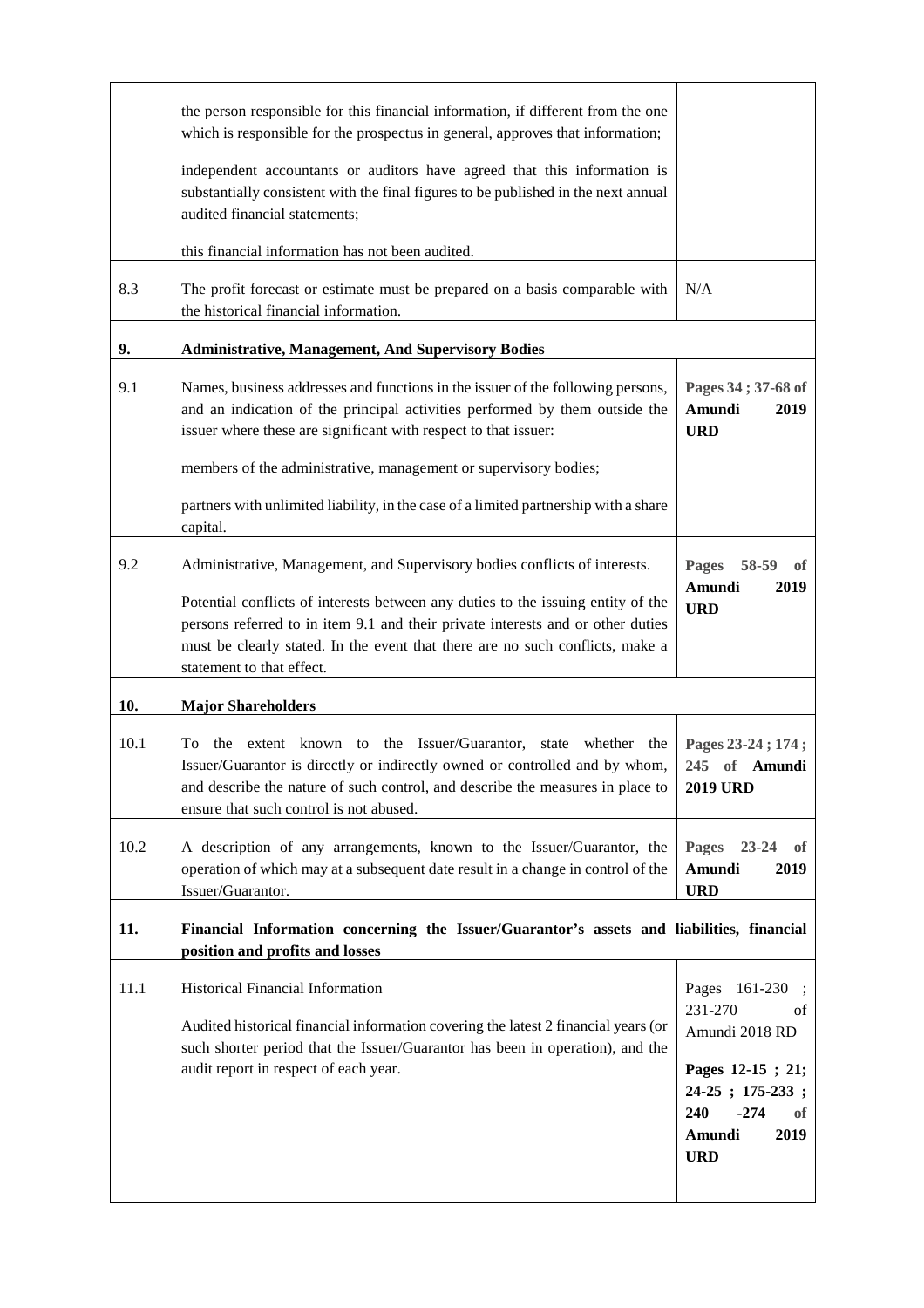| 11.2   | Financial statements<br>If the Issuer/Guarantor prepares both own and consolidated financial<br>statements, include at least the consolidated financial statements in the<br>registration document.                                                                                                                                                                                                                                                                 | Pages 162-225<br>236-265<br>οf<br>Amundi 2018 RD<br>Pages<br>$240 - 275$ ;<br>175-233<br>оf<br>Amundi<br>2019<br><b>URD</b> |
|--------|---------------------------------------------------------------------------------------------------------------------------------------------------------------------------------------------------------------------------------------------------------------------------------------------------------------------------------------------------------------------------------------------------------------------------------------------------------------------|-----------------------------------------------------------------------------------------------------------------------------|
| 11.3   | Auditing of historical annual financial information                                                                                                                                                                                                                                                                                                                                                                                                                 |                                                                                                                             |
| 11.3.1 | A statement that the historical financial information has been audited. If audit<br>reports on the historical financial information have been refused by the<br>statutory auditors or if they contain qualifications or disclaimers, such refusal<br>or such qualifications or disclaimers must be reproduced in full and the reasons<br>given.                                                                                                                     | Pages 226-230<br>266-270<br>οf<br>Amundi 2018 RD<br>Pages 234-237 ;<br>275-277<br>of<br>2019<br>Amundi<br><b>URD</b>        |
| 11.4   | Age of latest financial information                                                                                                                                                                                                                                                                                                                                                                                                                                 |                                                                                                                             |
| 11.4.1 | The last year of audited financial information may not be older than 18 months<br>from the date of the registration document.                                                                                                                                                                                                                                                                                                                                       | 161<br>Page<br>of<br>Amundi 2018 RD<br>Page<br>234<br>of<br>Amundi<br>2019<br><b>URD</b>                                    |
| 11.5   | Interim and other financial information                                                                                                                                                                                                                                                                                                                                                                                                                             |                                                                                                                             |
| 11.5.1 | If the Issuer/Guarantor has published quarterly or half yearly financial<br>information since the date of its last audited financial statements, these must be<br>included in the registration document. If the quarterly or half yearly financial<br>information has been reviewed or audited the audit or review report must also<br>be included. If the quarterly or half yearly financial information is unaudited or<br>has not been reviewed state that fact. | <b>Amundi Q1 2020</b><br><b>Results</b>                                                                                     |
| 11.6   | Legal and arbitration proceedings                                                                                                                                                                                                                                                                                                                                                                                                                                   | 153-154;<br><b>Pages</b><br>215 and 263 of<br>Amundi<br>2019<br><b>URD</b>                                                  |

# *N/A : not applicable.*

Information contained in the documents incorporated by reference other than information listed in the tables above is for information purposes only.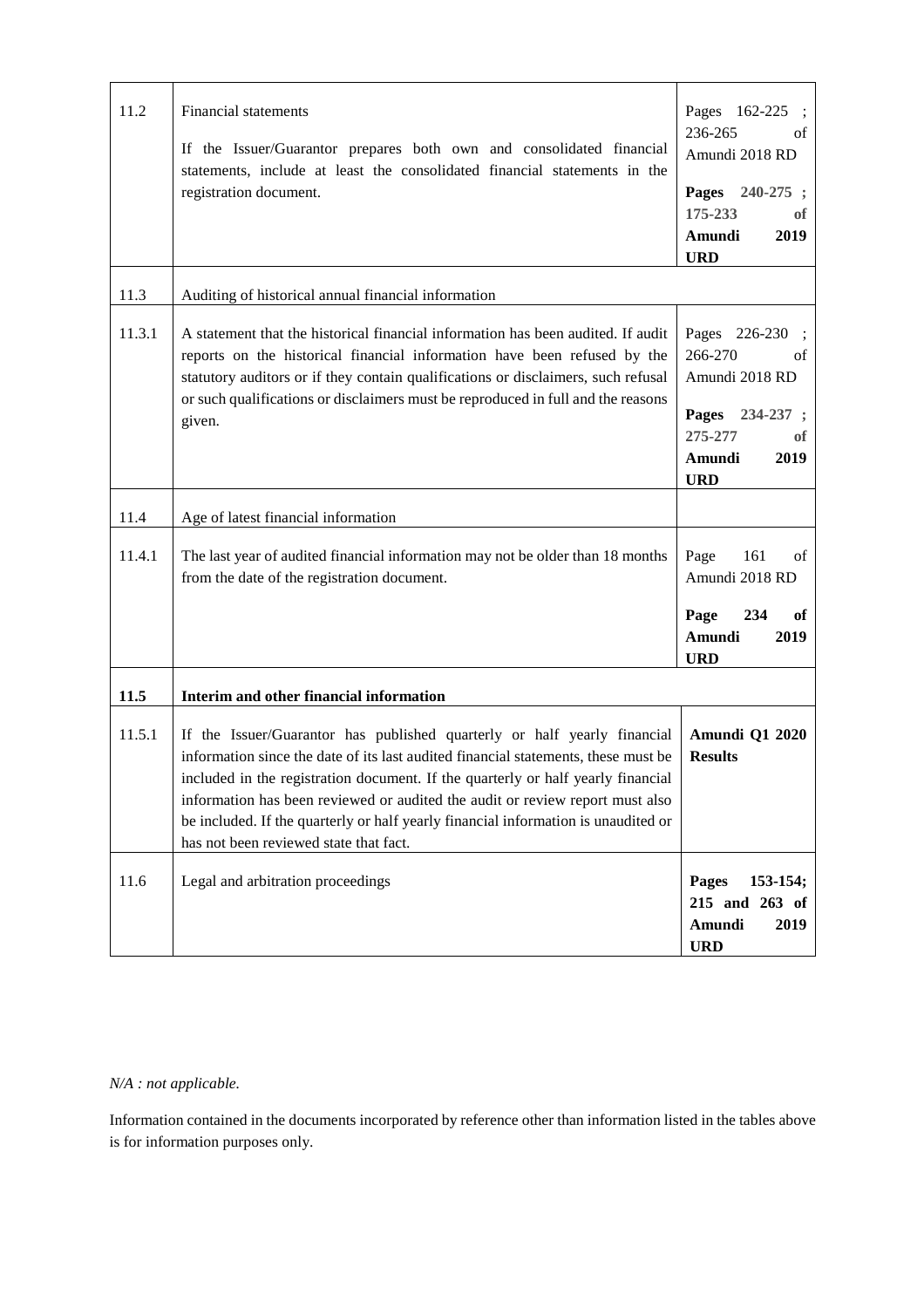Each of the documents incorporated by reference in (a) to (n) will only be made available by the relevant Issuer or Guarantor (if applicable) to which such document relates. Written or oral requests for such documents should be directed to the relevant Issuer at its principal office set out at the end of this Base Prospectus.

In addition, copies of any documents incorporated by reference will be made available, free of charge, by CACEIS Corporate Trust and the other Agents. Requests for such documents should be directed to the specified office of such Agent. Such documents will, along with this Base Prospectus, be available for viewing via the website of the Issuers (www.amundi-issuance.com; www.amundi.com).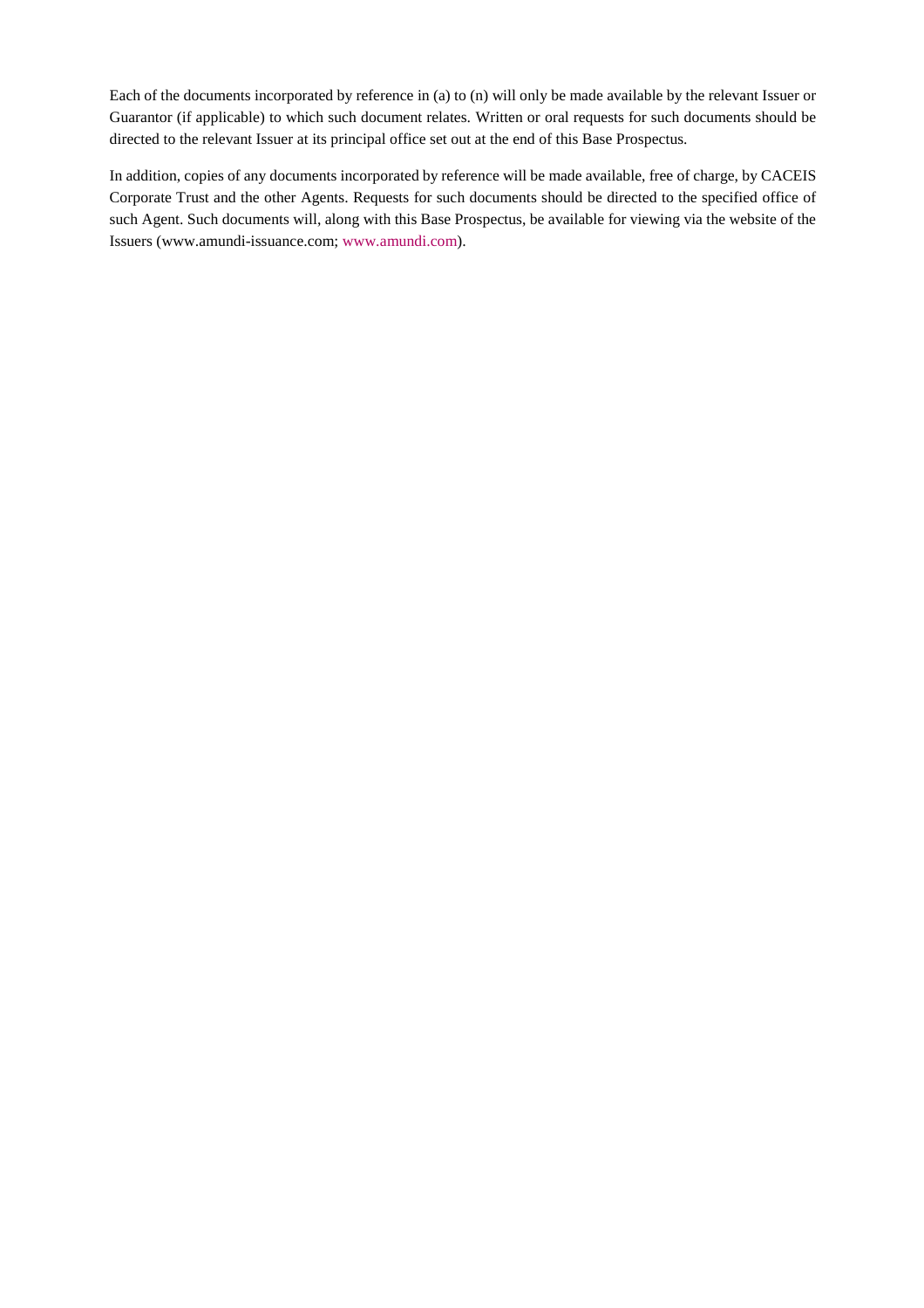# **ISSUE SPECIFIC SUMMARY**

The "Issue Specific Summary" on pages 492 to 522 of the Base Prospectus is amended as follows:

1. The Element B.4b is deleted and replaced by the following :

| B.4b | <b>Trend</b>     | Macro-economic and financial environment in 2019                                                                                                                                                                                                                                                                                                                                                                                                                                                                                                                                                                                                                                                                                                                                                                                                                                                                                                                                                                                                                                                                                                                                                                                                                                                                                                                                                                                                                                                                                                                                                                                                                                                                                                                                                                                                                                                                                      |
|------|------------------|---------------------------------------------------------------------------------------------------------------------------------------------------------------------------------------------------------------------------------------------------------------------------------------------------------------------------------------------------------------------------------------------------------------------------------------------------------------------------------------------------------------------------------------------------------------------------------------------------------------------------------------------------------------------------------------------------------------------------------------------------------------------------------------------------------------------------------------------------------------------------------------------------------------------------------------------------------------------------------------------------------------------------------------------------------------------------------------------------------------------------------------------------------------------------------------------------------------------------------------------------------------------------------------------------------------------------------------------------------------------------------------------------------------------------------------------------------------------------------------------------------------------------------------------------------------------------------------------------------------------------------------------------------------------------------------------------------------------------------------------------------------------------------------------------------------------------------------------------------------------------------------------------------------------------------------|
|      | information<br>: | Economic growth slowed in 2019, whether in the United States, the euro zone or<br>China. However, it remained strongly positive. In addition to specific difficulties                                                                                                                                                                                                                                                                                                                                                                                                                                                                                                                                                                                                                                                                                                                                                                                                                                                                                                                                                                                                                                                                                                                                                                                                                                                                                                                                                                                                                                                                                                                                                                                                                                                                                                                                                                 |
|      |                  | in the automotive sector, the uncertainties generated by the China-United States<br>trade war and the lack of clarity regarding Brexit have played an important role in<br>this slowdown. However, as of the end of the year, a decline in these risks has                                                                                                                                                                                                                                                                                                                                                                                                                                                                                                                                                                                                                                                                                                                                                                                                                                                                                                                                                                                                                                                                                                                                                                                                                                                                                                                                                                                                                                                                                                                                                                                                                                                                            |
|      |                  | nevertheless brought some kind of hope. Central banks implemented new<br>monetary easing measures, which was very positive for equity markets. Bond<br>yields fell sharply until the autumn when they regained some of their lost ground.                                                                                                                                                                                                                                                                                                                                                                                                                                                                                                                                                                                                                                                                                                                                                                                                                                                                                                                                                                                                                                                                                                                                                                                                                                                                                                                                                                                                                                                                                                                                                                                                                                                                                             |
|      |                  | <b>United States</b><br>The US economy slowed gradually in 2019. After a beginning of the year marked<br>by the longest shutdown in history (partial closure of government services due to<br>the lack of an agreement on their financing), the focus then moved on to the<br>developing trade wars between the United States and other countries. The Federal<br>Reserve, concerned about the risks associated with these tensions, changed its<br>attitude and adopted a more conciliatory tone and then lowered its benchmark rate<br>three times. As the year progressed, the economy slowed from its peak in $Q2 2018$<br>$(3.2\%$ year on year) to a rate of only 2.1% in Q3 2019, as the effects of the<br>budgetary stimulus of 2018 wore off and there were uncertainties on the<br>commercial front and a fall in investment. However, the labour market remained<br>strong, the unemployment rate continued to fall, and wage growth continued at a<br>moderate pace. Consumer sentiment remained at a good level despite a little more<br>caution about the future. As a result, personal consumption has not lost its vigour<br>and has supported growth. On the production side, however, the manufacturing<br>sector decelerated then fell into recession, whereas the slowdown in the services<br>sector remained much more limited. In fact, the business climate deteriorated in<br>industry, causing a slowdown in non-residential investment which stunted growth.<br>On the contrary, residential investment has gradually improved thanks to the easing<br>of monetary policy. Inflation improved slightly to reach 2.3% (underlying index) as<br>of the end of the year and 1.6% (the "Core PCE" index followed by the Fed). Finally,<br>the year ended on a positive note due to the announcement of a trade agreement<br>reached between the United States and China, expected to be signed in January 2020. |
|      |                  | <b>Euro</b> zone<br>After a fairly good start to the year (GDP rise of $0.4\%$ in Q1), the euro zone's<br>economic growth then weakened $(0.2\%$ in Q2 and Q3). The main causes of this<br>slowdown were international trade tensions, Brexit-related fears and sector-<br>specific difficulties in the automotive sector (particularly in Germany). The<br>European Central Bank responded to the downturn in business and the increasing<br>risks with new monetary accommodation measures (drop in the deposit interest rate<br>and a new asset purchase programme). At the end of Q4, however, the environment<br>improved as a result of the positive developments with regard to Brexit, the<br>agreement on the outlines of a United States-China trade agreement and the<br>stabilisation or rebound of most of the short-term economic indicators. Overall, the<br>difficulties of the year remained concentrated in the industrial sector, with the<br>spread to services remaining limited. The pace of job creation slowed, but without<br>preventing the ongoing fall in the unemployment rate (7.5% in October compared<br>with 8% twelve months earlier). Overall inflation declined due to the base effects<br>of the oil price, while underlying inflation rose slightly (1.3% over one year, in<br>November). From the political point of view, the main events, in addition to those<br>concerning Brexit, were a change of government in Italy (the consequence of which<br>was a decline in tensions between this country and the rest of the EU); the arrival<br>in office of a new European Commission (after elections to the European<br>Parliament, which led to the loss by the Social Democrats and Christian Democrats<br>of the majority they had held since 1979) and new inconclusive elections in Spain                                                                                              |
|      |                  | <b>Emerging Countries</b><br>GDP growth in emerging economies was slower in 2019 although significant<br>differences between countries remained. In terms of geographical regions, the                                                                                                                                                                                                                                                                                                                                                                                                                                                                                                                                                                                                                                                                                                                                                                                                                                                                                                                                                                                                                                                                                                                                                                                                                                                                                                                                                                                                                                                                                                                                                                                                                                                                                                                                                |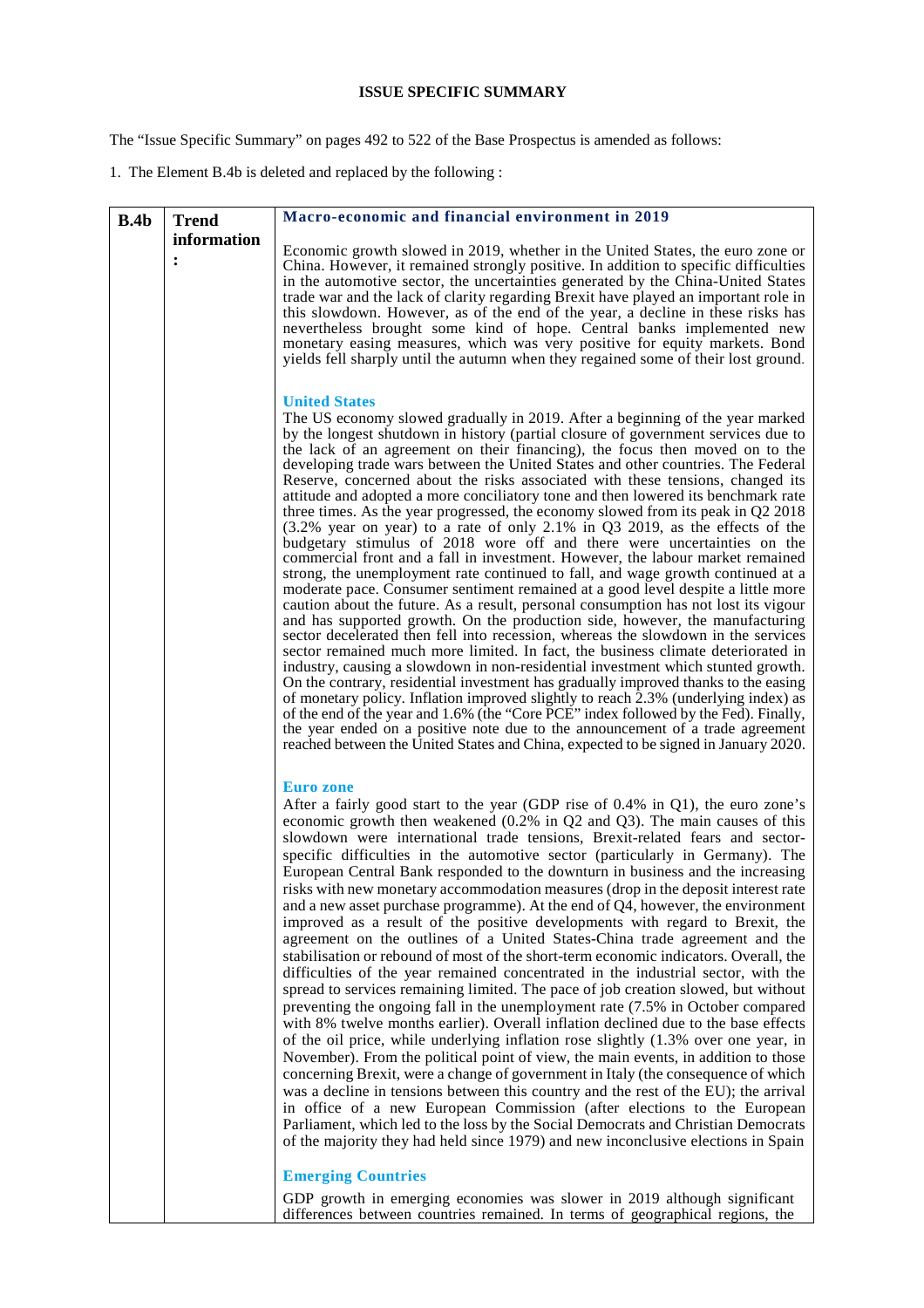| situation was quite similar. The persistence of trade tensions between the United<br>States and China and the slowdown in global trade have contributed to the<br>weakening business climate and the reduction in investment and exports from<br>emerging countries. The growth of GDP in emerging countries was estimated at<br>4.2% in 2019 compared to 4.9% in 2018. Part of the economic slowdown is<br>attributable to lower growth in some major emerging economies such as China,<br>India and Mexico, as well as recession in a few others such as Turkey and<br>Argentina, which are two distinct cases. Faced with this situation, the central<br>banks of the emerging countries and the Fed have taken a more accommodating<br>stance in an environment characterised by relatively low inflationary pressures.<br>The overall budgetary direction of the various countries was more mixed, with<br>some emerging countries adopting a more expansionary policy than others.                                                                                                                                                  |
|-------------------------------------------------------------------------------------------------------------------------------------------------------------------------------------------------------------------------------------------------------------------------------------------------------------------------------------------------------------------------------------------------------------------------------------------------------------------------------------------------------------------------------------------------------------------------------------------------------------------------------------------------------------------------------------------------------------------------------------------------------------------------------------------------------------------------------------------------------------------------------------------------------------------------------------------------------------------------------------------------------------------------------------------------------------------------------------------------------------------------------------------|
| <b>Equity</b><br>Equity markets rose sharply in 2019. At $+27\%$ (local currencies and reinvested<br>dividends), the MSCI ACWI fully reversed its downturn of 2018 (-7%). In addition,<br>this increase was widely shared between Emerging Countries $(+19%)$ , Japan<br>$(+19\%)$ , Europe $(+25\%)$ and in the United States $(+32\%)$ with increases ranging<br>from $+19\%$ to $+32\%$ . This surge took place in three stages. Firstly, from January to<br>April, the market only caught up with its fall of 2018; a catch-up linked to the<br>change of course by the major central banks who suspended their monetary<br>normalisation projects in view of threats to the global economy. Then from May to<br>mid-October, in between the intensification of monetary accommodation policies<br>and new, exaggerated protectionism, the market developed along a horizontal<br>plane. It was not until mid-October that the market really took off; investors having<br>welcomed the easing of geopolitical tensions, the pursuit of accommodation<br>policies and economic indicators proving to be more resilient than forecast. |
| <b>Rates</b>                                                                                                                                                                                                                                                                                                                                                                                                                                                                                                                                                                                                                                                                                                                                                                                                                                                                                                                                                                                                                                                                                                                              |
| The year 2019 was divided into two stages for the interest rate market. Initially,<br>rates fell sharply to reach a low point at the end of August. The US 10-year rate<br>was 2.7% as of the start of the year and reached a low of 1.5%. The German 10-<br>year rate fell from 0.2% to -0.7%, a historic low. This fall is due to the<br>simultaneous slowdown in the global economy and the about turn of the central<br>banks. The Fed has lowered its rates three times this year while the central bank's<br>own expectations suggested three interest rate increases. Global growth for the<br>year 2019 was revised downwards to 3%. This is the slowest pace since the great<br>financial crisis. Two years ago, 75% of the economy was accelerating. Secondly,<br>long-term rates began to rebound, driven by more positive prospects for global<br>economic growth. The likelihood of a short-term recession fell sharply. The US<br>and German 10-year rates ended the year at levels close to 1.9% and -0.2%.                                                                                                                |
| Recent events and outlook                                                                                                                                                                                                                                                                                                                                                                                                                                                                                                                                                                                                                                                                                                                                                                                                                                                                                                                                                                                                                                                                                                                 |
| The COVID-19 pandemic is an intense crisis whose size and duration are difficult to<br>predict. This health crisis has become an economic crisis; this is reflected in the sharp<br>drops and increased volatility on financial markets. As far as Amundi is concerned,<br>the main impact comes from the sensitivity of the managed assets to this fall in<br>financial market (equity, rates, etc.), with the resultant effect on their valuation and<br>on net asset management revenues.                                                                                                                                                                                                                                                                                                                                                                                                                                                                                                                                                                                                                                              |

2. The Element B.5 "*if Amundi is the Issuer or the Guarantor"* is deleted and replaced by the following :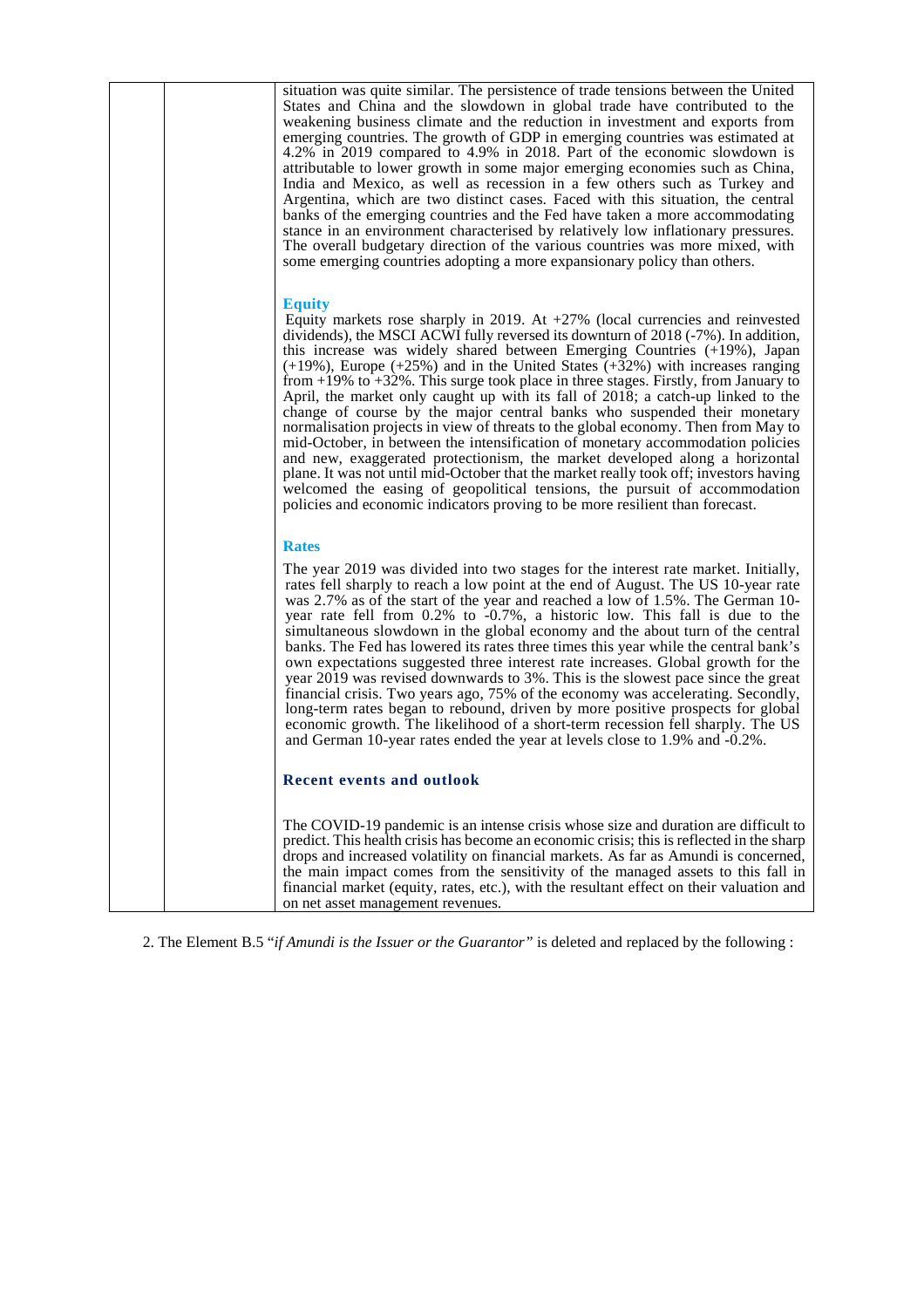

3. The Element B.9 is deleted and replaced by the following :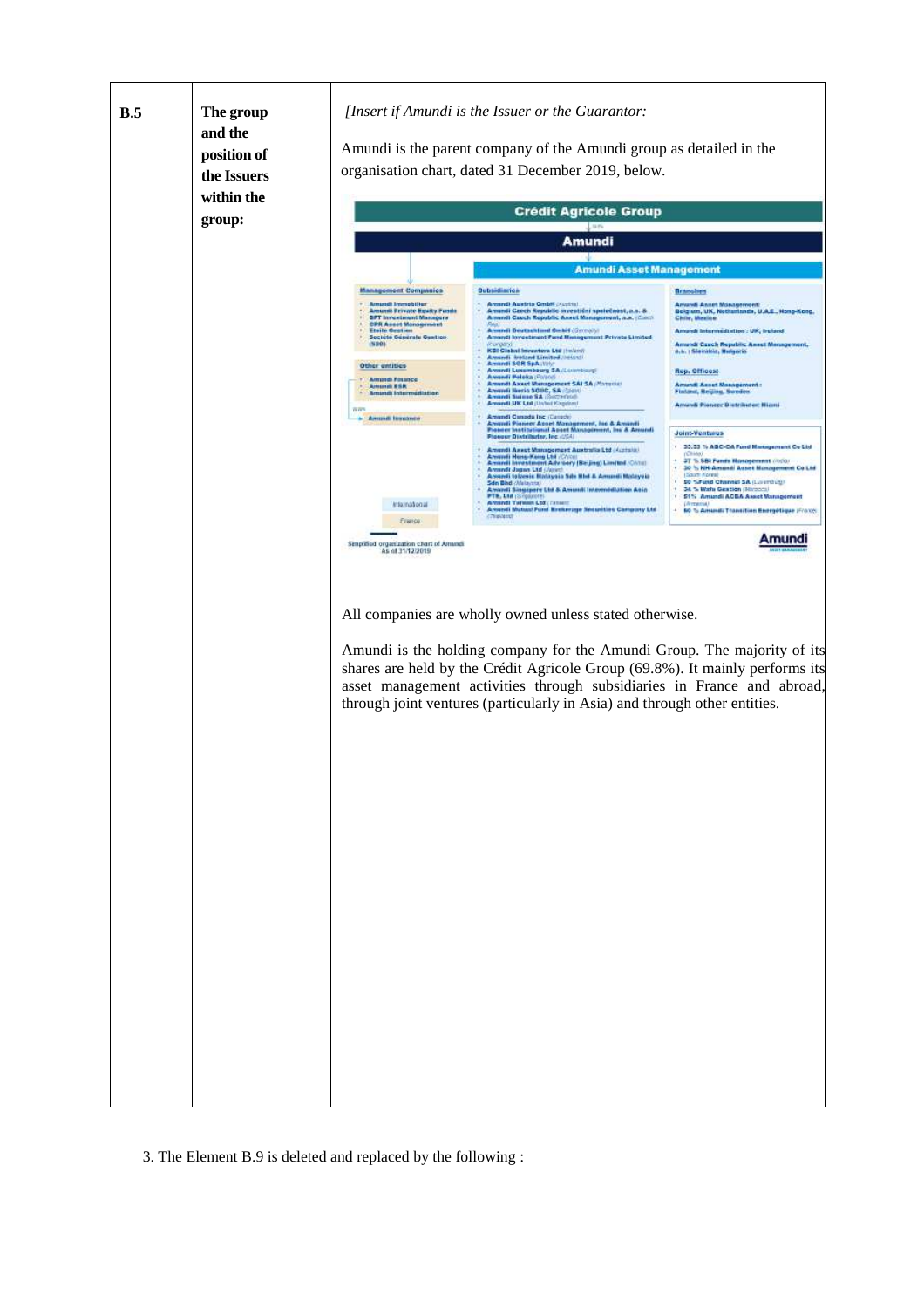| <b>B.9</b> | Profit<br><b>Estimate:</b> | [Not applicable. None of the Issuers provides profit forecast or<br>estimate. |
|------------|----------------------------|-------------------------------------------------------------------------------|
|------------|----------------------------|-------------------------------------------------------------------------------|

÷.

# 4. The Element B.12 is deleted and replaced by the following :

| B.12 | <b>Selected historical</b>       | Selected historical key financial information:                                                                                                                                                                                                                                                                                                                                                                                                            |                         |                         |  |
|------|----------------------------------|-----------------------------------------------------------------------------------------------------------------------------------------------------------------------------------------------------------------------------------------------------------------------------------------------------------------------------------------------------------------------------------------------------------------------------------------------------------|-------------------------|-------------------------|--|
|      | financial<br>key<br>information: | [Insert if Amundi Issuance is the Issuer:                                                                                                                                                                                                                                                                                                                                                                                                                 |                         |                         |  |
|      |                                  | Comparative financial data for the 12 month period ended 31 December<br>2019                                                                                                                                                                                                                                                                                                                                                                              |                         |                         |  |
|      |                                  | Data in thousands<br>of euros                                                                                                                                                                                                                                                                                                                                                                                                                             | 31/12/2018<br>(audited) | 31/12/2019<br>(audited) |  |
|      |                                  | Balance sheet total                                                                                                                                                                                                                                                                                                                                                                                                                                       | 26,905                  | 24,835                  |  |
|      |                                  | Debts                                                                                                                                                                                                                                                                                                                                                                                                                                                     | 41                      | 48                      |  |
|      |                                  | Equity capital total                                                                                                                                                                                                                                                                                                                                                                                                                                      | 1,969                   | 1,957                   |  |
|      |                                  | Net result                                                                                                                                                                                                                                                                                                                                                                                                                                                | $-3$                    | $-12$                   |  |
|      |                                  | Statements of no significant or material adverse change                                                                                                                                                                                                                                                                                                                                                                                                   |                         |                         |  |
|      |                                  | Except as disclosed in section D.2 "Risks Factors relating to Amundi<br>Issuance" mentioning the Covid-19, there has been no significant change in<br>the financial or trading position of Amundi Issuance since 31 December 2019.<br>Except as disclosed in section D.2 "Risks Factors relating to Amundi<br>Issuance" mentioning the Covid-19, there has been no material adverse<br>change in the prospects of Amundi Issuance since 31 December 2019. |                         |                         |  |
|      |                                  | [Insert if Amundi Finance is the Issuer:                                                                                                                                                                                                                                                                                                                                                                                                                  |                         |                         |  |
|      |                                  | Comparative financial data for the 12 month period ended 31 December<br>2019                                                                                                                                                                                                                                                                                                                                                                              |                         |                         |  |
|      |                                  | Data in thousands of                                                                                                                                                                                                                                                                                                                                                                                                                                      | 31/12/2018              | 31/12/2019              |  |
|      |                                  | euros                                                                                                                                                                                                                                                                                                                                                                                                                                                     | (audited)               | (audited)               |  |
|      |                                  | Balance sheet total                                                                                                                                                                                                                                                                                                                                                                                                                                       | 3,329,147               | 3,816,499               |  |
|      |                                  | deferred<br>Accruals,<br>sundry<br>income<br>and<br>liabilities                                                                                                                                                                                                                                                                                                                                                                                           | 1,622,420               | 1,916,132               |  |
|      |                                  | Equity capital total                                                                                                                                                                                                                                                                                                                                                                                                                                      | 670,532                 | 727,864                 |  |
|      |                                  | Net result                                                                                                                                                                                                                                                                                                                                                                                                                                                | 86,488                  | 139,480                 |  |
|      |                                  | Statements of no significant or material adverse change                                                                                                                                                                                                                                                                                                                                                                                                   |                         |                         |  |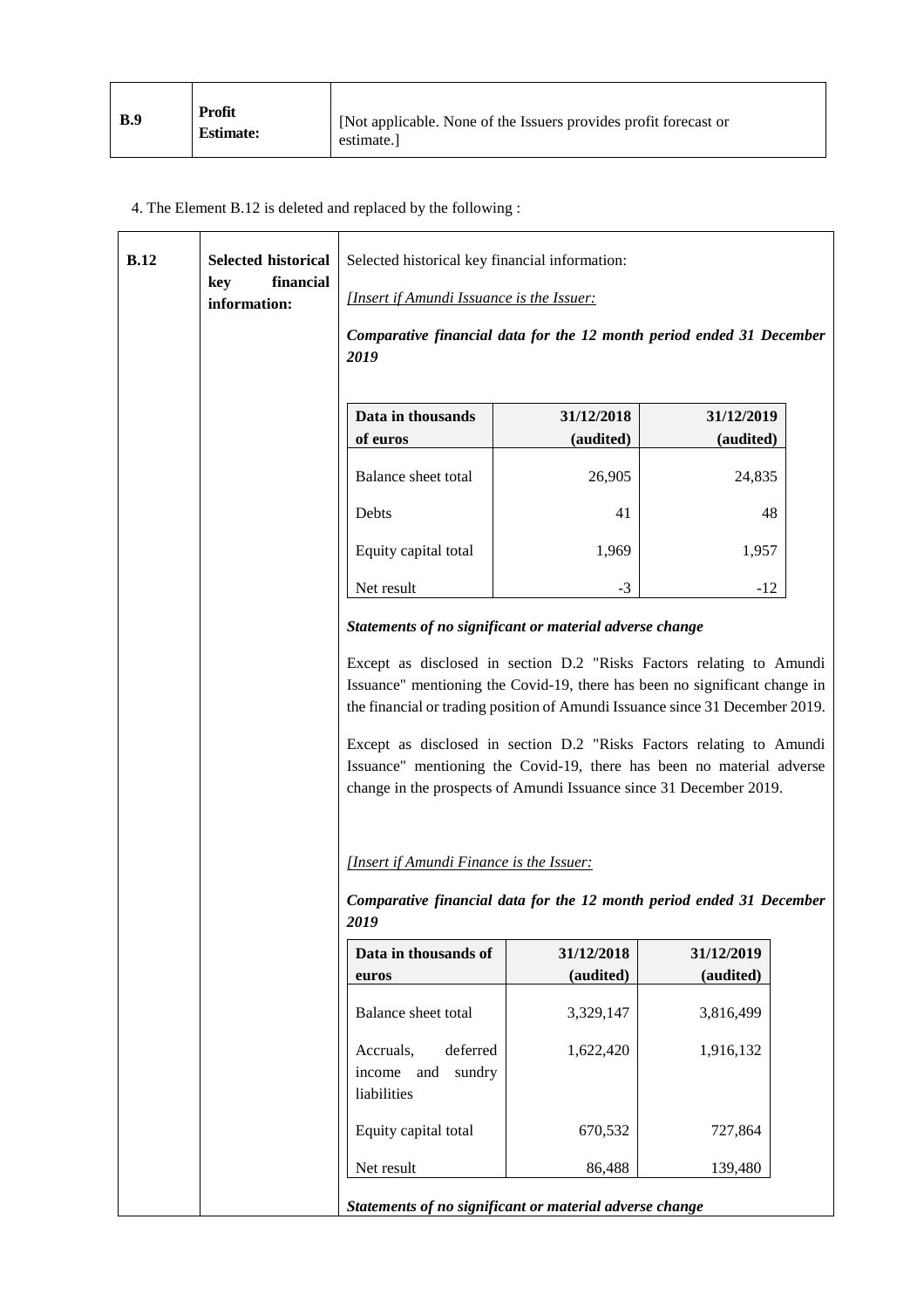|  | Except as disclosed in section D.2 "Risks Factors relating to Amundi Finance"<br>mentioning the Covid-19, there has been no significant change in the financial<br>or trading position of Amundi Finance since 31 December 2019.<br>Except as disclosed in section D.2 "Risks Factors relating to Amundi Finance"<br>mentioning the Covid-19, there has been no material adverse change in the<br>prospects of Amundi Finance since 31 December 2019. |                         |                         |  |
|--|-------------------------------------------------------------------------------------------------------------------------------------------------------------------------------------------------------------------------------------------------------------------------------------------------------------------------------------------------------------------------------------------------------------------------------------------------------|-------------------------|-------------------------|--|
|  | [Insert if Amundi is the Issuer or the Guarantor:<br>Comparative financial data for the 12 month period ended 31 December                                                                                                                                                                                                                                                                                                                             |                         |                         |  |
|  | 2019                                                                                                                                                                                                                                                                                                                                                                                                                                                  |                         |                         |  |
|  | Combined financial statements <sup>25</sup><br>Data in millions of euros                                                                                                                                                                                                                                                                                                                                                                              | 31/12/2018<br>(audited) | 31/12/2019<br>(audited) |  |
|  | Balance sheet total                                                                                                                                                                                                                                                                                                                                                                                                                                   | 20,937                  | 24,261                  |  |
|  | <b>Total Debt</b>                                                                                                                                                                                                                                                                                                                                                                                                                                     | 12,409                  | 15,361                  |  |
|  | Equity (Group Share)                                                                                                                                                                                                                                                                                                                                                                                                                                  | 8,528                   | 8,900                   |  |
|  | Net Revenue                                                                                                                                                                                                                                                                                                                                                                                                                                           | 2,510                   | 2,636                   |  |
|  | Gross Operating Income                                                                                                                                                                                                                                                                                                                                                                                                                                | 1,123                   | 1,259                   |  |
|  | Net Income - Group Share                                                                                                                                                                                                                                                                                                                                                                                                                              | 855                     | 959                     |  |
|  |                                                                                                                                                                                                                                                                                                                                                                                                                                                       |                         |                         |  |
|  | Cost income ratio (in $\%$ )                                                                                                                                                                                                                                                                                                                                                                                                                          | 51.5% <sup>26</sup>     | 50.9 % <sup>27</sup>    |  |
|  | including<br>joint<br>AuM<br>ventures (in $\in$ billion)                                                                                                                                                                                                                                                                                                                                                                                              | $1,425^{28}$            | $1,653^{19}$            |  |
|  | Net inflows including joint<br>ventures (in $\epsilon$ billion)                                                                                                                                                                                                                                                                                                                                                                                       | $+42.0^{16}$            | $+107,7^{293031}$       |  |
|  |                                                                                                                                                                                                                                                                                                                                                                                                                                                       |                         |                         |  |

 $25$  In 2018, the information consists of combined data for Amundi (12 months of activity) and Pioneer Investments (12 months of activity)

<sup>26</sup> Adjusted data, excluding the amortisation of distribution contracts and excluding costs associated with the integration of Pioneer Investments <sup>27</sup> Adjusted data : excluding amortisation of distribution contracts (UniCredit, Société Générale and Bawag)

<sup>29</sup> Including the reinternalisation of an Italian institutional mandate for  $-\epsilon$ 6.3 billion as of Q1 2019

30 Including new mandates in the Indian joint venture of  $\epsilon$ 14.6 billion in Q3 2019 and  $\epsilon$ 59.6 billion in Q42019

<sup>31</sup> Net inflows and assets include assets under management and under advisory and assets sold and take into account 100% of the Asian joint ventures' net inflows and asset under management. For Wafa in Morocco, assets are reported on a proportional consolidation basis. <sup>29</sup> Excluding amortisation of distribution contracts

30 Excluding financial income, the Q1 2020 adjusted gross operating income is  $\epsilon$ 343m, a + 12.2% increasevs Q1 2019 adjusted gross operating income excluding financial income of €305m. Note : adjustments : excluding amortisation of distribution contracts with SG, Bawag and UniCredit.

<sup>31</sup> Assets under management and net inflows include assets under advisory and assets sold and take into account 100% of the Asian JV's inflows and asset under management. For Wafa in Morocco, assets are reported on a proportional basis.

<sup>&</sup>lt;sup>28</sup> Inflows and assets include assets under management, under advisory and assets sold, and take into account 100% of the Asian joint-ventures' inflows and assets under management. For Wafa in Morocco, assets are reported on a proportional consolidation basis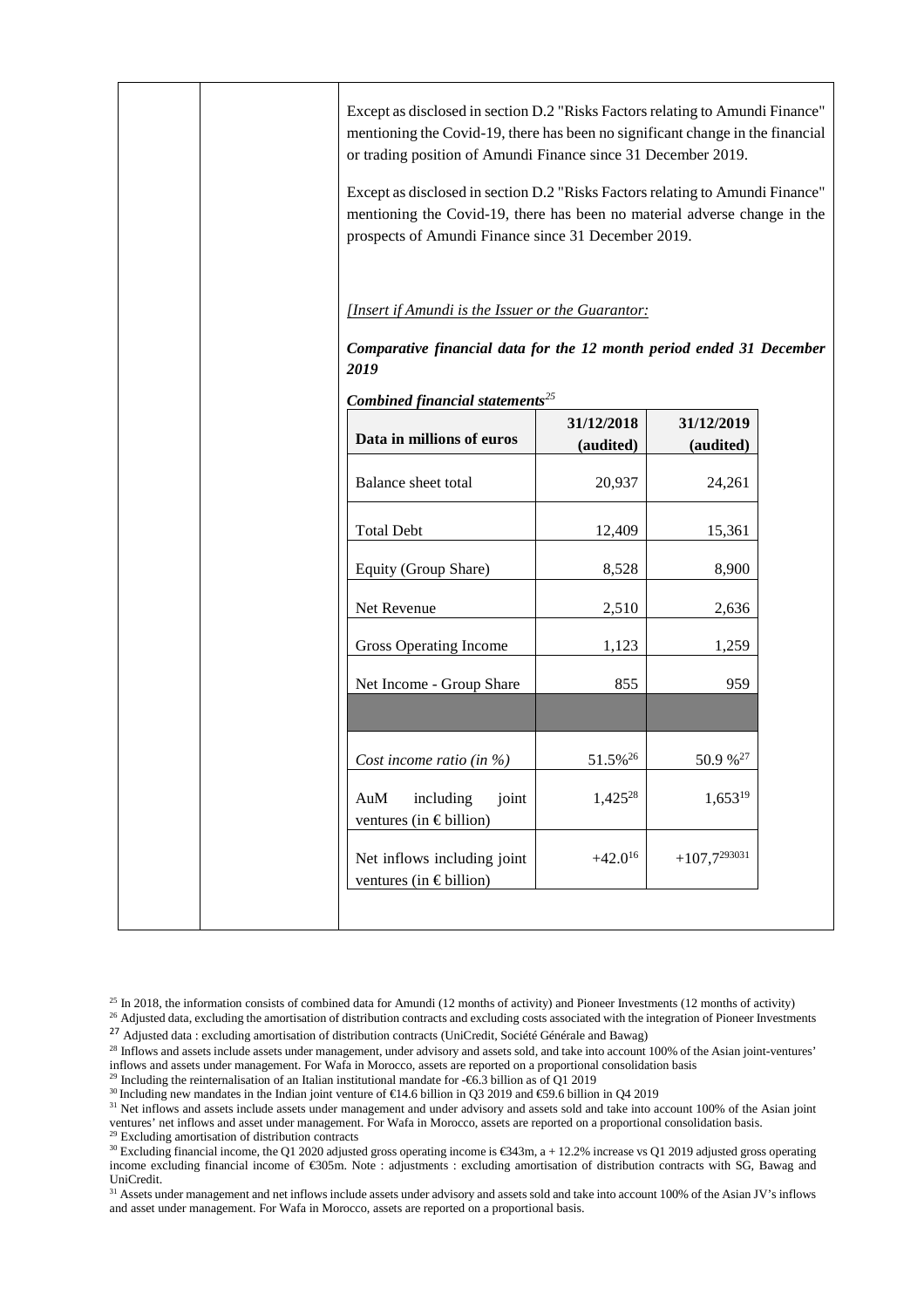| Comparative interim financial data for the 3 month period ended 31 March<br>2020                                                                                                                              |                        |                        |  |
|---------------------------------------------------------------------------------------------------------------------------------------------------------------------------------------------------------------|------------------------|------------------------|--|
| Data in millions of euros                                                                                                                                                                                     | 3M 2019<br>(unaudited) | 3M 2020<br>(unaudited) |  |
| Adjusted Net Revenue <sup>29</sup>                                                                                                                                                                            | 659                    | 612                    |  |
| Adjusted Gross Operating<br>Income <sup>30</sup>                                                                                                                                                              | 323                    | 281                    |  |
| Net Income - Group Share                                                                                                                                                                                      | 235                    | 193                    |  |
| AuM<br>including<br>joint<br>ventures (in $\epsilon$ billion)                                                                                                                                                 | 1,476                  | 1,52731                |  |
| Net inflows including joint<br>ventures (in $\epsilon$ billion)                                                                                                                                               | $-6.9$                 | $-3.2$                 |  |
|                                                                                                                                                                                                               |                        |                        |  |
| Statements of no significant or material adverse change                                                                                                                                                       |                        |                        |  |
| Except as disclosed in section D.2 "Risks Factors relating to Amundi"<br>mentioning the Covid-19, there has been no significant change in the financial<br>or trading position of Amundi since 31 March 2020. |                        |                        |  |
| Except as disclosed in section D.2 " Risks Factors relating to Amundi "<br>mentioning the Covid-19, there has been no material adverse change in the<br>prospects of Amundi since 31 December 2019.]          |                        |                        |  |

5.Element B.13 is deleted and replaced as follows:

| <b>B.13</b> | impacting<br>Events<br>Issuers'<br>the<br>solvency: | <i>[Insert if Amundi Issuance is the Issuer:</i><br>Not applicable. There have not been any recent events, which are to a material<br>extent relevant to the evaluation of Amundi Issuance's solvency since 31<br>December 2019. |
|-------------|-----------------------------------------------------|----------------------------------------------------------------------------------------------------------------------------------------------------------------------------------------------------------------------------------|
|             |                                                     | [Insert if Amundi Finance is the Issuer:                                                                                                                                                                                         |
|             |                                                     | Not applicable. There have not been any recent events, which are to a material<br>extent relevant to the evaluation of Amundi Finance's solvency since 31<br>December 2019 1                                                     |
|             |                                                     | [Insert if Amundi is the Issuer or the Guarantor:                                                                                                                                                                                |
|             |                                                     | Not applicable. There have not been any recent events, which are to a material<br>extent relevant to the evaluation of Amundi's solvency since 31 March 2020.                                                                    |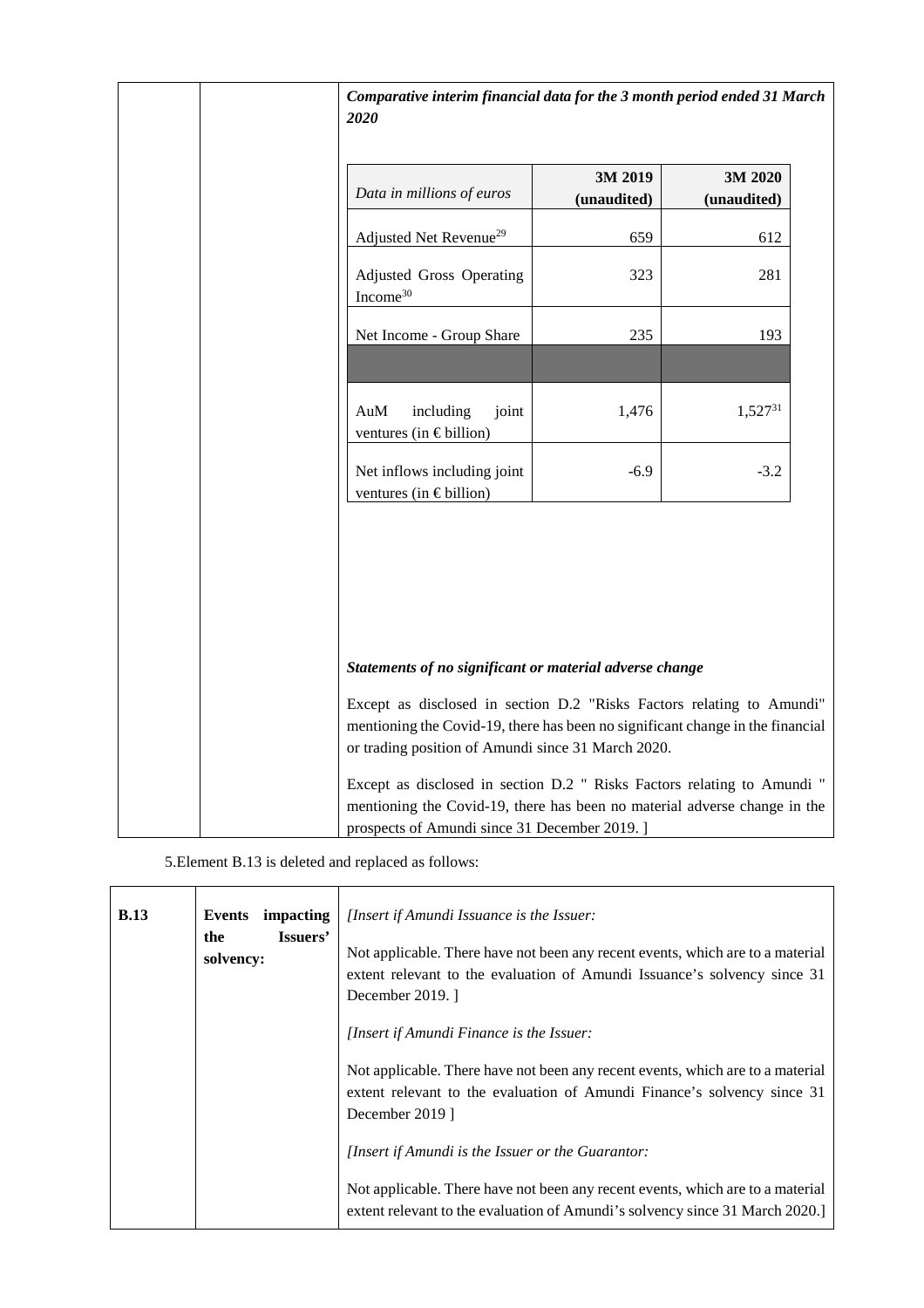6.Element B.15 if Amundi is the Issuer or the Guarantor is deleted and replaced as follows:

| <b>B.15</b> | <b>Principal activities</b><br>of the Issuers: | [Insert if Amundi is the Issuer or the Guarantor:<br>Amundi is the holding company for the Amundi Group. The majority of its<br>shares are held by the Crédit Agricole Group $(69.8\%)$ . It mainly performs its<br>asset management activities through subsidiaries in Frances and abroad,<br>through joint ventures (particularly in Asia) and through other entities.<br>Amundi's corporate purpose is to carry out with individuals and legal entities,<br>both in France and abroad, for itself or for the account of third parties or<br>jointly (i) operations determined by the authorization of a credit institution<br>which has been issued by the French Autorité de contrôle prudentiel et de<br>résolution (former CECEI); (ii) all related transactions within the meaning of<br>the French monetary and financial code; (iii) the creation or acquisition of<br>interests in all companies or other French or foreign entities, including all |
|-------------|------------------------------------------------|---------------------------------------------------------------------------------------------------------------------------------------------------------------------------------------------------------------------------------------------------------------------------------------------------------------------------------------------------------------------------------------------------------------------------------------------------------------------------------------------------------------------------------------------------------------------------------------------------------------------------------------------------------------------------------------------------------------------------------------------------------------------------------------------------------------------------------------------------------------------------------------------------------------------------------------------------------------|
|             |                                                | portfolio management companies, in all investment firms and credit<br>institutions ; (iv) and more generally all operations related directly or<br>indirectly to this object or likely to facilitate its accomplishment.<br>On 6 June 2019, the Crédit Agricole Group presented its new group project<br>and new medium-term plan (2019-2022) (together, the 2022 Medium-Term<br>Plan). The objectives selected for Amundi within the 2022 Medium-Term<br>Plan follow on from its plan announced in February 2018.<br>Amundi's ambition remains unchanged: to be among the global leaders in the<br>asset management industry, thanks to:                                                                                                                                                                                                                                                                                                                     |
|             |                                                | the quality of the expertise and services it offers to its clients;<br>its strong growth and profitability trends;<br>its position as a committed financial player, in line with the three-<br>year action plan on Responsible Investment, announced in October<br>2018.                                                                                                                                                                                                                                                                                                                                                                                                                                                                                                                                                                                                                                                                                      |
|             |                                                | Amundi's financial targets for the period of the 2022 Medium-Term Plan are<br>as follows:<br>An average annual adjusted net income growth target <sup>32</sup> of $+5\%$ <sup>33</sup><br>between 2018 and 2022;<br>A cost/income ratio of 53% <sup>29</sup> or less.                                                                                                                                                                                                                                                                                                                                                                                                                                                                                                                                                                                                                                                                                         |
|             |                                                | As part of the 2022 Medium-Term Plan, Amundi is confirming its 2020<br>profitability targets <sup>34</sup> :<br>accounting net income $\geq \epsilon$ 1bn,<br>adjusted net income $\geq \text{\textsterling}1.05$ bn.                                                                                                                                                                                                                                                                                                                                                                                                                                                                                                                                                                                                                                                                                                                                         |

 $32$  Excluding amortisation of distribution contracts and, in 2018, excluding integration costs

<sup>&</sup>lt;sup>33</sup> Compared to 2018 adjusted net income, Group share, of €946m. This adjusted net income, Group share, excludes amortisation of distribution contracts and, in 2018, integration costs.

<sup>&</sup>lt;sup>34</sup> Press release of 9 February 2018.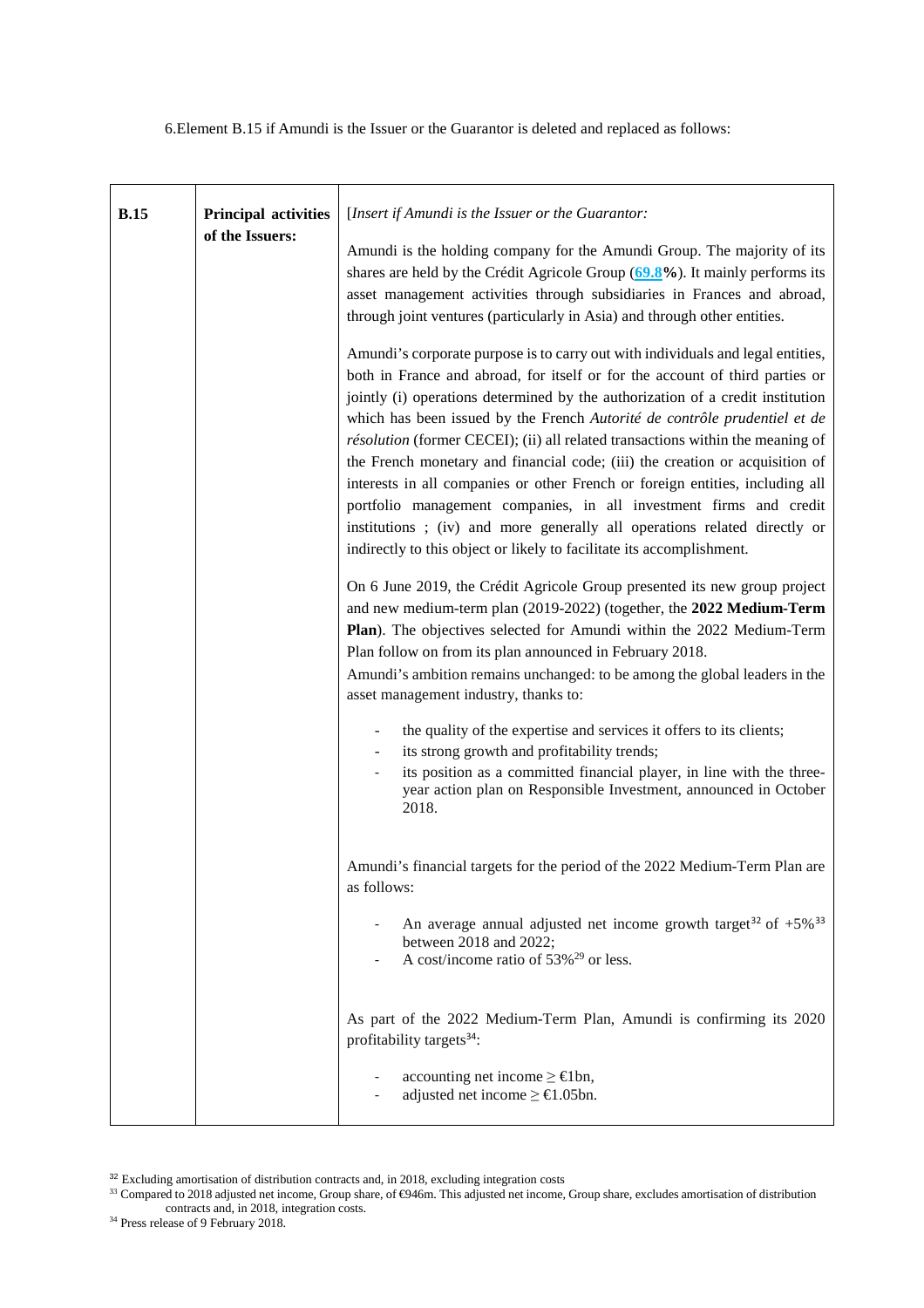|  | All of these objectives assume a neutral market effect over the period of 2018-<br>2022. |
|--|------------------------------------------------------------------------------------------|
|  | In addition, the dividend payout ratio will continue to be at $65\%^{35}$ .              |

7. The Element D.2 is amended as follows:

In the risk factors relating to Amundi Issuance the following paragraph is added " after "an interruption in or breach of Amundi Issuance's information systems may result in lost business and other losses" and before "Risk factors relating to Amundi Finance ":

| D.2 | <b>Key</b><br>risks        | Risks relating to the environment in which Amundi Issuance operates          |
|-----|----------------------------|------------------------------------------------------------------------------|
|     | regarding<br>the           | : Covid-19 is likely to inflict severe damage on the global economy,         |
|     | the<br><b>Issuers</b> [and | damage that will be even worse if the epidemic is not contained soon.        |
|     | Guarantor]:                | This will include a sharp slowdown in economic activity, due to the          |
|     |                            | impact of the lockdown on consumption, economic agents' lack of              |
|     |                            | confidence, production obstacles, supply chain disruptions in certain        |
|     |                            | sectors, and a slowdown in investment. All this would mean a                 |
|     |                            | considerable drop in economic growth and perhaps even technical              |
|     |                            | recessions in several countries. This is reflected in the sharp drops and    |
|     |                            | increased volatility on financial markets. The main immediate impact on      |
|     |                            | Amundi Issuance is the exposure of its assets and liabilities of its balance |
|     |                            | sheet to the drop of the financial markets. The negative impacts on          |
|     |                            | Amundi Issuance's revenues, earnings and financial situation are             |
|     |                            | impossible to measure at this stage.                                         |

In the risk factors relating to Amundi Finance the following paragraph is added " after "regulatory and legal risks: Amundi Finance is regulated as credit institution and thus is subject to regulation by bank supervisory authorities. All banking reforms that modify the regulatory rules applicable to Amundi Finance's transactions and products may have a material adverse effect on Amundi Finance's revenues, results and financial conditions." and before "Risk factors relating to Amundi" :

| D.2 | risks<br><b>Key</b>                 | Risks relating to the environment in which Amundi Finance operates :<br>$\overline{a}$ |
|-----|-------------------------------------|----------------------------------------------------------------------------------------|
|     | regarding<br>the                    | the COVID-19 epidemic is set to have significant negative impacts                      |
|     | the<br><b>Issuers</b><br><b>and</b> | on the global economy, which would be exacerbated if the outbreak                      |
|     | Guarantor:                          | is not rapidly contained, leading to a pronounced slowdown in                          |
|     |                                     | activity due to the impact of the lockdown measures on consumption                     |
|     |                                     | and the wariness of economic agents, as well as production                             |
|     |                                     | difficulties, supply chain disruptions in certain sectors, and a                       |
|     |                                     | slowdown in investment. This would result in a significant decline                     |
|     |                                     | in growth, and even technical recessions in several countries, which                   |

<sup>35</sup> Dividend payout ratio calculated using net income group share after amortization of distribution contracts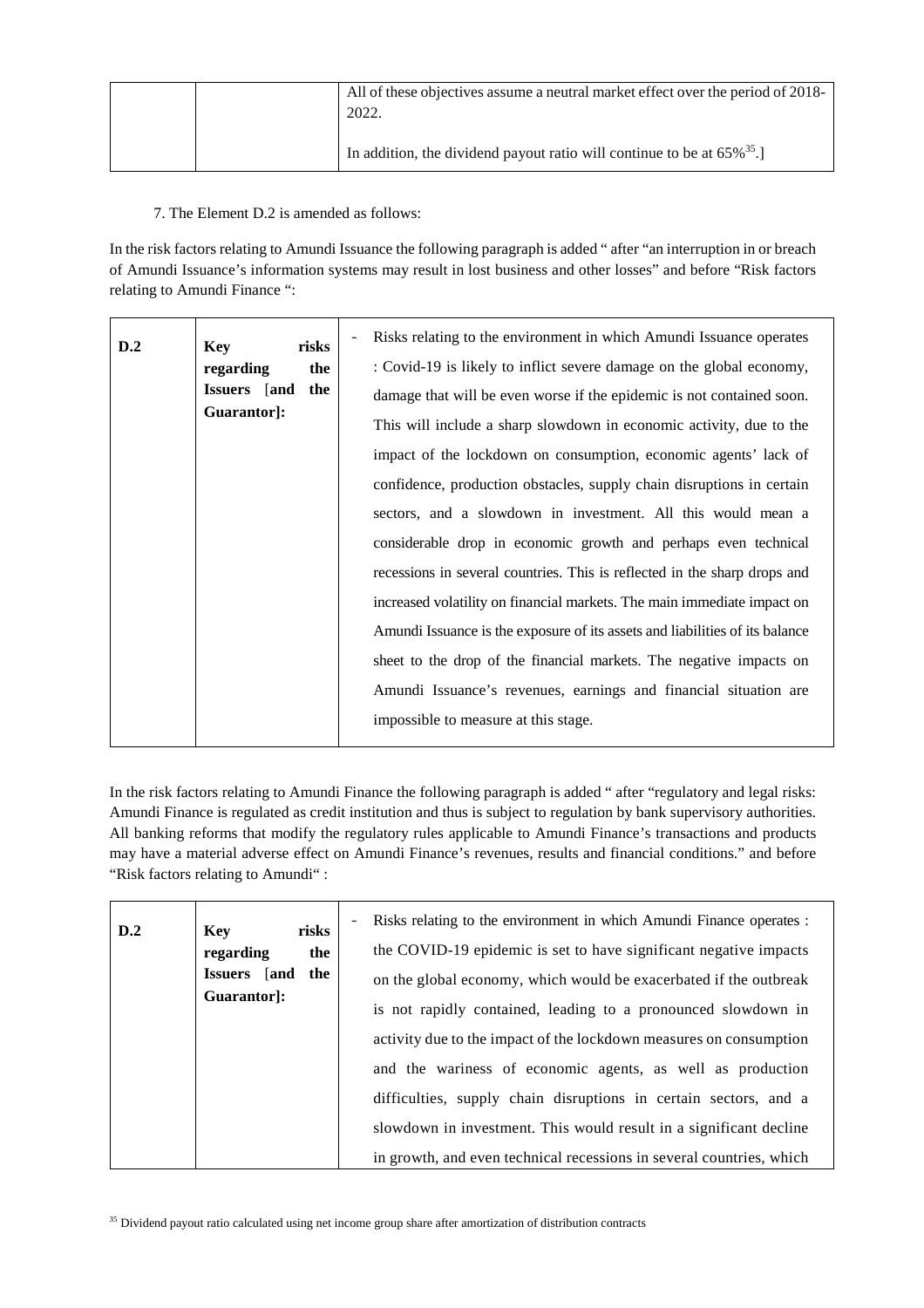| is reflected in the sharp fall in the financial markets and higher      |
|-------------------------------------------------------------------------|
| volatility. The main immediate impact on Amundi Finance is the          |
| exposure of its assets and liabilities of its balance sheet to the drop |
| of the financial markets. The negative impact on the revenues,          |
| earnings and financial position of Amundi Finance is impossible to      |
| measure at this stage.                                                  |
|                                                                         |

In the risk factors relating to Amundi the paragraph "Amundi is exposed to certain risk factors that may affect its capacity to fulfil its obligations under the Securities or the Guarantee. These risk factors related to Amundi, its operations and its industry include, without limitation:" is replaced with the following:

| D.2 | risks<br><b>Key</b><br>the<br>regarding<br>Issuers [and<br>the<br>Guarantor]: | [Insert when the Issuer is Amundi:<br>Amundi is exposed to certain risk factors that may affect its capacity to fulfil<br>its obligations under the Securities or the Guarantee :<br>It should be noted that the COVID-19 pandemic is an intense crisis whose<br>size and duration are difficult to predict. This health crisis has become an<br>economic crisis; this is reflected in the sharp drops and increased volatility<br>on financial markets. As far as Amundi is concerned, the main impact comes<br>from the sensitivity of the managed assets to this fall in financial market<br>(equity, rates, etc.) and the resultant effect on their valuation and on net asset<br>management revenues.<br>It is difficult to predict the scope and duration of this crisis. Amundi has<br>quickly adapted its operating structure, with two goals: protecting the health<br>of its employees and maintaining a high degree of operational efficiency and<br>customer service quality.<br>The company is operating normally now thanks to:<br>Its robust IT infrastructure:<br>Its effective business continuity plans (BCPs), clearly defined in<br>advance.<br>In addition, managing this crisis has been possible thanks to staff<br>commitment, helped by the company's strong social cohesion. |
|-----|-------------------------------------------------------------------------------|--------------------------------------------------------------------------------------------------------------------------------------------------------------------------------------------------------------------------------------------------------------------------------------------------------------------------------------------------------------------------------------------------------------------------------------------------------------------------------------------------------------------------------------------------------------------------------------------------------------------------------------------------------------------------------------------------------------------------------------------------------------------------------------------------------------------------------------------------------------------------------------------------------------------------------------------------------------------------------------------------------------------------------------------------------------------------------------------------------------------------------------------------------------------------------------------------------------------------------------------------------------------------------------------------------|
|     |                                                                               | In accordance with government guidelines in each of the countries where<br>Amundi operates, the Group has set up a plan allowing for a gradual return<br>to a normal state of operations, while keeping strict sanitary rules aimed at<br>protecting the health of our staff.<br>Finally, Amundi's investment policy has also been adapted to the context of<br>the financial crisis (lower equity markets, widening of spreads, and tensions<br>over liquidity in the credit market). Amundi has maintained a solid<br>investment performance with over 70% of AuM in the top two quartiles over<br>five years <sup>36.</sup>                                                                                                                                                                                                                                                                                                                                                                                                                                                                                                                                                                                                                                                                         |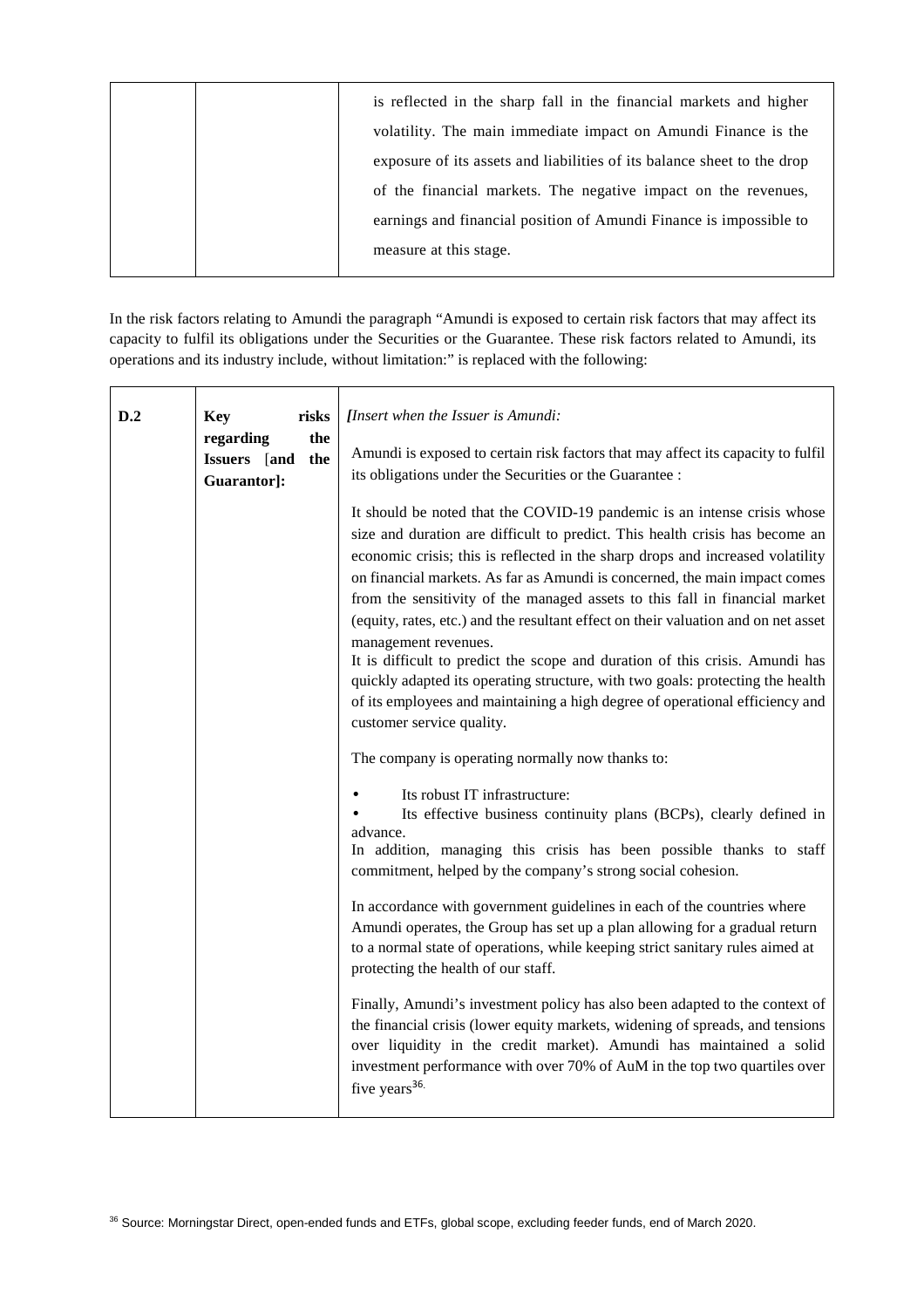In the risk factors relating to Amundi the paragraph "risks borne by Amundi related to own account activities, including" is deleted and replaced with the following paragraph:

| D.2 | risks<br><b>Key</b>                                    | risks borne by Amundi related to own account activities, including:                                                                                                                                                                                                                                                                                                                                                                                                                                                                                          |
|-----|--------------------------------------------------------|--------------------------------------------------------------------------------------------------------------------------------------------------------------------------------------------------------------------------------------------------------------------------------------------------------------------------------------------------------------------------------------------------------------------------------------------------------------------------------------------------------------------------------------------------------------|
|     | regarding<br>the<br>Issuers [and<br>the<br>Guarantor]: | risk associated with the investment portfolio, including<br>the risk of loss of value on investments made by Amundi<br>on its balance sheet for instance, at end-March 2020,<br>financial income $(-61m)$ was affected by the market<br>downturn in March (mark-to-market valuation of<br>the investment portfolio and seed money).;<br>liquidity risk, including the risk of margin calls on<br>collateralised OTC transactions;<br>foreign exchange risk, including the risk that is primarily<br>linked to the structural positions resulting from stakes |
|     |                                                        | acquired abroad;<br>interest rate risk, including the risk that is primarily<br>generated by the investment portfolio; and<br>credit risk, including the risk from securities that are held<br>directly or by guaranteed funds,<br>such risks may result in a discrepancy between the asset<br>versus liability structure, a drop in investment value<br>(obligation to retain shares, negative Mark to Market), a<br>negative market effect on assets on balance sheet, not offset<br>by changes in liabilities, or in financial losses.                    |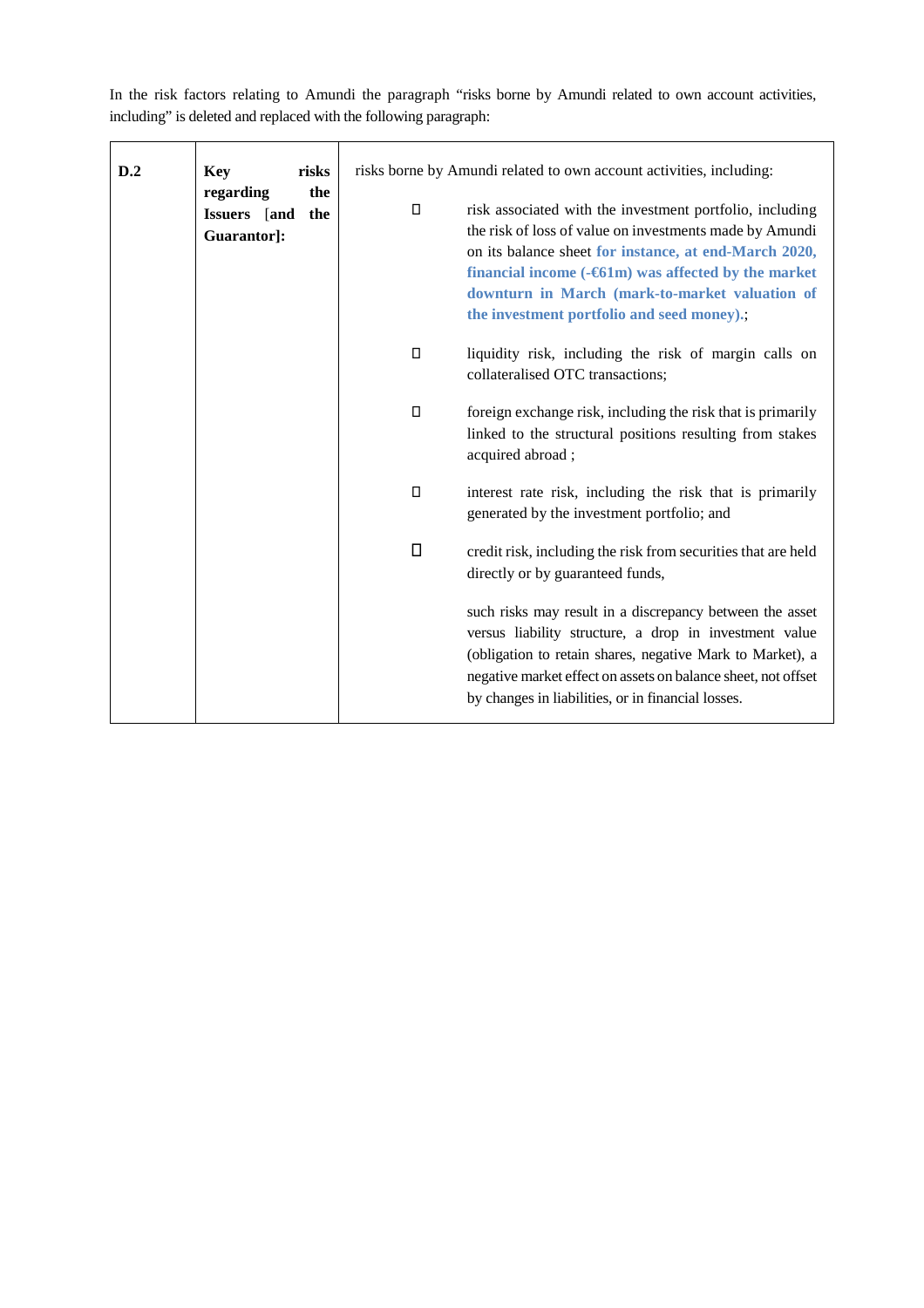# **RESUME SPECIFIQUE DE L'EMISSION EN FRANÇAIS (ISSUE SPECIFIC SUMMARY IN FRENCH)**

Le "Résumé Spécifique de l'Emission en Français" figurant aux pages 523 à 555 du Prospectus de Base est modifié comme suit :

1. L'Elément B.4b « Information sur les tendances » est supprimé et remplacé comme suit :

| B.4b | <b>Information</b> | Environnement macroéconomique et financier en 2019                                                                                                                                                                                                                                                                                                                                                                                                                                                                                                                                                                                                                                                                                                                                                                                                                                                                                                                                                                                                                                                                                                                                                                                                                                                                                                                                                                                                                                                                                                                                                                                                                                                                                                                                                                                                                                                                                                                                                                                                                                                                                                                                      |
|------|--------------------|-----------------------------------------------------------------------------------------------------------------------------------------------------------------------------------------------------------------------------------------------------------------------------------------------------------------------------------------------------------------------------------------------------------------------------------------------------------------------------------------------------------------------------------------------------------------------------------------------------------------------------------------------------------------------------------------------------------------------------------------------------------------------------------------------------------------------------------------------------------------------------------------------------------------------------------------------------------------------------------------------------------------------------------------------------------------------------------------------------------------------------------------------------------------------------------------------------------------------------------------------------------------------------------------------------------------------------------------------------------------------------------------------------------------------------------------------------------------------------------------------------------------------------------------------------------------------------------------------------------------------------------------------------------------------------------------------------------------------------------------------------------------------------------------------------------------------------------------------------------------------------------------------------------------------------------------------------------------------------------------------------------------------------------------------------------------------------------------------------------------------------------------------------------------------------------------|
|      | sur les            |                                                                                                                                                                                                                                                                                                                                                                                                                                                                                                                                                                                                                                                                                                                                                                                                                                                                                                                                                                                                                                                                                                                                                                                                                                                                                                                                                                                                                                                                                                                                                                                                                                                                                                                                                                                                                                                                                                                                                                                                                                                                                                                                                                                         |
|      | tendances          | La croissance économique a ralenti en 2019, que ce soit aux États-Unis, en zone euro<br>ou en Chine. Elle est cependant restée nettement positive. En plus de difficultés<br>spécifiques dans le secteur automobile, les incertitudes générées par le conflit<br>commercial sino-américain et le manque de visibilité concernant le Brexit ont joué<br>un rôle important dans ce ralentissement. En fin d'année, un reflux de ces risques a<br>toutefois apporté une note d'espoir. Les banques centrales ont mis en œuvre de<br>nouvelles mesures d'assouplissement monétaire, ce qui a été très positif pour les<br>marchés d'actions. Les rendements obligataires ont fortement baissé jusqu'à<br>l'automne avant de regagner une partie du terrain perdu.                                                                                                                                                                                                                                                                                                                                                                                                                                                                                                                                                                                                                                                                                                                                                                                                                                                                                                                                                                                                                                                                                                                                                                                                                                                                                                                                                                                                                           |
|      |                    |                                                                                                                                                                                                                                                                                                                                                                                                                                                                                                                                                                                                                                                                                                                                                                                                                                                                                                                                                                                                                                                                                                                                                                                                                                                                                                                                                                                                                                                                                                                                                                                                                                                                                                                                                                                                                                                                                                                                                                                                                                                                                                                                                                                         |
|      |                    | États-Unis<br>L'économie américaine a progressivement décéléré en 2019. Après un début d'année<br>marqué par le plus long <i>shutdown</i> (fermeture partielle des services du gouvernement,<br>faute d'accord sur son financement) de l'Histoire, c'est l'évolution des conflits<br>commerciaux opposant les États-Unis aux autres pays qui a occupé le devant de la<br>scène. La Réserve fédérale, préoccupée par les risques liés à ces tensions, a modifié<br>son attitude, adoptant un ton plus accommodant puis baissant trois fois son principal<br>taux directeur. Au fur et à mesure que l'année avançait, l'économie a ralenti, passant<br>du pic observé au T2 2018 (3,2 % a/a) à un rythme de seulement 2,1 % au T3 2019,<br>dans un contexte d'érosion des effets de la relance budgétaire de 2018, d'incertitudes<br>sur le front commercial et de baisse de l'investissement. Cependant, le marché du<br>travail est resté solide, le taux de chômage a poursuivi sa baisse et la croissance des<br>salaires s'est poursuivie à un rythme modéré. Le sentiment des consommateurs s'est<br>maintenu à un bon niveau, malgré un peu plus de prudence concernant les<br>perspectives. Par conséquent, la consommation personnelle n'a pas perdu sa vigueur<br>et a soutenu la croissance. Du côté de la production, cependant, le secteur<br>manufacturier a décéléré puis est tombé en récession, alors que le ralentissement du<br>secteur des services est resté beaucoup plus limité. En effet, le climat des affaires<br>s'est dégradé dans l'industrie, causant un ralentissement des investissements non<br>résidentiels qui a pesé sur la croissance. L'investissement résidentiel s'est, au<br>contraire, progressivement amélioré grâce à l'assouplissement de la politique<br>monétaire. L'inflation s'est légèrement redressée pour atteindre en fin d'année 2,3 %<br>(indice sous-jacent) et 1,6 % (indice « Cord PCE » suivi par la Fed). Enfin, l'année<br>s'est terminée sur une note positive en raison de l'annonce d'un accord conclu sur le<br>front commercial entre les États-Unis et la Chine, dont la signature devrait avoir lieu<br>janvier 2020. |
|      |                    | <b>Zone euro</b>                                                                                                                                                                                                                                                                                                                                                                                                                                                                                                                                                                                                                                                                                                                                                                                                                                                                                                                                                                                                                                                                                                                                                                                                                                                                                                                                                                                                                                                                                                                                                                                                                                                                                                                                                                                                                                                                                                                                                                                                                                                                                                                                                                        |
|      |                    | Après un assez bon début d'année (progression du PIB de 0,4 % au T1), la<br>croissance économique de la zone euro s'est ensuite affaiblie (0,2 % au T2 et au<br>T3). Les principales causes de ce ralentissement ont été les tensions commerciales<br>internationales, les craintes liées au Brexit et des difficultés sectorielles spécifiques<br>au secteur automobile (surtout en Allemagne). La Banque Centrale Européenne a<br>réagi à la dégradation de l'activité et à la montée des risques par de nouvelles<br>mesures d'accommodation monétaire (baisse du taux de rémunération des dépôts<br>et nouveau programme d'achats d'actifs). À la fin du T4, l'environnement s'est<br>toutefois amélioré en raison de l'évolution positive du dossier du Brexit, de<br>l'entente sur les contours d'un accord commercial sino-américain et de la<br>stabilisation ou du rebond de la plupart des indicateurs économiques de court<br>terme. Dans l'ensemble, les difficultés de l'année sont restées concentrées dans le<br>secteur industriel, la contagion aux services restant limitée. Le rythme des créations                                                                                                                                                                                                                                                                                                                                                                                                                                                                                                                                                                                                                                                                                                                                                                                                                                                                                                                                                                                                                                                                  |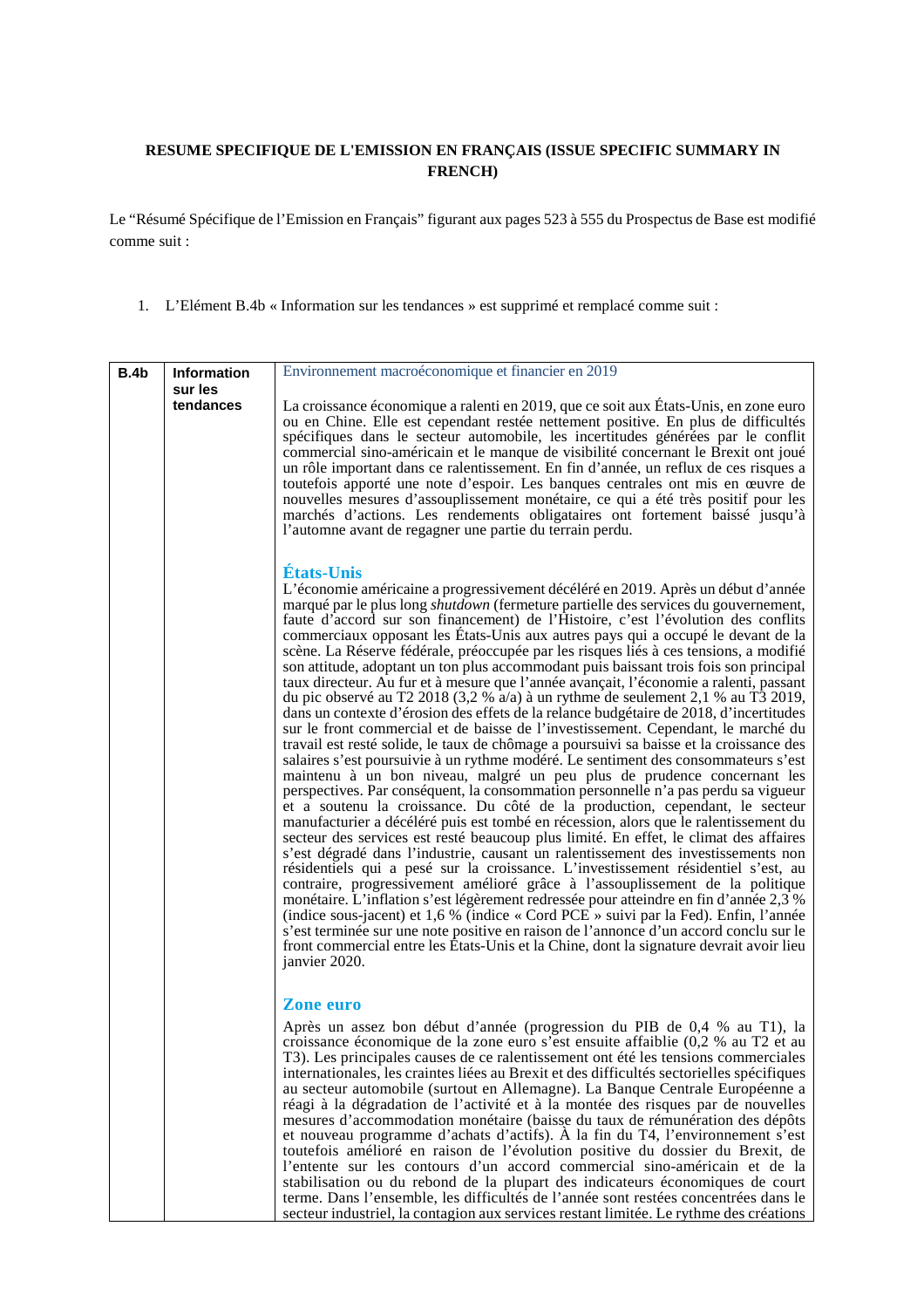| d'emploi a décéléré mais sans empêcher la poursuite de la baisse du taux de<br>chômage (7,5 % en octobre, contre $\bar{8}$ % douze mois plus tôt). L'inflation générale<br>a reflué du fait des effets de base du cours du pétrole, tandis que l'inflation sous-<br>jacente a légèrement progressé (1,3 %, sur un an, en novembre). Du point de vue<br>politique, les principaux événements, en plus de ceux concernant le Brexit, ont été<br>un changement de gouvernement en Italie (dont la conséquence a été une baisse<br>des tensions entre ce pays et le reste de l'UE), l'arrivée aux affaires d'une nouvelle<br>Commission Européenne (après des élections au Parlement Européen ayant<br>entraîné la perte, par les groupes socio-démocrates et démocrates-chrétiens, de la<br>majorité qu'ils y formaient depuis 1979) et de nouvelles élections indécises en<br>Espagne.                                                                                                                                                                                                                                                                                                                                                                                                     |
|------------------------------------------------------------------------------------------------------------------------------------------------------------------------------------------------------------------------------------------------------------------------------------------------------------------------------------------------------------------------------------------------------------------------------------------------------------------------------------------------------------------------------------------------------------------------------------------------------------------------------------------------------------------------------------------------------------------------------------------------------------------------------------------------------------------------------------------------------------------------------------------------------------------------------------------------------------------------------------------------------------------------------------------------------------------------------------------------------------------------------------------------------------------------------------------------------------------------------------------------------------------------------------------|
| <b>Pays Émergents</b>                                                                                                                                                                                                                                                                                                                                                                                                                                                                                                                                                                                                                                                                                                                                                                                                                                                                                                                                                                                                                                                                                                                                                                                                                                                                    |
| La croissance du PIB dans les économies émergentes a été plus lente en 2019, alors<br>qu'il subsistait d'importantes divergences entre les pays. En termes de régions<br>géographiques, la situation était assez généralisée. La persistance des tensions<br>commerciales entre les Etats-Unis et la Chine et le ralentissement du commerce<br>mondial ont contribué à l'affaiblissement du climat des affaires, à la réduction des<br>investissements et des exportations des pays émergents. La croissance du PIB des<br>pays émergents est estimée à 4,2 % en 2019 contre 4,9 % en 2018. Une partie du<br>ralentissement économique est attribuable à une croissance plus faible de certaines<br>grandes économies émergentes comme la Chine, l'Inde et le Mexique, et à la<br>récession dans quelques autres, comme La Turquie et l'Argentine, deux cas<br>idiosyncratiques. Face à cette situation, les banques centrales des pays émergents<br>ainsi que la Fed ont adopté une position plus accommodante, dans un environnement<br>caractérisé par des pressions inflationnistes relativement faibles. L'orientation<br>budgétaire globale des différents pays a été plus mitigée, certains pays émergents<br>adoptant une politique budgétaire plus expansionniste que d'autres. |
|                                                                                                                                                                                                                                                                                                                                                                                                                                                                                                                                                                                                                                                                                                                                                                                                                                                                                                                                                                                                                                                                                                                                                                                                                                                                                          |
| <b>Actions</b><br>Les marchés d'actions ont fortement progressé en 2019. Avec $+27$ % (monnaies<br>locales et dividendes réinvestis), le MSCI Word AC efface amplement son repli de<br>2018 (- 7 %). De plus, cette hausse a été largement partagée que ce soit parmi les<br>Emergents $(+ 19 \%)$ , au Japon $(+ 19 \%)$ , en Europe $(+ 25 \%)$ ou aux Etats-Unis $(+ 19 \%)$<br>32 %) avec des hausses s'échelonnant de $+$ 19 % à 32 %. Cette envolée s'est<br>déroulée en trois temps. Tout d'abord, de janvier à avril, le marché n'a fait que<br>rattraper sa chute de 2018 ; un rattrapage lié au changement de cap des grandes<br>banques centrales qui, au vu des menaces sur la conjoncture mondiale, ont<br>suspendu leurs projets de normalisation monétaire. Puis de mai à mi-octobre, entre<br>l'intensification des politiques monétaires accommodantes et de nouvelles<br>surenchères protectionnistes, le marché a évolué dans un canal horizontal. Ce n'est<br>finalement qu'à la mi-octobre que le marché a franchement accéléré ; les<br>investisseurs ayant salué l'apaisement des tensions géopolitiques, la poursuite des<br>politiques accommodantes et des indicateurs économiques plus résilients que<br>prévus.                                              |
| <b>Taux</b>                                                                                                                                                                                                                                                                                                                                                                                                                                                                                                                                                                                                                                                                                                                                                                                                                                                                                                                                                                                                                                                                                                                                                                                                                                                                              |
| L'année 2019 s'est divisée en deux phases sur le marché des taux. Dans un premier<br>temps, les taux ont fortement baissé pour atteindre un point bas fin août. Le taux<br>américain à 10 ans était de 2,7 % au début de l'année et a atteint un creux à 1,5 %.<br>Le taux 10 ans allemand a baissé de 0,2 % à - 0,7 %, un plus bas historique. Cette<br>baisse s'explique par le ralentissement synchronisé de l'économie mondiale et par<br>le revirement des banques centrales. La Fed a baissé ses taux à trois reprises cette<br>année alors que les propres anticipations de la banque centrale laissaient présager<br>de trois hausses de taux. La croissance mondiale pour l'année 2019 a été revue à la<br>baisse à 3 %. Il s'agit du rythme le plus lent depuis la grande crise financière. Il y a<br>deux ans, 75 % de l'économie accélérait. Dans un deuxième temps, les taux longs<br>ont amorcé un rebond sous l'impulsion de perspectives plus positives quant à la<br>croissance économique mondiale. La probabilité d'une récession à court terme a<br>fortement baissé. Les taux 10 ans US et allemand terminent l'année sur des niveaux<br>proches de $1,9%$ et - 0,2%.                                                                                               |
| Evénements récents et perspective                                                                                                                                                                                                                                                                                                                                                                                                                                                                                                                                                                                                                                                                                                                                                                                                                                                                                                                                                                                                                                                                                                                                                                                                                                                        |
|                                                                                                                                                                                                                                                                                                                                                                                                                                                                                                                                                                                                                                                                                                                                                                                                                                                                                                                                                                                                                                                                                                                                                                                                                                                                                          |
| L'épidémie de Covid-19 constitue une crise intense dont l'ampleur et la durée ne sont<br>pas connues. Cette crise sanitaire est devenue une crise économique, ce qui a entraîné                                                                                                                                                                                                                                                                                                                                                                                                                                                                                                                                                                                                                                                                                                                                                                                                                                                                                                                                                                                                                                                                                                          |
| une baisse significative des marchés financiers et une volatilité accrue.                                                                                                                                                                                                                                                                                                                                                                                                                                                                                                                                                                                                                                                                                                                                                                                                                                                                                                                                                                                                                                                                                                                                                                                                                |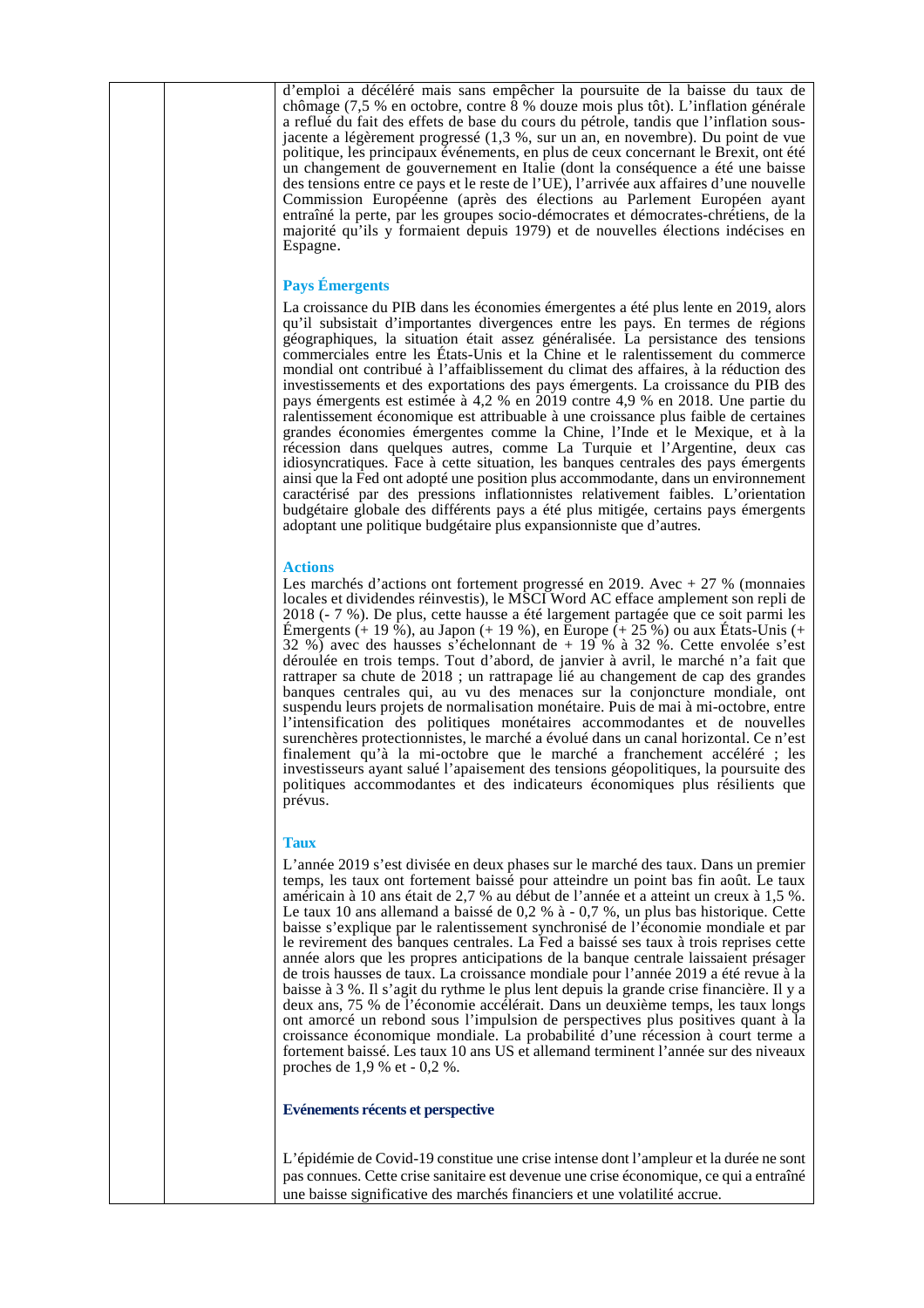|  | Concernant Amundi, le principal impact résulte de la sensibilité immédiate des actifs |
|--|---------------------------------------------------------------------------------------|
|  | sous gestion à cette baisse des marchés financiers (actions, taux) en terme de        |
|  | valorization et donc de revenus de gestion.                                           |

2. L'Elément B.5 *si Amundi est l'Emetteur ou le Garant* est supprimé et remplacé comme suit :

.

 $\mathbf{r}$ 

| B.5 | Le groupe et la<br>position<br>des<br>Emetteurs au sein<br>du groupe : |                                                                                                                                                                                                                                                                                                         |                                                                                                                                                                                                                                                                                                                                                                                                                                                                                                                                                                                                                                                                                                                                                                                                                                                                                             |                                                                                                                                                                                                                                                                                                                                                                                                                                                               |
|-----|------------------------------------------------------------------------|---------------------------------------------------------------------------------------------------------------------------------------------------------------------------------------------------------------------------------------------------------------------------------------------------------|---------------------------------------------------------------------------------------------------------------------------------------------------------------------------------------------------------------------------------------------------------------------------------------------------------------------------------------------------------------------------------------------------------------------------------------------------------------------------------------------------------------------------------------------------------------------------------------------------------------------------------------------------------------------------------------------------------------------------------------------------------------------------------------------------------------------------------------------------------------------------------------------|---------------------------------------------------------------------------------------------------------------------------------------------------------------------------------------------------------------------------------------------------------------------------------------------------------------------------------------------------------------------------------------------------------------------------------------------------------------|
|     |                                                                        |                                                                                                                                                                                                                                                                                                         | [Insérer si Amundi est l'Emetteur ou le Garant :                                                                                                                                                                                                                                                                                                                                                                                                                                                                                                                                                                                                                                                                                                                                                                                                                                            |                                                                                                                                                                                                                                                                                                                                                                                                                                                               |
|     |                                                                        |                                                                                                                                                                                                                                                                                                         | Amundi est la société mère du groupe Amundi comme indiqué dans<br>l'organigramme au 31 décembre 2019 ci-dessous.                                                                                                                                                                                                                                                                                                                                                                                                                                                                                                                                                                                                                                                                                                                                                                            |                                                                                                                                                                                                                                                                                                                                                                                                                                                               |
|     |                                                                        |                                                                                                                                                                                                                                                                                                         | <b>Groupe Crédit Agricole</b>                                                                                                                                                                                                                                                                                                                                                                                                                                                                                                                                                                                                                                                                                                                                                                                                                                                               |                                                                                                                                                                                                                                                                                                                                                                                                                                                               |
|     |                                                                        |                                                                                                                                                                                                                                                                                                         | Amundi                                                                                                                                                                                                                                                                                                                                                                                                                                                                                                                                                                                                                                                                                                                                                                                                                                                                                      |                                                                                                                                                                                                                                                                                                                                                                                                                                                               |
|     |                                                                        |                                                                                                                                                                                                                                                                                                         | <b>Amundi Asset Management</b>                                                                                                                                                                                                                                                                                                                                                                                                                                                                                                                                                                                                                                                                                                                                                                                                                                                              |                                                                                                                                                                                                                                                                                                                                                                                                                                                               |
|     |                                                                        | Bociétés de gestion                                                                                                                                                                                                                                                                                     | <b>Filialos</b>                                                                                                                                                                                                                                                                                                                                                                                                                                                                                                                                                                                                                                                                                                                                                                                                                                                                             | <b>Succursalus</b>                                                                                                                                                                                                                                                                                                                                                                                                                                            |
|     |                                                                        | Amundi Immobilium<br><b>Amunit Private Equity Funds</b><br>BFT Investment Managers<br><b>CPR Asset Management</b><br><b>Weathe Constigue</b><br>Société Générale Geation<br>(520)<br><b>Autres entités</b><br>Armordi Finance<br><b>Amendi ESR</b><br>Amundi Intermediation<br>u.m<br>- Armedi Insubner | - Armindi Austria GmbH (AutoVal)<br>Amundi Czech Republic investióni spatečnost, a.a. &<br>Amundi Czech Republic Axxet Management, a.s.<br>Amundi Doutschland GmbH (Altmogra)<br>Amundi Investment Fund Management Private Limited<br>KBI Global Investors Ltd (Vistor)<br>Around: Inclored Limited (Maker)<br>Amunti SOR SpA (Valin)<br>Armindi Luxumbourg SA (Luximbourg)<br>Amundi Palaka (Forppre)<br>Amundt Axest Management SAI SA (Maanshul<br>Annandi Neria SOBC, SA (Escapie)<br>Arnundi Suimee SA (Sciose)<br>Amundi UK Ltd (Turaums-Un)<br><b>Amundi Conada Inc (Canada)</b><br>Amerili Pieneer Asset Management, his & Amerili<br>Pieneer Institutional Asset Management, Inc & Amerili<br>Ploneer Distributor, Inc. (flate-link)<br>* Amund) Asset Management Apstralia Ltd (Australia)<br>Amundi Hong-Keng Ltd /C//cc<br>Amundi Investment Advisory (Beijing) Limited /C//lei | <b>Around! Asset Management:</b><br>Belgique, Rayaumo-Uni, Pays-Bas, E.A.U.,<br><b>Nong-Kong, Chill, Mexique</b><br>Anundi Internehliation : UK, Irlande<br>Arnandi Czech Republic Asset Management,<br>a.a.; Slevaquie, Bulgarie<br><b>Bureaux de représentation</b><br><b>Arnardi Asset Masserment</b><br>Finlande, Pekin, Spede<br><b>Amund: Prenser Distributor: Miami</b><br><b>Joint Ventures</b><br>1 33.33 % ABC-CA Fund Management Co.Ltd.<br>(CAre) |
|     |                                                                        | <b>Informational</b><br>France                                                                                                                                                                                                                                                                          | œ<br>×<br>Armindt Jaguar Ltd (A)<br>Ansareli tolzenic Motayoin Sds Shd et Amuseli Motayoia<br><b>Sdo Bhd Algiants</b><br>Amundi Singapore Ltd & Amundi Intermediation Asia<br>PTE, Ltd (Singapou<br><b>Armindi Taiwan Ltd (Tahrent</b><br>Aroundi Mutual Fund Brekerage Securities Campony Ltd.<br><b>CThailamh</b>                                                                                                                                                                                                                                                                                                                                                                                                                                                                                                                                                                         | - 37 % SBI Fonds Management (Intel<br>1 30 % NH-Anwedi Asset Management Co Ltd.<br>(Coree da Sod)<br>- 60 %Fund Channel SA /Lovercough<br>- 34 % Wala Geotian (Mirror)<br>- E1% Annunii ACBA Asset Management<br><b>CATHERINE</b><br>- 60 % Amundi Transition Energetique (Franca)                                                                                                                                                                            |
|     |                                                                        | Organigramme simplifié Amundi<br>au 31/12/2019                                                                                                                                                                                                                                                          |                                                                                                                                                                                                                                                                                                                                                                                                                                                                                                                                                                                                                                                                                                                                                                                                                                                                                             | Amundi                                                                                                                                                                                                                                                                                                                                                                                                                                                        |
|     |                                                                        |                                                                                                                                                                                                                                                                                                         | Toutes les sociétés sont détenues à 100% sauf indication contraire.                                                                                                                                                                                                                                                                                                                                                                                                                                                                                                                                                                                                                                                                                                                                                                                                                         |                                                                                                                                                                                                                                                                                                                                                                                                                                                               |
|     |                                                                        | entités.]                                                                                                                                                                                                                                                                                               | Amundi est la société holding du Groupe Amundi. Elle est détenue<br>majoritairement par le groupe Crédit Agricole (69,8%). Elle exerce ses<br>activités de gestion d'actifs principalement au travers de filiales en France et<br>à l'International, de joint-ventures (notamment en Asie) ou au travers d'autres                                                                                                                                                                                                                                                                                                                                                                                                                                                                                                                                                                           |                                                                                                                                                                                                                                                                                                                                                                                                                                                               |

3. L'Elément B.9 est supprimé et remplacé comme suit :

| Prévision du<br>[Sans objet. Aucun des Emetteurs ne communiquent de prévisions ou<br><b>B.9</b><br>bénéfice :<br>d'estimations du bénéfice. |  |
|---------------------------------------------------------------------------------------------------------------------------------------------|--|
|---------------------------------------------------------------------------------------------------------------------------------------------|--|

4. L'Elément B.12 est supprimé et remplacé comme suit :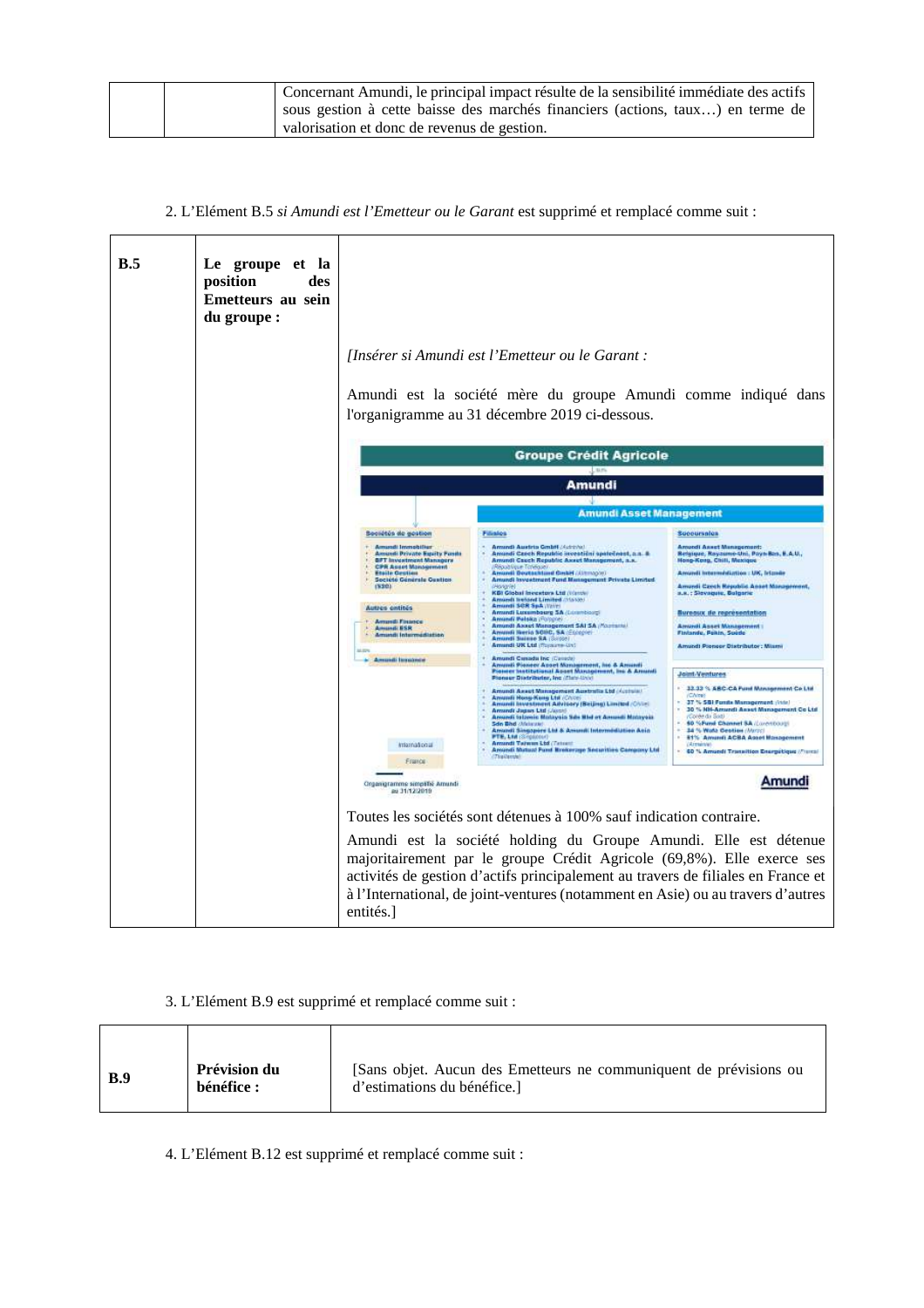| <b>B.12</b> | <b>Informations</b><br>financières<br>historiques clés<br>sélectionnées : | Informations financières historiques clés sélectionnées :<br>[Insérer si Amundi Issuance est l'Emetteur :<br>Données Financières Comparées pour la période de 12 mois se terminant<br>le 31 décembre 2019                                                                                                                                                                                                                                                                                                                                                                                                                                                                                                                                                                                       |                          |                          |  |
|-------------|---------------------------------------------------------------------------|-------------------------------------------------------------------------------------------------------------------------------------------------------------------------------------------------------------------------------------------------------------------------------------------------------------------------------------------------------------------------------------------------------------------------------------------------------------------------------------------------------------------------------------------------------------------------------------------------------------------------------------------------------------------------------------------------------------------------------------------------------------------------------------------------|--------------------------|--------------------------|--|
|             |                                                                           | Données en                                                                                                                                                                                                                                                                                                                                                                                                                                                                                                                                                                                                                                                                                                                                                                                      | 31/12/2018               | 31/12/2019               |  |
|             |                                                                           | milliers d'euros                                                                                                                                                                                                                                                                                                                                                                                                                                                                                                                                                                                                                                                                                                                                                                                | (auditées)               | (auditées)               |  |
|             |                                                                           | Total du bilan                                                                                                                                                                                                                                                                                                                                                                                                                                                                                                                                                                                                                                                                                                                                                                                  | 26,905                   | 24,835                   |  |
|             |                                                                           | Dettes<br>d'exploitation                                                                                                                                                                                                                                                                                                                                                                                                                                                                                                                                                                                                                                                                                                                                                                        | 41                       | 48                       |  |
|             |                                                                           | Capitaux propres<br>totaux                                                                                                                                                                                                                                                                                                                                                                                                                                                                                                                                                                                                                                                                                                                                                                      | 1,969                    | 1,957                    |  |
|             |                                                                           | Résultat net                                                                                                                                                                                                                                                                                                                                                                                                                                                                                                                                                                                                                                                                                                                                                                                    | $-3$                     | $-12$                    |  |
|             |                                                                           | Déclarations relatives à l'absence de changement significatif ou de<br>changement défavorable significatif<br>À l'exception de la section D.2 «Facteurs de Risques liés à<br>Amundi Issuance» mentionnant l'épidémie de Covid-19, il ne s'est produit<br>aucun changement significatif dans la situation financière ou commerciale<br>d'Amundi Issuance depuis le 31 décembre 2019.<br>À l'exception de la section D.2 «Facteurs de Risques liés à<br>Amundi Issuance» mentionnant l'épidémie de Covid-19, il ne s'est produit<br>aucun changement défavorable significatif dans les perspectives d'Amundi<br>Issuance depuis le 31 décembre 2019.<br>[Insérer si Amundi Finance est l'Emetteur<br>Données Financières Comparées pour la période de 12 mois se terminant<br>le 31 décembre 2019 |                          |                          |  |
|             |                                                                           | Données en<br>milliers d'euros                                                                                                                                                                                                                                                                                                                                                                                                                                                                                                                                                                                                                                                                                                                                                                  | 31/12/2018<br>(auditées) | 31/12/2019<br>(auditées) |  |
|             |                                                                           | Total du bilan                                                                                                                                                                                                                                                                                                                                                                                                                                                                                                                                                                                                                                                                                                                                                                                  | 3,329,147                | 3,816,499                |  |
|             |                                                                           | Comptes<br>de<br>régularisation<br>et<br>passifs divers                                                                                                                                                                                                                                                                                                                                                                                                                                                                                                                                                                                                                                                                                                                                         | 1,622,420                | 1,916,132                |  |
|             |                                                                           | Capitaux<br>propres<br>totaux                                                                                                                                                                                                                                                                                                                                                                                                                                                                                                                                                                                                                                                                                                                                                                   | 670,532                  | 727,864                  |  |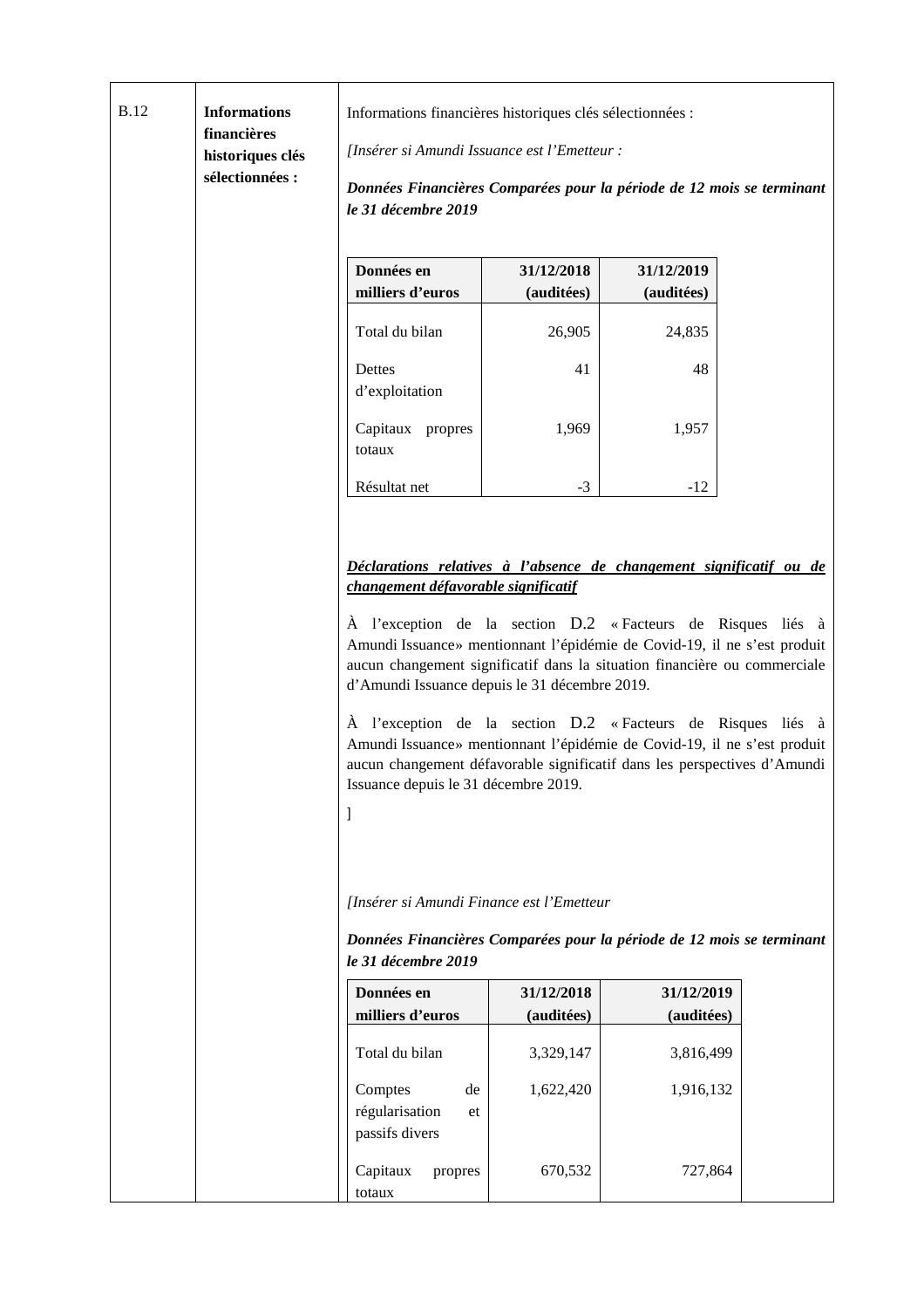| Résultat net                                                                                                                                                                                                                                                                                                                                                                                                                                                                                                                        | 86,488              | 139,480    |  |
|-------------------------------------------------------------------------------------------------------------------------------------------------------------------------------------------------------------------------------------------------------------------------------------------------------------------------------------------------------------------------------------------------------------------------------------------------------------------------------------------------------------------------------------|---------------------|------------|--|
| Déclarations relatives à l'absence de changement significatif ou de<br>changement défavorable significatif                                                                                                                                                                                                                                                                                                                                                                                                                          |                     |            |  |
| À l'exception de la section D.2 « Facteurs de Risques liés à Amundi Finance»<br>mentionnant l'épidémie de Covid-19, il ne s'est produit aucun changement<br>significatif dans la situation financière ou commerciale d'Amundi Finance<br>depuis le 31 décembre 2019.<br>À l'exception de la section D.2 « Facteurs de Risques liés à Amundi Finance<br>» mentionnant l'épidémie de Covid-19, il ne s'est produit aucun changement<br>défavorable significatif dans les perspectives d'Amundi Finance depuis le 31<br>décembre 2019. |                     |            |  |
| 1                                                                                                                                                                                                                                                                                                                                                                                                                                                                                                                                   |                     |            |  |
| [Insérer si Amundi est l'Emetteur ou le Garant                                                                                                                                                                                                                                                                                                                                                                                                                                                                                      |                     |            |  |
| Données Financières Comparées pour la période de 12 mois se terminant                                                                                                                                                                                                                                                                                                                                                                                                                                                               |                     |            |  |
| le 31 décembre 2019                                                                                                                                                                                                                                                                                                                                                                                                                                                                                                                 |                     |            |  |
| Etats financiers consolidés <sup>23</sup>                                                                                                                                                                                                                                                                                                                                                                                                                                                                                           |                     |            |  |
| Données en millions                                                                                                                                                                                                                                                                                                                                                                                                                                                                                                                 | 31/12/2018          | 31/12/2019 |  |
| d'euros                                                                                                                                                                                                                                                                                                                                                                                                                                                                                                                             | (auditées)          | (audited)  |  |
| Total du bilan                                                                                                                                                                                                                                                                                                                                                                                                                                                                                                                      | 20,937              | 24,261     |  |
| Total dettes                                                                                                                                                                                                                                                                                                                                                                                                                                                                                                                        | 12,409              | 15,361     |  |
| Capitaux propres (Part<br>du Groupe)                                                                                                                                                                                                                                                                                                                                                                                                                                                                                                | 8,528               | 8,900      |  |
| Revenus nets                                                                                                                                                                                                                                                                                                                                                                                                                                                                                                                        | 2,510               | 2,636      |  |
| Résultat<br><b>Brut</b><br>d'Exploitation                                                                                                                                                                                                                                                                                                                                                                                                                                                                                           | 1,123               | 1,259      |  |
| Résultat net Part du<br>Groupe                                                                                                                                                                                                                                                                                                                                                                                                                                                                                                      | 855                 | 959        |  |
|                                                                                                                                                                                                                                                                                                                                                                                                                                                                                                                                     |                     |            |  |
| Coefficient<br>d'exploitation (en %)                                                                                                                                                                                                                                                                                                                                                                                                                                                                                                | 51.5% <sup>24</sup> | 50.9 % 25  |  |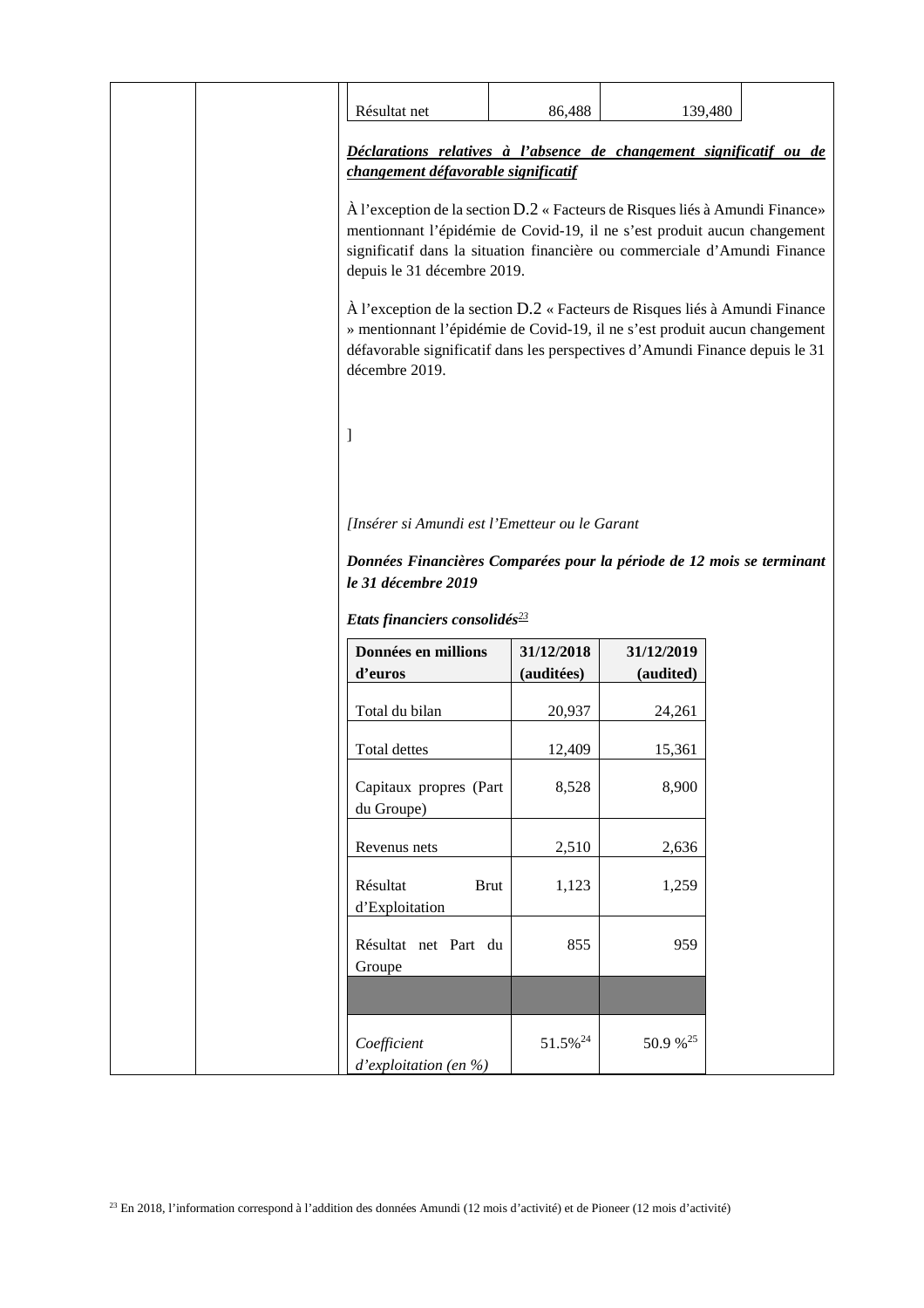| Encours sous gestion<br>y.c. Joint-Ventures (en<br>milliards d'euros)                                                                                                                                                                            | $1,425^{26}$ |                     | $1,653^{27}$   |     |
|--------------------------------------------------------------------------------------------------------------------------------------------------------------------------------------------------------------------------------------------------|--------------|---------------------|----------------|-----|
| Collecte<br>nette<br>y.c.<br>Joint-Ventures<br>(en<br>milliards d'euros)                                                                                                                                                                         | $+42,0^{26}$ | $+107,7^{27,28,29}$ |                |     |
| Données Financières Intermédiaires Comparées pour la période de 3 mois<br>se terminant le 31 mars 2020                                                                                                                                           |              |                     |                |     |
| Données en millions                                                                                                                                                                                                                              |              | 3M 2019             | 3M 2020        |     |
| d'euros                                                                                                                                                                                                                                          |              | (non auditées)      | (non auditées) |     |
| Revenus nets ajustés <sup>30</sup>                                                                                                                                                                                                               |              | 659                 | 612            |     |
| Résultat<br><b>Brut</b><br>$d'Exploitation$ ajusté <sup>31</sup>                                                                                                                                                                                 |              | 323                 | 281            |     |
| Résultat Net - Part du<br>Groupe                                                                                                                                                                                                                 |              | 235                 |                | 193 |
|                                                                                                                                                                                                                                                  |              |                     |                |     |
| Encours sous gestion y.c.<br>Joint-Ventures<br>(en<br>milliards d'euros)                                                                                                                                                                         |              | 1,476               | $1,527^{32}$   |     |
|                                                                                                                                                                                                                                                  |              | $-6.9$              | $-3.2$         |     |
| Collecte Nette y.c. Joint-<br>(en milliards<br>Ventures<br>d'euros)                                                                                                                                                                              |              |                     |                |     |
| Déclarations relatives à l'absence de changement significatif ou de<br>changement défavorable significatif                                                                                                                                       |              |                     |                |     |
| À l'exception de la section D.2 « Facteurs de Risques liés à Amundi »<br>mentionnant l'épidémie de Covid-19 il ne s'est produit aucun changement<br>significatif dans la situation financière ou commerciale d'Amundi depuis le<br>31 Mars 2020. |              |                     |                |     |
| À l'exception de la section D.2 «Facteurs de Risques liés à<br>Amundi » mentionnant l'épidémie de Covid-19, il ne s'est produit aucun                                                                                                            |              |                     |                |     |

<sup>&</sup>lt;sup>24</sup> Données ajustées, hors amortissement des contrats de distribution et hors coûts d'intégration de Pioneer Investments.

<sup>31</sup> Le Résultat brut d'exploitation ajusté hors résultat financier est de 343 M€, en hausse de +12,2 % vs le Résultat brut d'exploitation ajusté hors résultat financier du T1 2019 de 305 M€ Note : Données ajustées : hors amortissement des contrats de distribution de UniCredit, SG et Bawag  $32$ Les encours sous gestion comprennent les actifs conseillés et commercialisés et prennent en compte  $100\%$  des encours et de la collecte des JV asiatiques. Pour Wafa au Maroc, les encours sont repris pour leur quote-part

<sup>&</sup>lt;sup>25</sup> Données ajustées : hors amortissement des contrats de distribution (UniCredit, Société Générale et Bawag)

<sup>&</sup>lt;sup>26</sup> Collecte et encours incluant les actifs gérés, conseillés et commercialisés et comprenant 100% de la collecte et des encours gérés des jointventures asiatiques; pour Wafa au Maroc, les encours sont repris pour leur quote-part.

<sup>&</sup>lt;sup>27</sup>Y compris nouveaux mandats dans la JV indienne de €14,6 milliards d'euros au T3 2019 et de € 59,6 millards d'euros au T4 2019

<sup>28</sup> Y compris la réinternalisation d'un mandat institutionnel italien pour - 6,3 milliards d'euros au T1 2019

<sup>&</sup>lt;sup>29</sup> Les encours sous gestion comprennent les actifs conseillés et commercialisés et prennent en compte 100% des encours et de la collecte des JV asiatiques. Pour Wafa au Maroc, les encours sont repris pour leur quote-part

<sup>30</sup> Hors amortissement des contrats de distribution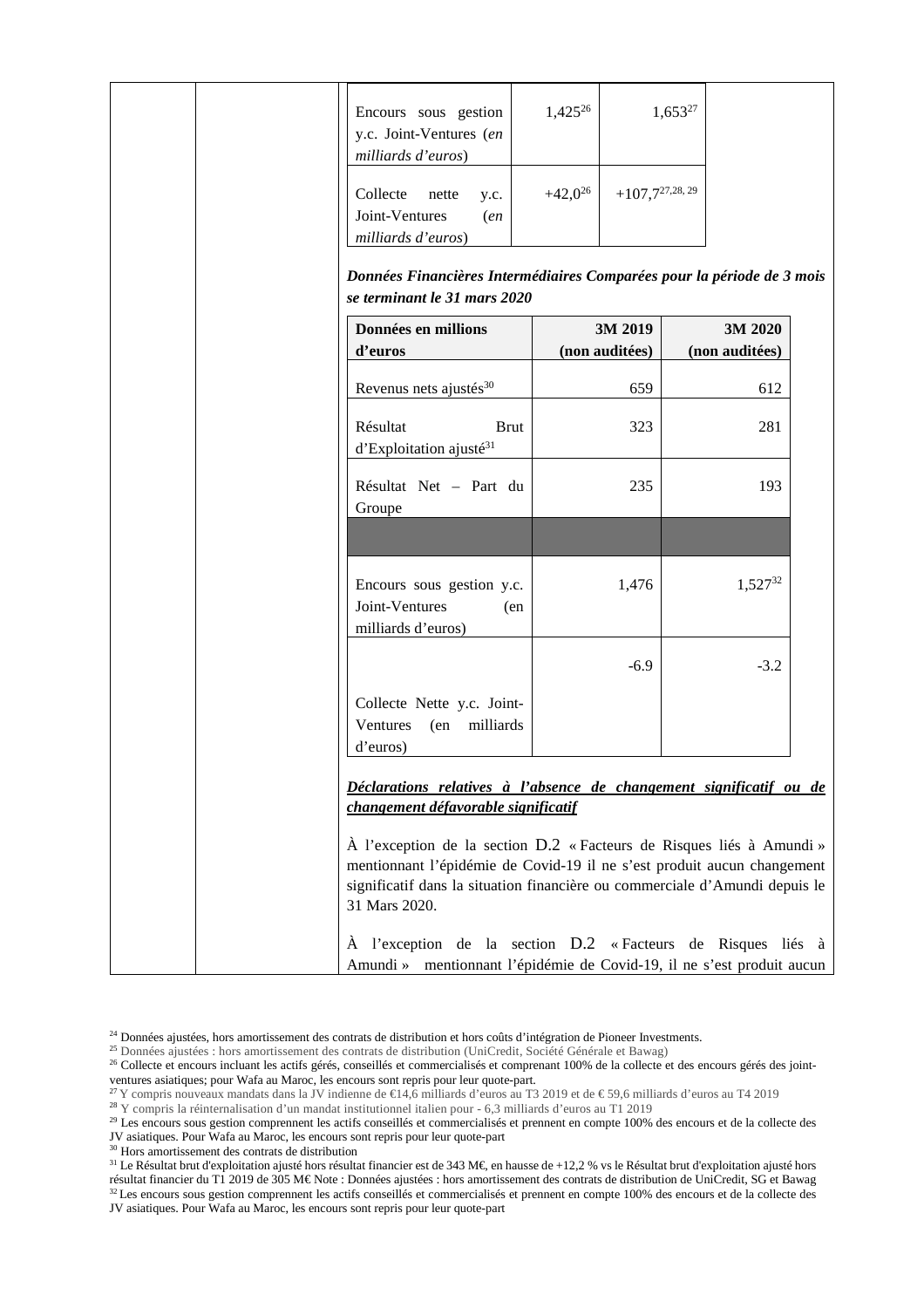|  | changement défavorable significatif dans les perspectives d'Amundi depuis |
|--|---------------------------------------------------------------------------|
|  | le 31 Décembre 2019.                                                      |

5. L'Elément B.13 est supprimé et remplacé comme suit :

| <b>B.13</b><br><b>Evénements</b><br>impactant<br>la<br>de l'<br>solvabilité<br><b>Emetteur:</b> |  | [Insérer si Amundi Issuance est l'Emetteur :<br>Sans objet. Il ne s'est produit aucun évènement récent qui présente un intérêt<br>significatif pour l'évaluation de la solvabilité d'Amundi Issuance depuis le 31<br>décembre 2019.] |
|-------------------------------------------------------------------------------------------------|--|--------------------------------------------------------------------------------------------------------------------------------------------------------------------------------------------------------------------------------------|
|                                                                                                 |  | [Insérer si Amundi Finance est l'Emetteur :                                                                                                                                                                                          |
|                                                                                                 |  | Sans objet. Il ne s'est produit aucun évènement récent qui présente un intérêt<br>significatif pour l'évaluation de la solvabilité d'Amundi Finance depuis le 31<br>décembre 2019.]                                                  |
|                                                                                                 |  | [Insérer si Amundi est l'Emetteur ou le Garant :                                                                                                                                                                                     |
|                                                                                                 |  | Sans objet. Il ne s'est produit aucun évènement récent qui présente un intérêt<br>significatif pour l'évaluation de la solvabilité d'Amundi depuis le 31 Mars<br>2020.                                                               |

6 L'Elément B.15 si Amundi est l'Emetteur ou le Garant est supprimé et remplacé comme suit :

| B.15<br>activités | <b>Principales</b><br>des<br><b>Emetteurs:</b> | [Insérer si Amundi est l'Emetteur ou le Garant :<br>Amundi est la société holding du groupe Amundi. Elle est détenue<br>majoritairement par le groupe Crédit Agricole $(69,8\%)$ . Elle exerce ses<br>activités de gestion d'activités de gestion d'actifs principalement au travers<br>de filiales en France et à l'International, de joint-ventures (notamment en<br>Asie) ou au travers d'autres entités.                                                                                                                                                                                                                                                                                                                                                                                                                                                                                                                                                                                                                                                                                                                                                                                                                                           |
|-------------------|------------------------------------------------|--------------------------------------------------------------------------------------------------------------------------------------------------------------------------------------------------------------------------------------------------------------------------------------------------------------------------------------------------------------------------------------------------------------------------------------------------------------------------------------------------------------------------------------------------------------------------------------------------------------------------------------------------------------------------------------------------------------------------------------------------------------------------------------------------------------------------------------------------------------------------------------------------------------------------------------------------------------------------------------------------------------------------------------------------------------------------------------------------------------------------------------------------------------------------------------------------------------------------------------------------------|
|                   |                                                | Amundi a pour objet d'effectuer avec toutes personnes physiques ou morales,<br>tant en France qu'à l'étranger, pour elle-même, pour le compte de tiers ou en<br>participation, (i) les opérations déterminées par l'agrément d'établissement de<br>crédit qui lui a été délivré par l'Autorité de contrôle prudentiel et de résolution<br>(anciennement CECEI); (ii) toutes les opérations connexes, au sens du Code<br>monétaire et financier ; (iii) la constitution ou la prise de participations dans<br>toutes sociétés ou autres entités françaises ou étrangères, et notamment dans<br>toutes sociétés de gestion de portefeuilles, dans toutes entreprises<br>d'investissement et dans tous établissements de crédit ; (iv) et d'une manière<br>générale, toutes opérations pouvant se rapporter directement ou indirectement<br>à cet objet ou susceptibles d'en faciliter l'accomplissement.<br>Le 6 juin 2019, le Groupe Crédit Agricole a présenté son nouveau projet du<br>groupe et un nouveau plan à moyen terme (2019-2022) (ensemble, le Plan à<br>Moyen Terme 2022). Dans le cadre de ce plan, les objectifs retenus par<br>Amundi s'inscrivent dans la continuité des ambitions stratégiques d'Amundi<br>annoncées en février 2018. |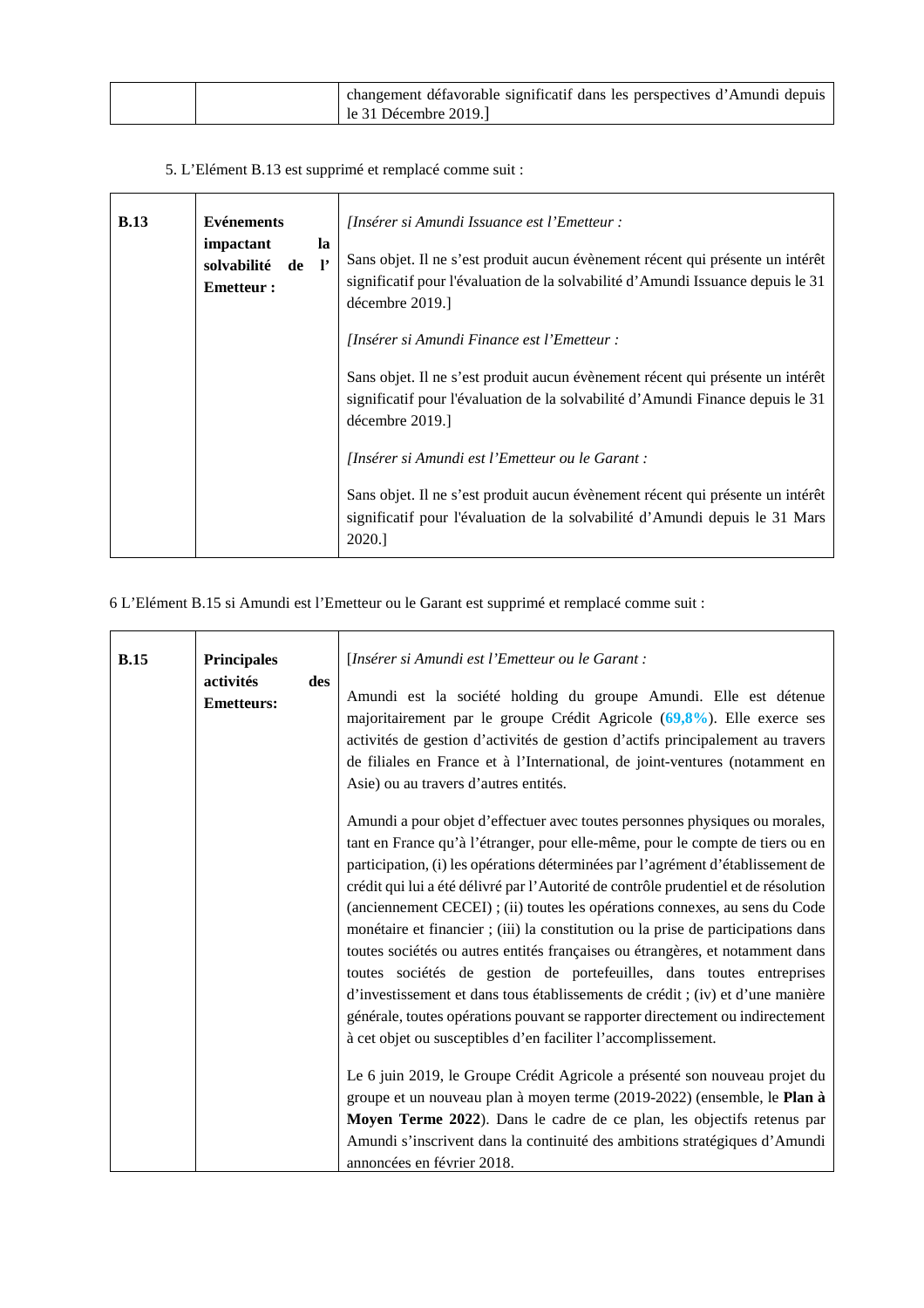|  | L'objectif principal pour Amundi énoncé dans le Plan à Moyen Terme 2022<br>reste inchangé : figurer parmi les leaders de l'industrie de la gestion d'actifs<br>dans le monde, sur la base de : |
|--|------------------------------------------------------------------------------------------------------------------------------------------------------------------------------------------------|
|  | la qualité des expertises et services offerts à ses clients,                                                                                                                                   |
|  | sa dynamique de développement et de profitabilité,                                                                                                                                             |
|  | son positionnement d'acteur financier engagé, conformément au<br>plan d'action à 3 ans en faveur de l'Investissement Responsable,<br>annoncé en octobre 2018.                                  |
|  | Par ailleurs, le Plan à Moyen Terme 2022 prévoit les objectifs financiers<br>suivants pour Amundi:                                                                                             |
|  | un objectif de croissance annuelle du résultat net ajusté <sup>37</sup> de +5% <sup>38</sup><br>en moyenne entre 2018 et 2022 ;                                                                |
|  | un coefficient d'exploitation inférieur ou égal à 53% <sup>33</sup> .                                                                                                                          |
|  | Ces objectifs <sup>39</sup> financiers permettent à Amundi de confirmer ses objectifs de<br>rentabilité à horizon 202040 :                                                                     |
|  | un résultat net comptable ≥ à 1 Md€,                                                                                                                                                           |
|  | un résultat net ajusté ≥ à 1,05 Md€.                                                                                                                                                           |
|  | D'autre part, le taux de dividende demeurera à 65% <sup>41</sup> .]                                                                                                                            |

7 L'Elément D.2 « Principaux Risques propres à l'Emetteur [et au Garant] » est modifié comme suit :

Dans les Facteurs de risques concernant l'Emetteur si l'Emetteur est Amundi Issuance, le paragraphe suivant est ajouté après « une interruption ou une défaillance des systèmes d'information d 'Amundi Issuance peut entraîner une perte d 'activités ainsi que d'autres pertes" et avant les Facteurs de risques concernant l'Emetteur si l'Emetteur est Amundi Finance :

| D.2 | Principaux risques<br>propres<br>aux<br>Emetteurs let au<br>Garant : | - Risques liés à l'environnement dans lequel Amundi Issuance évolue : A<br>noter que l'épidémie de Covid-19 devrait avoir des impacts négatifs<br>marqués sur l'économie mondiale, qui s'aggraveraient si l'épidémie<br>n'était pas contenue rapidement. Celle-ci entraîne un ralentissement<br>prononcé de l'activité, en raison de l'impact des mesures de confinement<br>sur la consommation et de la défiance des agents économiques, ainsi que<br>des difficultés de production, des perturbations des chaînes<br>d'approvisionnement dans certains secteurs, et un ralentissement de<br>l'investissement. Il en résulterait une baisse sensible de la croissance,<br>voire des récessions techniques dans plusieurs pays, ce qui est reflété dans<br>la baisse significative des marchés financiers et par une volatilité accrue. |
|-----|----------------------------------------------------------------------|-----------------------------------------------------------------------------------------------------------------------------------------------------------------------------------------------------------------------------------------------------------------------------------------------------------------------------------------------------------------------------------------------------------------------------------------------------------------------------------------------------------------------------------------------------------------------------------------------------------------------------------------------------------------------------------------------------------------------------------------------------------------------------------------------------------------------------------------|
|-----|----------------------------------------------------------------------|-----------------------------------------------------------------------------------------------------------------------------------------------------------------------------------------------------------------------------------------------------------------------------------------------------------------------------------------------------------------------------------------------------------------------------------------------------------------------------------------------------------------------------------------------------------------------------------------------------------------------------------------------------------------------------------------------------------------------------------------------------------------------------------------------------------------------------------------|

<sup>37</sup> Hors amortissement des contrats de distribution et, en 2018, hors coûts d'intégration

<sup>40</sup> Communiqué de presse du 9 février 2018

<sup>38</sup> Par rapport au résultat net part du Groupe ajusté 2018 de 946 M€. Ce résultat net part du Groupe ajusté n'inclut pas l'amortissement des contrats de distribution ni, en 2018, les coûts d'intégration

<sup>39</sup> L'ensemble de ces objectifs prennent en compte une hypothèse d'effet de marché neutre sur la période 2018-2022

<sup>41</sup> Le taux de distribution du dividende est calculé sur le résultat net part du groupe après amortissement des contrats de distribution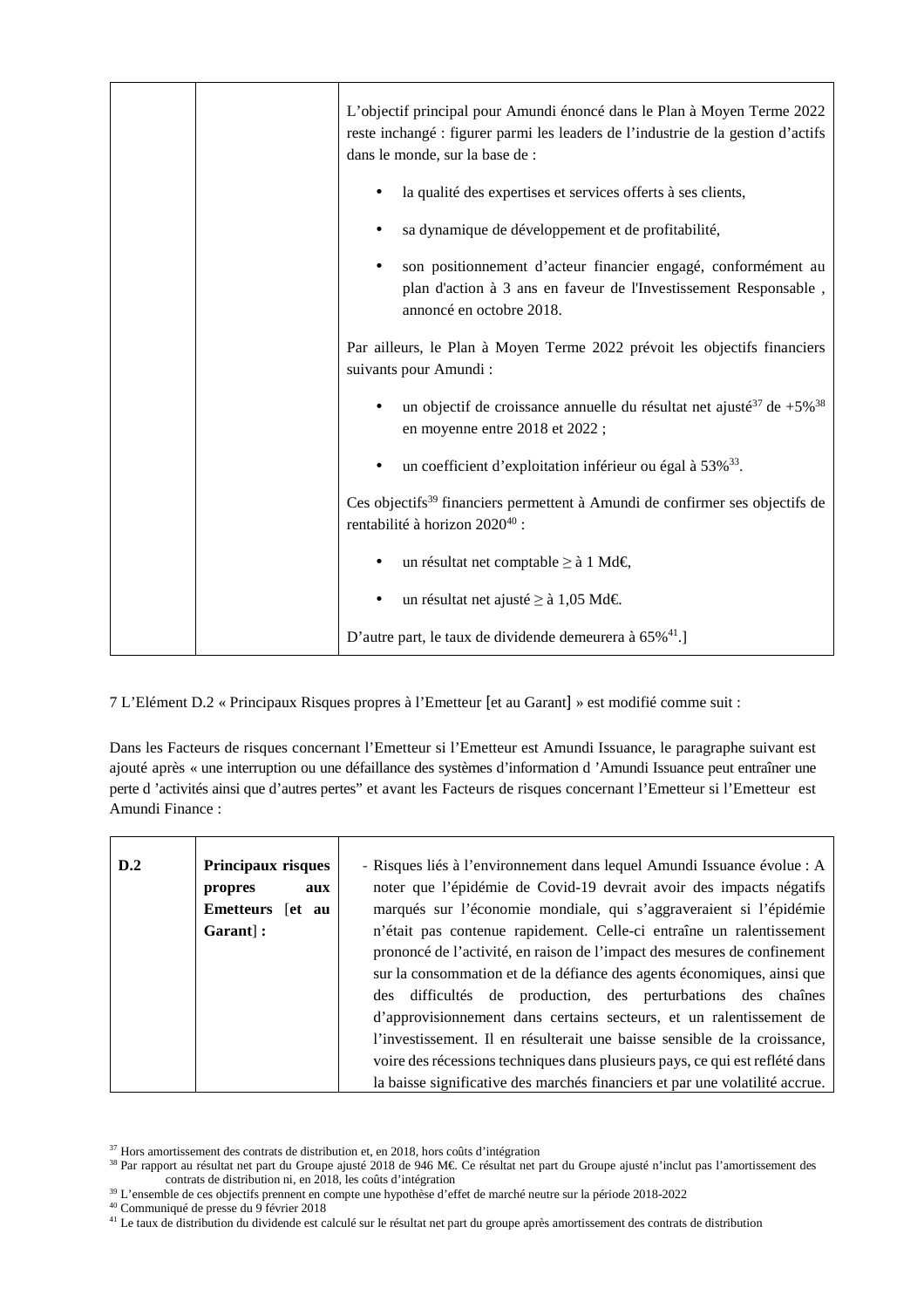| Concernant Amundi Issuance, le principal impact immédiat résulte de la      |
|-----------------------------------------------------------------------------|
| sensibilité des actifs et passifs du bilan à cette baisse des marchés       |
| financiers. L'impact négatif sur les revenus, les résultats et la situation |
| financière d'Amundi Issuance est impossible à mesurer à ce stade.           |

Dans les Facteurs de risques concernant l'Emetteur si l'Emetteur est Amundi Finance, le paragraphe suivant est ajouté après « les risques réglementaires et juridiques : Amundi Finance, entité agréée en tant qu'établissement de crédit est soumise au contrôle des autorités de supervision bancaire. Toutes les réformes bancaires qui modifient les règles réglementaires applicables aux transactions et produits d'Amundi Finance peuvent avoir un effet défavorable important sur les revenus d'Amundi Finance, ses résultats et sa situation financière. » et avant les Facteurs de risques concernant l'Emetteur si l'Emetteur est Amundi:

|                                | Risques liés à l'environnement dans lequel Amundi Finance                       |  |
|--------------------------------|---------------------------------------------------------------------------------|--|
| Principaux risques<br>évolue : |                                                                                 |  |
| aux                            |                                                                                 |  |
| Emetteurs [et au               | A noter que l'épidémie de Covid-19 devrait avoir des impacts négatifs           |  |
|                                | marqués sur l'économie mondiale, qui s'aggraveraient si l'épidémie              |  |
|                                | n'était pas contenue rapidement. Celle-ci entraîne un ralentissement            |  |
|                                | prononcé de l'activité, en raison de l'impact des mesures de confinement        |  |
|                                | sur la consommation et de la défiance des agents économiques, ainsi que         |  |
| des                            | difficultés de production, des perturbations des chaînes                        |  |
|                                | d'approvisionnement dans certains secteurs, et un ralentissement de             |  |
|                                | l'investissement. Il en résulterait une baisse sensible de la croissance,       |  |
|                                | voire des récessions techniques dans plusieurs pays, ce qui est reflété         |  |
|                                | dans la baisse significative des marchés financiers et par une volatilité       |  |
|                                | accrue. Concernant Amundi Finance, le principal impact immédiat                 |  |
|                                | résulte de la sensibilité des actifs et des passifs du bilan à cette baisse des |  |
|                                | marchés financiers. L'impact négatif sur les revenus, les résultats et la       |  |
|                                | situation financière d'Amundi Finance est impossible à mesurer à ce             |  |
| stade.                         |                                                                                 |  |
|                                |                                                                                 |  |

Dans les Facteurs de risques concernant l'Emetteur si l'Emetteur est Amundi, le paragraphe « Il existe certains facteurs qui peuvent avoir une incidence sur la capacité d'Amundi à respecter ses engagements au titre des Titres ou de la Garantie. Ces facteurs de risque incluent notamment (de manière non-exhaustive) : » est remplacé par le paragraphe suivant :

| $\mathbf{D.2}$ |                                                | <b>Principaux risques</b>   [A insérer si l'Emetteur est Amundi :                                                                                          |
|----------------|------------------------------------------------|------------------------------------------------------------------------------------------------------------------------------------------------------------|
|                | propres<br>aux<br>Emetteurs [et au<br>Garant : | Il existe certains facteurs qui peuvent avoir une incidence sur la capacité<br>d'Amundi à respecter ses engagements au titre des Titres ou de la Garantie. |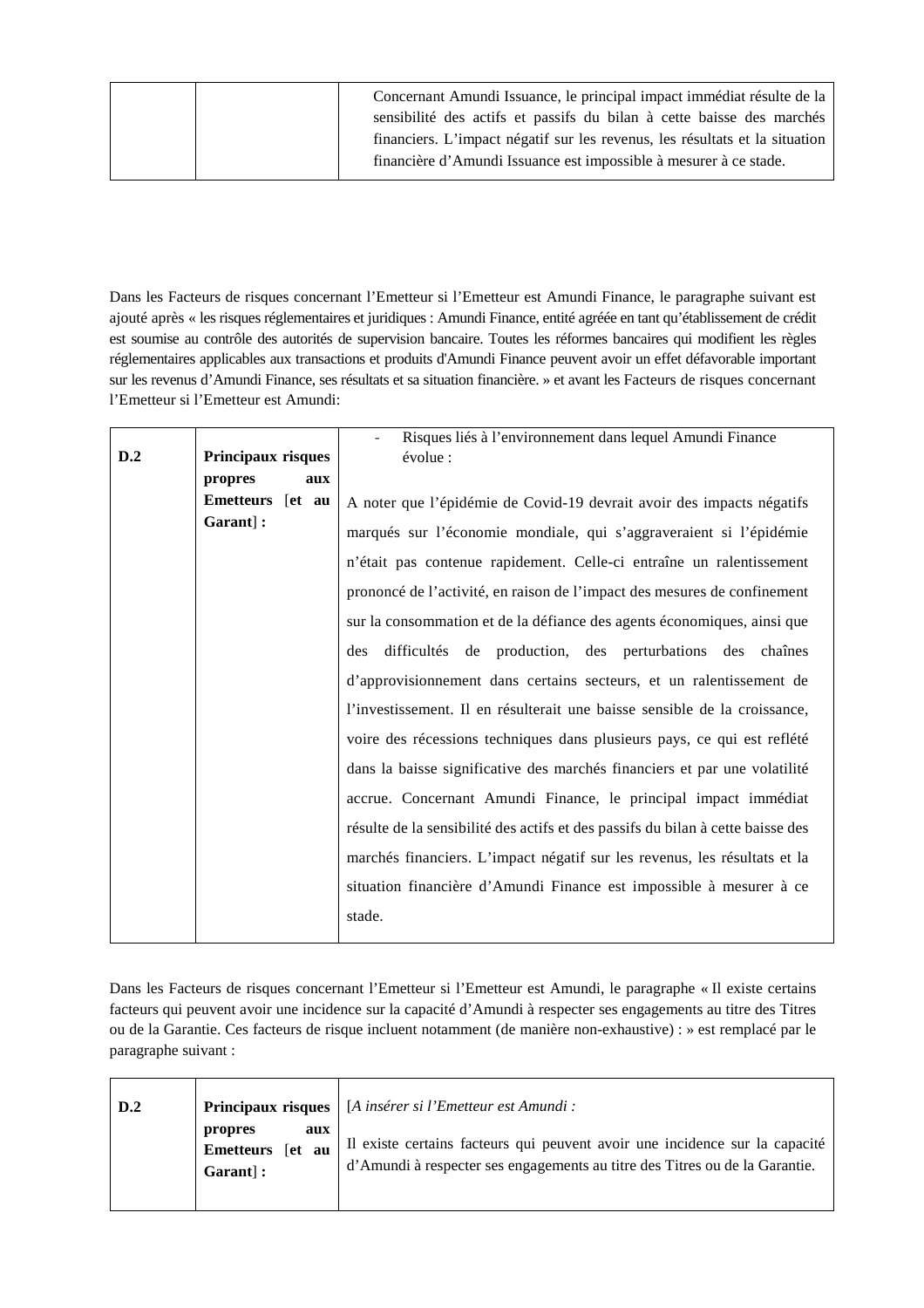| L'épidémie de Covid-19 constitue une crise intense dont l'ampleur et la durée   |
|---------------------------------------------------------------------------------|
| ne sont pas connues. Cette crise sanitaire est devenue une crise économique,    |
| ce qui a entraîné une baisse significative des marchés financiers et une        |
| volatilité accrue. Concernant Amundi, le principal impact résulte de la         |
| sensibilité immédiate des actifs sous gestion à cette baisse des marchés        |
| financiers (actions, taux) en terme de valorisation et donc de revenus de       |
| gestion. L'ampleur et la durée de cette crise sont difficiles à anticiper.      |
| Amundi a adapté rapidement son dispositif opérationnel, avec deux objectifs :   |
| la protection de la santé des salariés, et le maintien d'un haut niveau         |
| d'efficacité opérationnelle et de qualité de service aux clients.               |
| Aujourd'hui, le fonctionnement normal de l'entreprise est assuré grâce à :      |
| La robustesse de l'infrastructure informatique                                  |
| L'efficacité des Plans de Continuité d'Activité définis ex ante.                |
| Par ailleurs la gestion de cette crise est permise par la mobilisation de       |
| l'ensemble des collaborateurs qui repose sur une forte cohésion sociale dans    |
| l'entreprise :                                                                  |
| Dans le cadre des orientations gouvernementales dans les pays où le Groupe      |
| est présent, Amundi a élaboré un plan permettant un retour progressif à un      |
| fonctionnement normal de l'entreprise, tout en respectant des conditions        |
| sanitaires strictes afin de préserver la santé de ses collaborateurs.           |
| Enfin, la politique d'investissement d'Amundi a elle aussi été adaptée au       |
| contexte de crise financière (forte baisse des marchés actions, écartements des |
| spreads, tensions sur la liquidité sur le marché du crédit). Amundi a conservé  |
| de solides performances de gestion avec plus de 70% des encours dans les 2      |
| premiers quartiles sur 5 ans. <sup>42</sup>                                     |
|                                                                                 |

Dans les Facteurs de risques concernant l'Emetteur si l'Emetteur est Amundi, le paragraphe « des risques supportés par Amundi pour compte propre, et notamment » est remplacé par le paragraphe suivant :

| D.2 | Principaux risques<br>propres<br>aux<br><b>Emetteurs</b><br>fet au<br>Garant : | des risques supportés par Amundi pour compte propre, et notamment :<br>le risque associés au portefeuille de placement, et notamment le<br>$\circ$<br>risque de perte de valeur sur des investissements réalisés par Amundi<br>sur son bilan par exemple le résultat financier $(-61 \text{ M}\epsilon)$ a été<br>affecté par la baisse des marchés en mars (valorisation mark to<br><i>market</i> du portefeuille de placements volontaires et de seed<br>$\mathbf{money}$ ). |
|-----|--------------------------------------------------------------------------------|--------------------------------------------------------------------------------------------------------------------------------------------------------------------------------------------------------------------------------------------------------------------------------------------------------------------------------------------------------------------------------------------------------------------------------------------------------------------------------|
|     |                                                                                | le risque de liquidité, et notamment le risque lié aux appels de marge<br>$\circ$<br>sur opérations de gré à gré collatéralisées;                                                                                                                                                                                                                                                                                                                                              |
|     |                                                                                | le risque de change, et notamment le risque principalement lié aux<br>$\circ$<br>positions structurelles issues des participations à l'étranger;                                                                                                                                                                                                                                                                                                                               |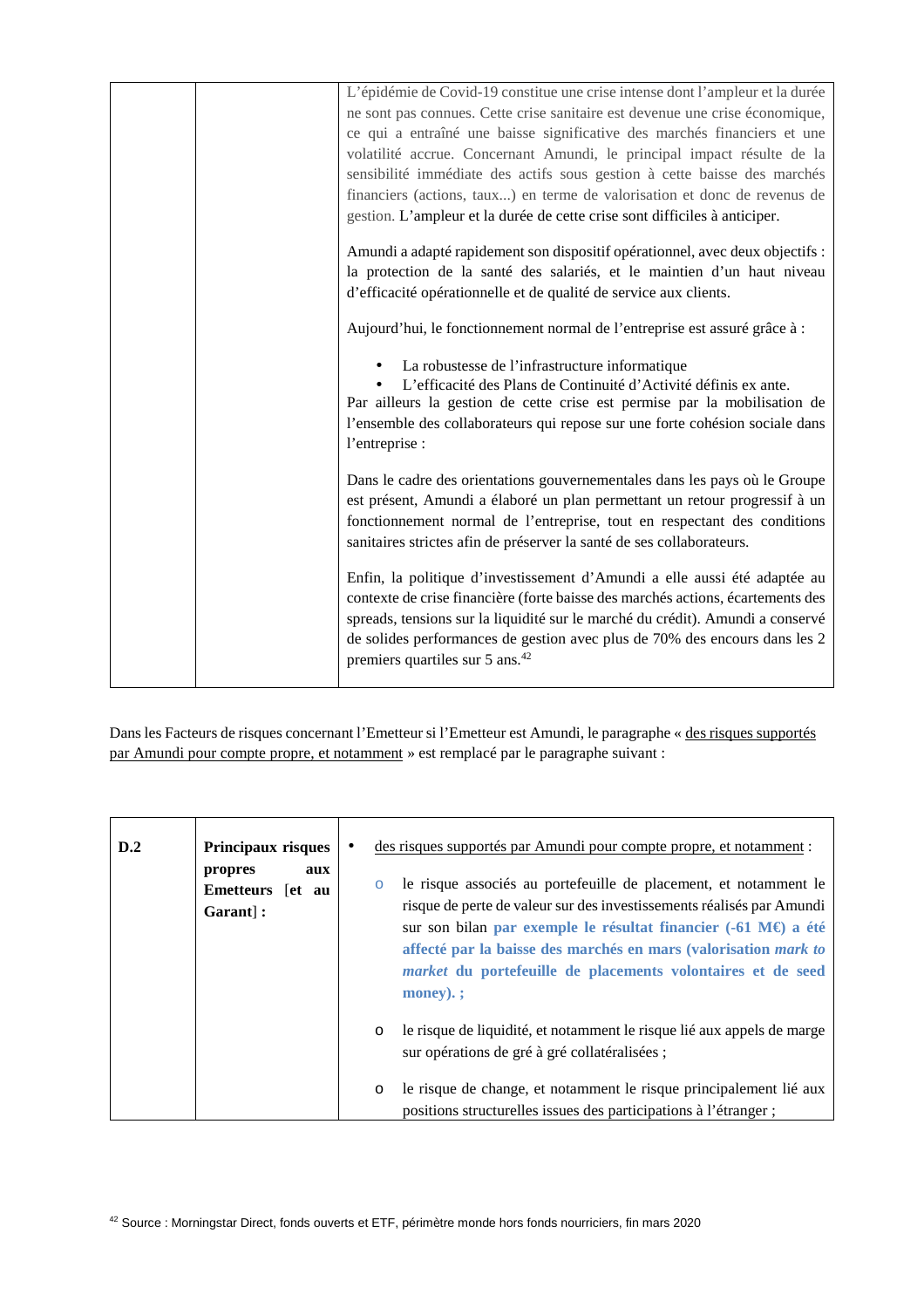|  | le risque de taux d'intérêt, et notamment le risque principalement<br>$\circ$<br>issu du portefeuille de placement; et                                                                                                                                                                                                     |
|--|----------------------------------------------------------------------------------------------------------------------------------------------------------------------------------------------------------------------------------------------------------------------------------------------------------------------------|
|  | le risque de crédit, et notamment le risque issu des titres détenus en<br>$\circ$<br>direct ou par les fonds garantis,                                                                                                                                                                                                     |
|  | ces risques pouvant entrainer un décalage entre la structure du bilan<br>d'Amundi, une dévalorisation des investissements (obligation de conserver<br>les parts, Mark to Market négatif), un effet marché négatif sur les actifs au<br>bilan, non compensé par l'évolution du passif, ou encore des pertes<br>financières. |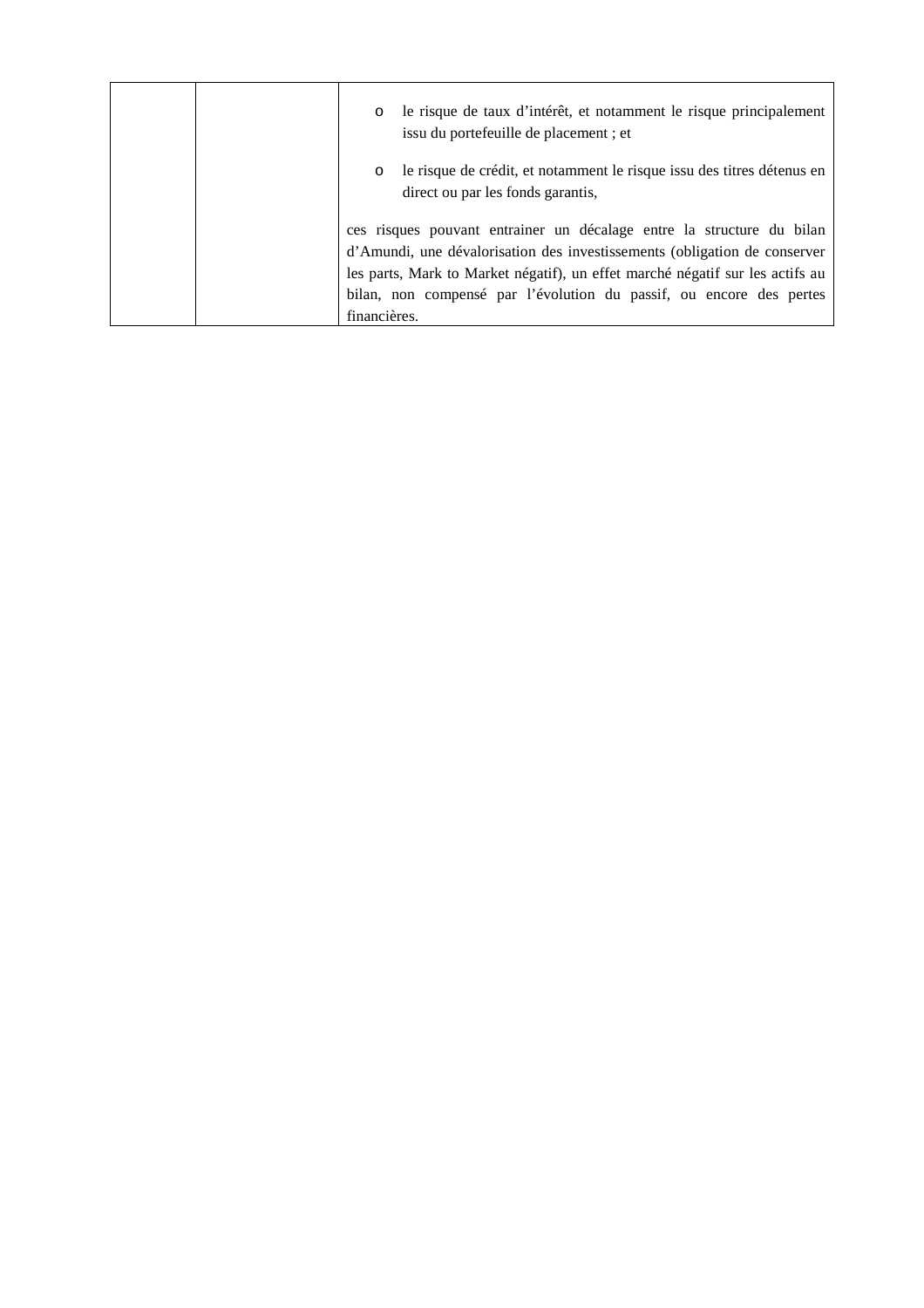# **DESCRIPTION OF AMUNDI ISSUANCE**

The Description of Amundi Issuance on pages 562 and following is amended as follows:

1 The paragraph "Selected Financial Information" is deleted and replaced with the following:

#### *Selected Financial Information*

| Comparative financial data for the 12 month period ended 31 December 2019 |  |  |  |  |  |
|---------------------------------------------------------------------------|--|--|--|--|--|
|---------------------------------------------------------------------------|--|--|--|--|--|

| Data in thousands    | 31/12/2018 | 31/12/2019 |
|----------------------|------------|------------|
| of euros             | (audited)  | (audited)  |
| Balance sheet total  | 26,905     | 24,835     |
| <b>Debts</b>         | 41         | 48         |
| Equity capital total | 1,969      | 1,957      |
| Net result           | $-3$       | $-12$      |

2. The paragraph "Organisational Structure" is deleted and replaced with the following :

#### **Organisational Structure**

Amundi Issuance is a 99.99% owned subsidiary of Amundi Finance, included in the corporate governance perimeter applied to Amundi group.

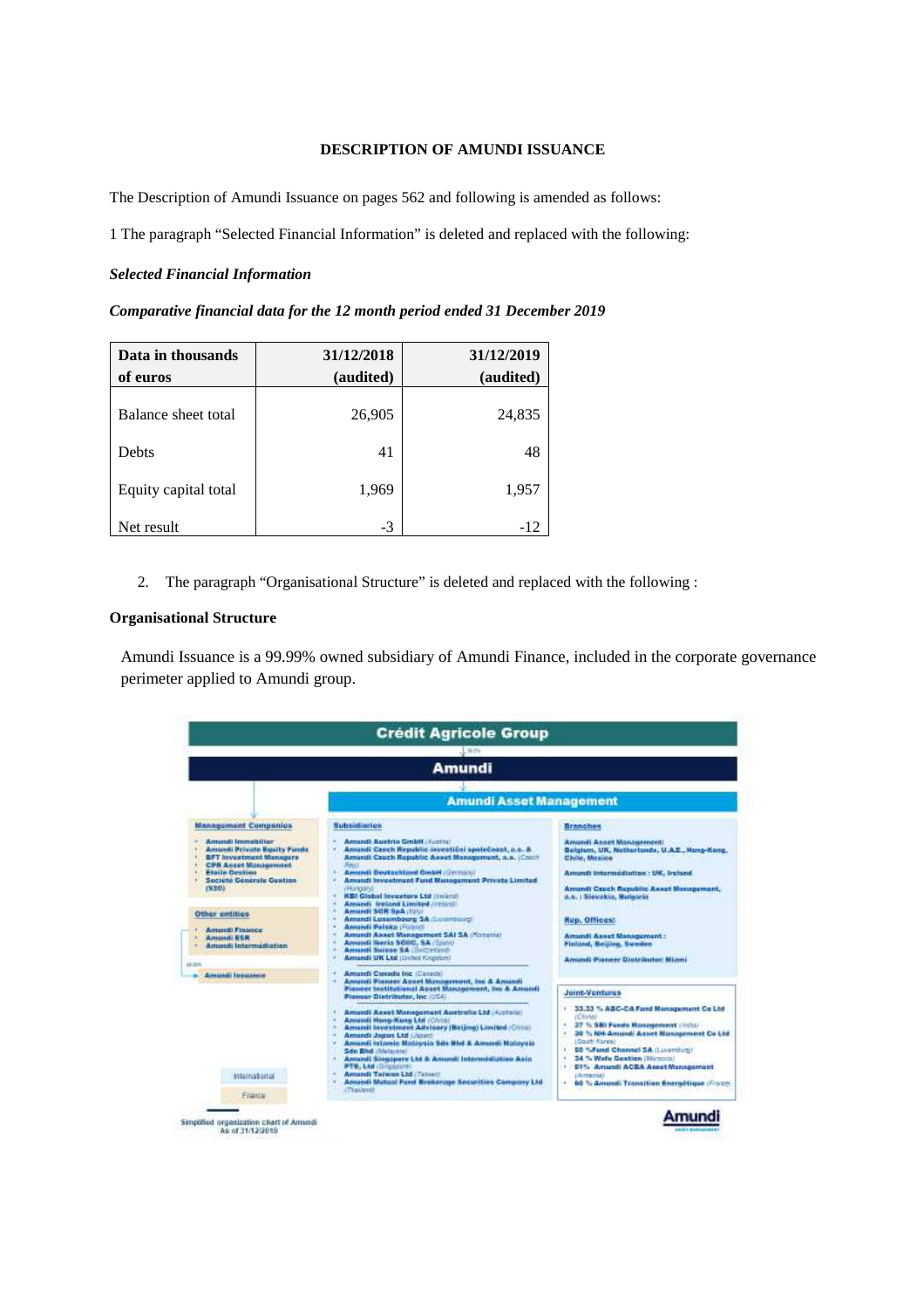# **DESCRIPTION OF AMUNDI FINANCE**

The Description of Amundi Finance on pages 566 and following is amended as follows:

1 The paragraph "Selected Financial Information" is deleted and replaced with the following:

#### *Selected Financial Information*

| Data in thousands of<br>euros                                   | 31/12/2018<br>(audited) | 31/12/2019<br>(audited) |
|-----------------------------------------------------------------|-------------------------|-------------------------|
| Balance sheet total                                             | 3,329,147               | 3,816,499               |
| deferred<br>Accruals,<br>and<br>sundry<br>income<br>liabilities | 1,622,420               | 1,916,132               |
| Equity capital total                                            | 670,532                 | 727,864                 |
| Net result                                                      | 86.488                  | 139.480                 |

*1. Comparative financial data for the 12 month period ended 31 December 2019*

2. The paragraph "Organisational Structure" is deleted and replaced with the following :

#### **Organisational Structure**

Amundi holds 23.87% of Amundi Finance and Amundi Asset Management holds the remaining 76.13%.

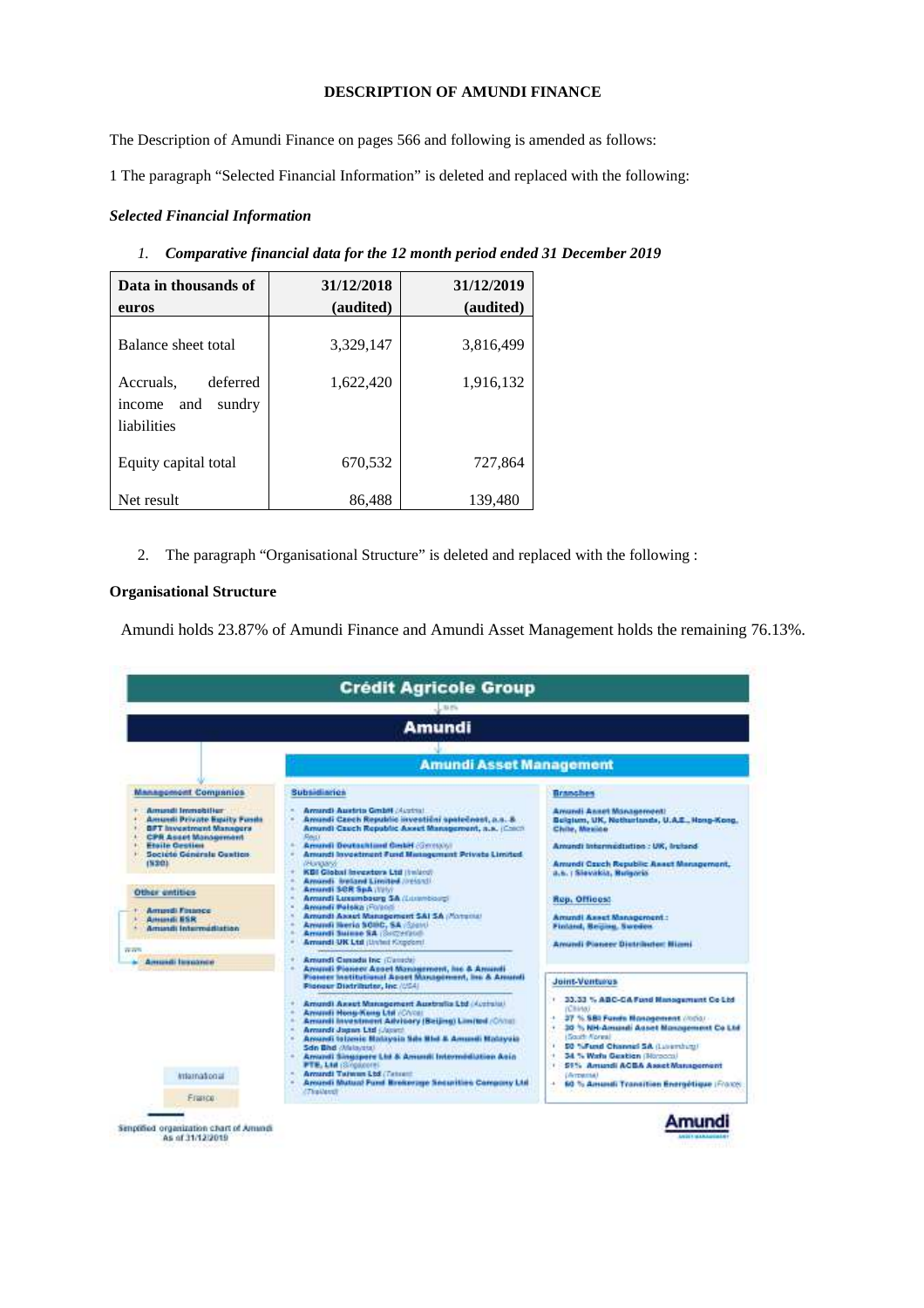# **RECENT EVENTS**

The "Recent Events" section on page 572 of the Base Prospectus is amended by the incorporation of the Amundi 1<sup>st</sup> April 2020 press release, which is reproduced on the following pages.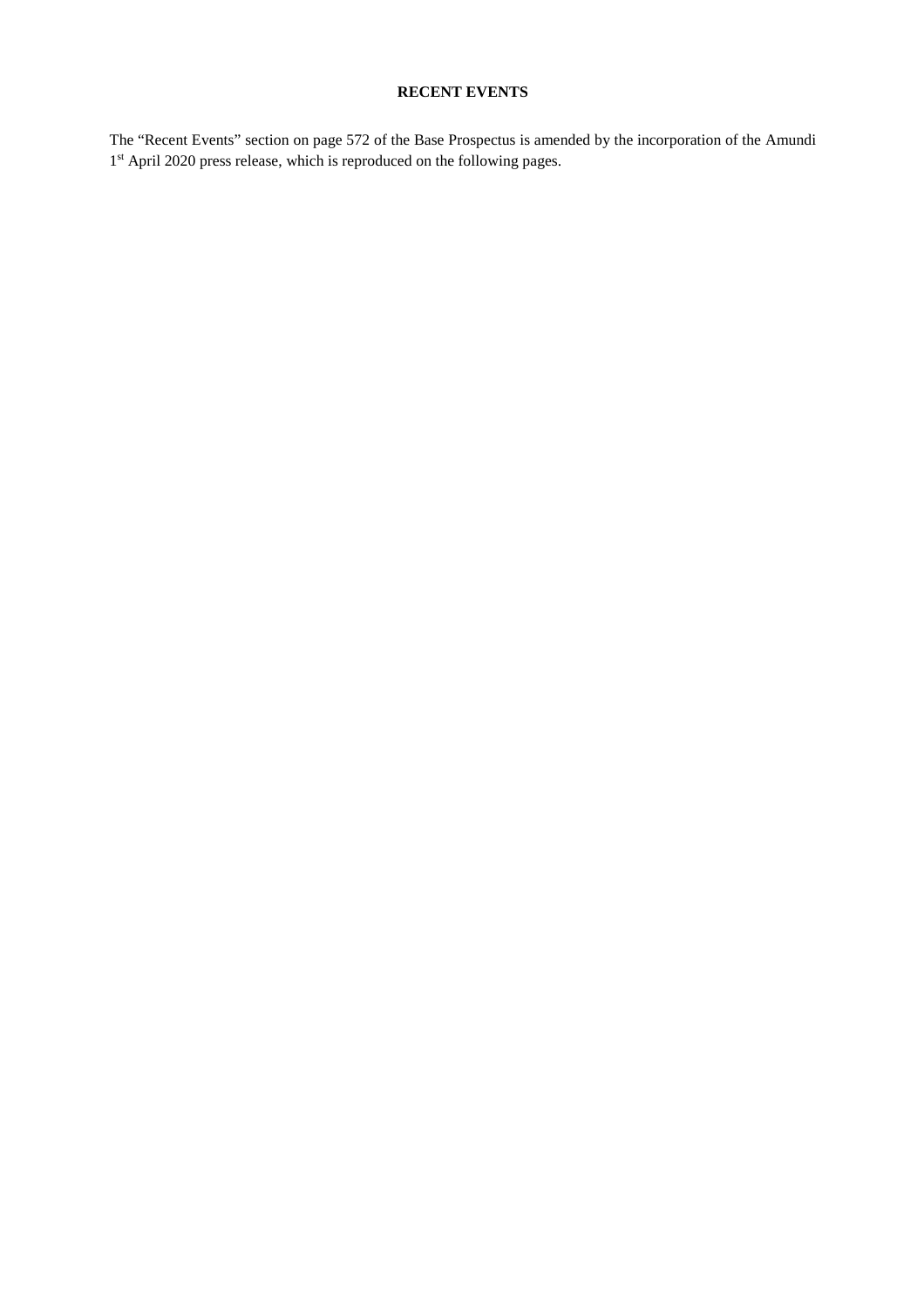

**Press release** 

Paris, 1st April 2020

# **Decision regarding the 2019 dividend**

In accordance with the recommendations published by the European Central Bank on 27<sup>th</sup> March, related to the Covid-19 crisis, and applicable to the Credit Agricole Group and to its subsidiaries, Amundi intends to propose to its Board of Directors not to submit to its General Assembly, convened on May 12<sup>th</sup> 2020<sup>1</sup>, the dividend payout of €3.10 per share for the 2019 fiscal year, and to allocate the entire 2019 results to reserves.

During the second half of 2020, the Board will propose guidelines for distribution to shareholders. These could consist in the payment of an advance on dividends pertaining to 2020 results, or in an exceptional distribution from reserves, which would require the holding of an Exceptional General Shareholders' Meeting.

Amundi reminds that it enjoys a strong capital position, with a CET1 ratio of 15.9% at end-2019 (including the provisioning of the dividend). The allocation of the 2019 results to reserves will positively impact this ratio by more than 500 bps to over 20%.

<sup>&</sup>lt;sup>1</sup> In the current epidemic context, the AGM convened of 12 May 2020 will take place without physical attendance of shareholders, in compliance with the French ordonnance n° 2020-321, dated 25 March 2020. Consequently, shareholders are invited to vote by post, using the voting form, or to give their proxy to the Chairman of the AGM.

Shareholder are also invited to read regularly the section dedicated to the 2020 AGM, on Amundi's corporate website https://about.amundi.com/Shareholders/General-Meetings, which will be regularly updated regarding terms governing participation to the General Meeting of Shareholders.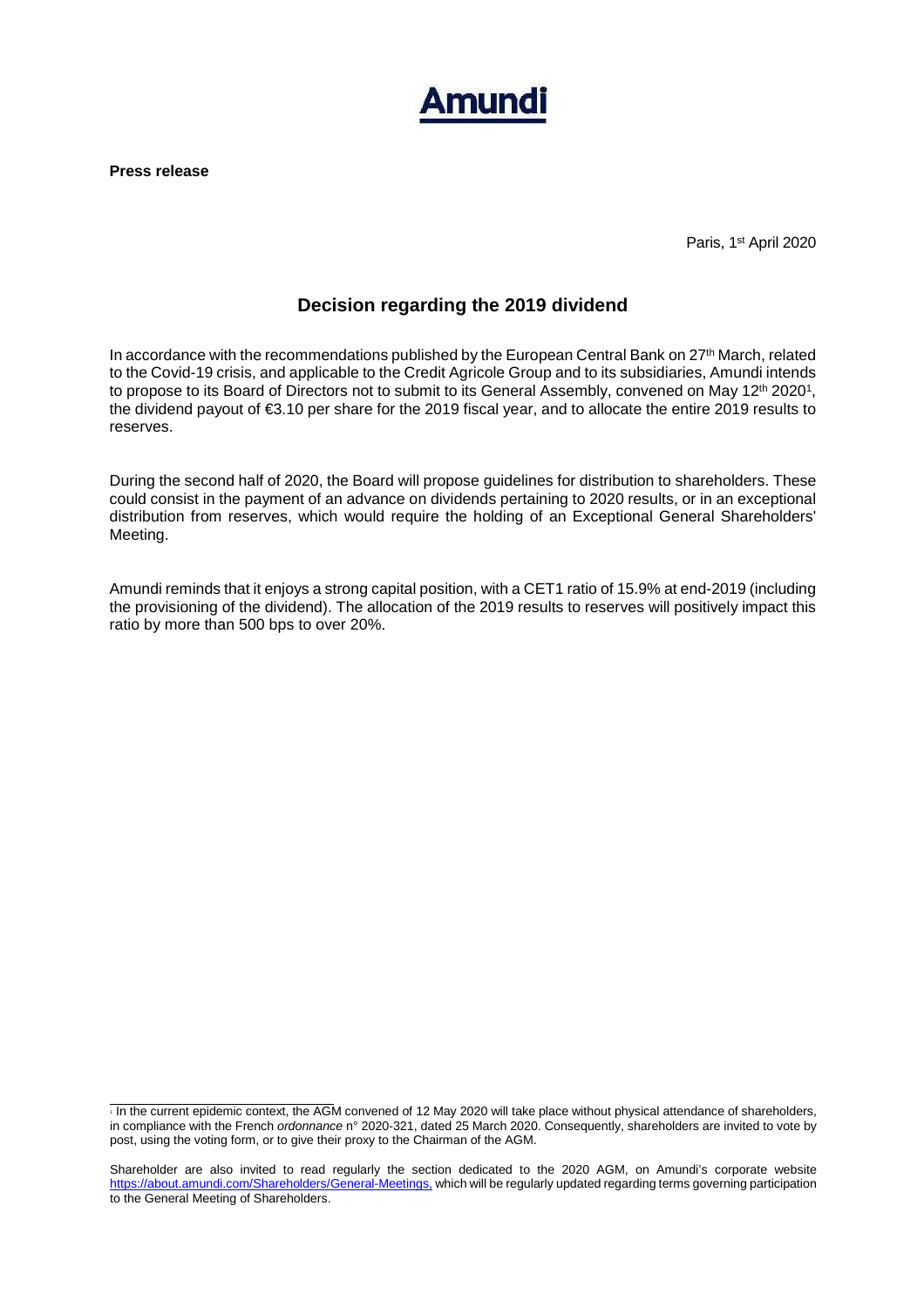#### **About Amundi**

Amundi is the European largest asset manager by assets under management<sup>2</sup> and ranks in the top 10 globally<sup>2</sup>. It manages 1,653 billion<sup>3</sup> euros of assets across six main investment hubs<sup>4</sup> .Amundi offers its clients in Europe, Asia-Pacific, the Middle East and the Americas a wealth of market expertise and a full range of capabilities across the active, passive and real assets investment universes. Clients also have access to a complete set of services and tools. Headquartered in Paris, Amundi was listed in November 2015.

Thanks to its unique research capabilities and the skills of close to 4,500 team members and market experts based in nearly 40 countries, Amundi provides retail, institutional and corporate clients with innovative investment strategies and solutions tailored to their needs, targeted outcomes and risk profiles

## **Amundi. Confidence must be earned.**

Visit www.amundi.com for more information or to find an Amundi office near you.

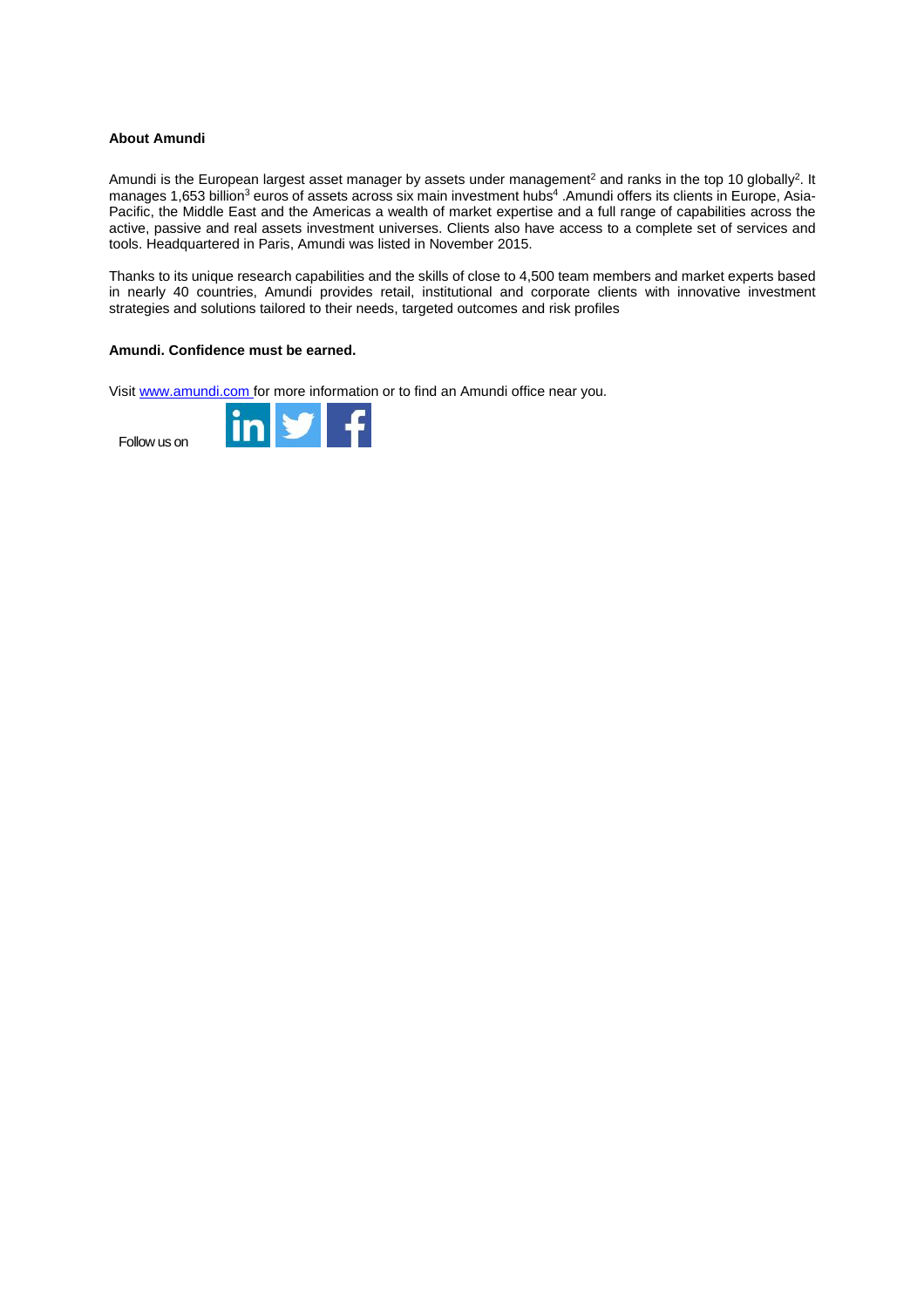**Press contact: Investor contacts:**  Natacha Andermahr **Anthony Mellor** Anthony Mellor **Anthony Mellor Thomas Lapeyre** Tel. +33 1 76 37 86 05 Tel. +33 1 76 32 17 16 Tel. +33 1 76 33 70 54 natacha.andermahr-sharp@amundi.com anthony.mellor@amundi.com<br>thomas.lapeyre@amundi.com

<sup>2</sup> Source IPE "Top 400 asset managers" published in June 2019 and based on AUM as of end December 2018

- <sup>3</sup> Amundi figures as of December 31, 2019
- <sup>4</sup> Investment hubs: Boston, Dublin, London, Milan, Paris and Tokyo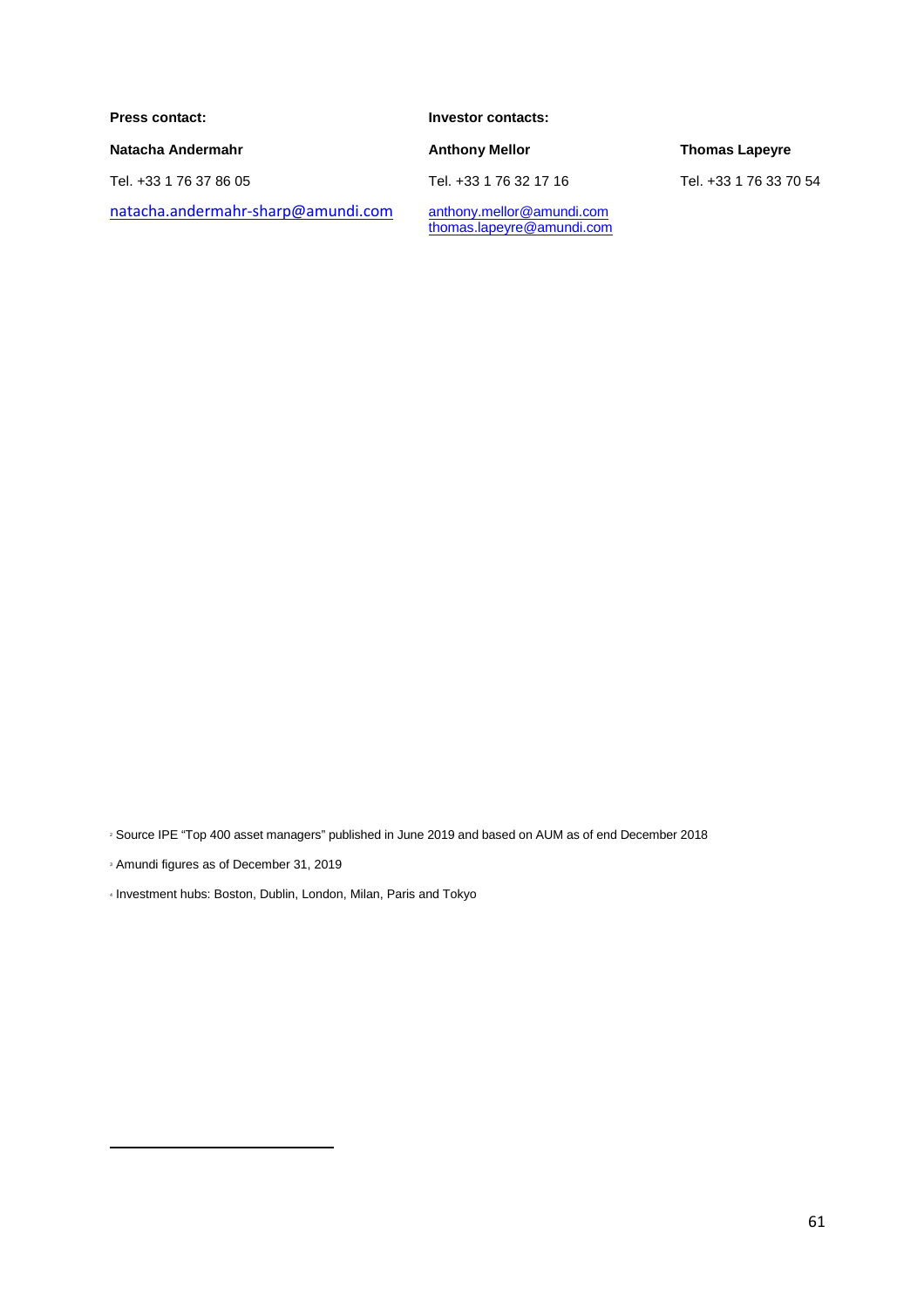#### **GENERAL INFORMATION**

The paragraphs "*Material Adverse Change*" and "*Significant Change*" of the Section "*General Information*" under the headings 4 and 6 on page 640 of the Base Prospectus are amended and restated as follows:

#### **4. Material Adverse Change**

Except as disclosed in section "Risks Factors relating to Amundi Issuance" mentioning the Covid-19, there has been no material adverse change in the prospects of Amundi Issuance since 31 December 2019.

Except as disclosed in section "Risks Factors relating to Amundi Finance" mentioning the Covid-19, there has been no material adverse change in the prospects of Amundi Finance since 31 December 2019.

Except as disclosed in section "Risks Factors relating to Amundi", mentioning the Covid-19 there has been no material adverse change in the prospects of Amundi since 31 December 2019.

#### **6. Significant Change**

Except as disclosed in section "Risks Factors relating to Amundi Issuance" mentioning the Covid-19 mentioning the Covid-19, there has been no significant change in the financial or trading position of Amundi Issuance since 31 December 2019.

Except as disclosed in section "Risks Factors relating to Amundi Finance» mentioning the Covid-19,, there has been no significant change in the financial or trading position of Amundi Finance since 31 December 2019.

Except as disclosed in section "Risks Factors relating to Amundi" mentioning the Covid-19, there has been no significant change in the financial or trading position of Amundi since 31 March 2020.